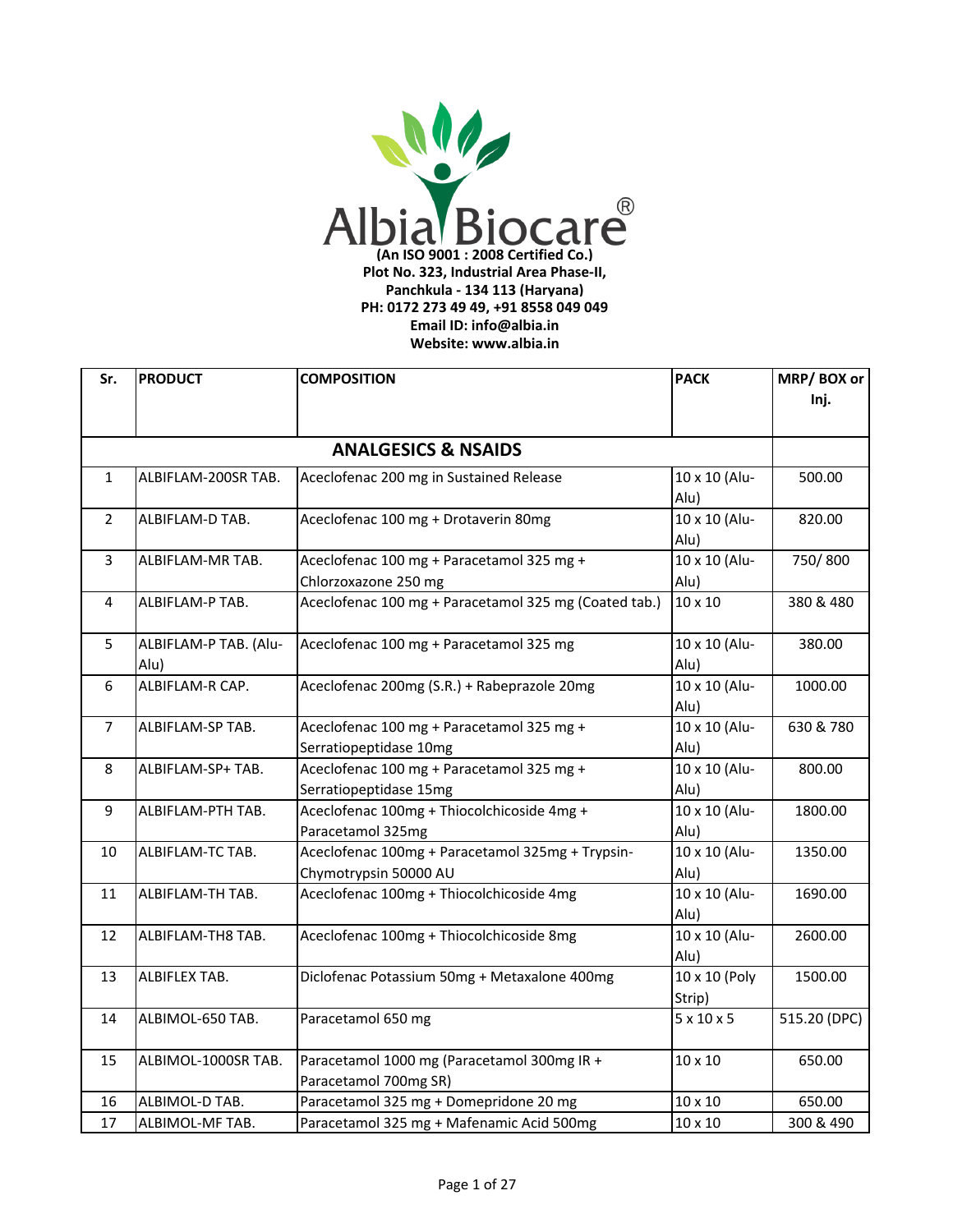| Sr. | <b>PRODUCT</b>          | <b>COMPOSITION</b>                                               | <b>PACK</b>     | MRP/BOX or |
|-----|-------------------------|------------------------------------------------------------------|-----------------|------------|
|     |                         |                                                                  |                 | Inj.       |
|     |                         |                                                                  |                 |            |
| 18  | BIXITOR-90 TAB.         | Etoricoxib 90mg                                                  | 10 x 10 (Alu-   | 750/900    |
|     |                         |                                                                  | Alu)            |            |
| 19  | BIXITOR-120 TAB.        | Etoricoxib 120mg                                                 | 10 x 10 (Alu-   | 1250.00    |
|     |                         |                                                                  | Alu)            |            |
| 20  | <b>BIXITOR-P TAB.</b>   | Etoricoxib 60mg + Paracetamol 325mg                              | 10 x 10 (Alu-   | 1000.00    |
|     |                         |                                                                  | Alu)            |            |
|     |                         |                                                                  |                 |            |
| 21  | <b>BIXITOR-TH TAB.</b>  | Etoricoxib 60mg + Thiocolchicoside 4mg                           | 10 x 10 (Alu-   | 1900.00    |
|     |                         |                                                                  | Alu)            |            |
| 22  | <b>BIXITOR-TH8 TAB.</b> | Etoricoxib 60mg + Thiocolchicoside 8mg                           | 10 x 10 (Alu-   | 2400.00    |
|     |                         |                                                                  | Alu)            |            |
| 23  | ETOTEEM-400 TAB.        | Etodolac 400mg                                                   | 10 x 10 (Alu-   | 1750.00    |
|     |                         |                                                                  | Alu)            |            |
| 24  | ETOTEEM-600 SR TAB.     | Etodolac 600mg Sustained Release                                 | 10 x 10 (Alu-   | 2450.00    |
|     |                         |                                                                  | Alu)            |            |
| 25  | ETOTEEM-TH TAB.         | Etodolac 400mg + Thiocolchicoside 4mg                            | 10 x 10 (Alu-   | 2950.00    |
|     |                         |                                                                  | Alu)            |            |
| 26  | FLUPILIB Cap.           | Flupiritin 100mg                                                 | 10 x 10         | Under      |
|     |                         |                                                                  |                 | Process    |
| 27  | FLUPILIB-P Tab.         | Flupiritin 100mg + Paracetamol 325mg (Bi-layered tablet) 10 x 10 |                 | 1490.00    |
|     |                         |                                                                  |                 |            |
| 28  | LOCOFLAM GEL            | Linseed Oil BP 3% + Diclofenac Diethylamine BP eq. to            | 30 gm           | 75/82      |
|     |                         | Diclofenac Sodium 1% w/w + Methyl Salicylate IP 10% +            |                 |            |
|     |                         | Menthol IP 5%                                                    |                 |            |
| 29  | LOCOFLAM-TH GEL         | Diclofenac Sodium 1.0 % + Thiocolchicoside IP 0.125% +           | 30 gm           | 110/120    |
|     |                         | Linseed Oil BP 3% + Methyl Salicylate IP 10% + Menthol           |                 |            |
|     |                         | IP 5% + Benzyl Alcohol IP 1%                                     |                 |            |
|     |                         |                                                                  |                 |            |
| 30  | LOCOFLAM OIL            | Herbal Pain Oil                                                  | 50 ml with flip | 85.00      |
|     |                         |                                                                  | cap & carton    |            |
|     |                         |                                                                  |                 |            |
| 31  | LOCOFLAM-MR TAB.        | Diclofenac Potassium 50 mg + Paracetamol 325 mg +                | $10 \times 10$  | 600.00     |
|     |                         | Chlorzoxazone 250 mg                                             |                 |            |
| 32  | LOCOFLAM-P TAB.         | Diclofenac Potassium 50mg + Paracetamol 325 mg                   | $10 \times 10$  | 350.00     |
|     |                         | (Coated tab.)                                                    |                 |            |
| 33  | LOCOFLAM-P TAB. (Alu-   | Diclofenac Potassium 50mg + Paracetamol 325 mg                   | 10 x 10 (Alu-   | 360.00     |
|     | Alu)                    |                                                                  | Alu)            |            |
| 34  | LOCOFLAM-SP TAB.        | Diclofenac Potassium 50mg + Paracetamol 325 mg +                 | 10 x 10 (Alu-   | 630 & 900  |
|     |                         | Serratiopeptidase 10mg                                           | Alu)            |            |
| 35  | LOCOFLAM-S TAB.         | Diclofenac Potassium 50mg + Serratiopeptidase 10mg               | 10 x 10 (Alu-   | 580 & 890  |
|     |                         |                                                                  | Alu)            |            |
| 36  | LONEXI-P TAB.           | Lornoxicam 8mg + Paracetamol 325mg                               | 10 x 10 (Alu-   | 850.00     |
|     |                         |                                                                  | Alu)            |            |
| 37  | MIGMITT TAB.            | Naproxen 500mg + Domperidone 10mg                                | $10 \times 10$  | 1290.00    |
|     |                         |                                                                  |                 |            |
| 38  | NULOFLAM-P TAB.         | Nimesulide 100mg + Paracetamol 325mg                             | $10 \times 10$  | 280 & 350  |
|     |                         |                                                                  |                 |            |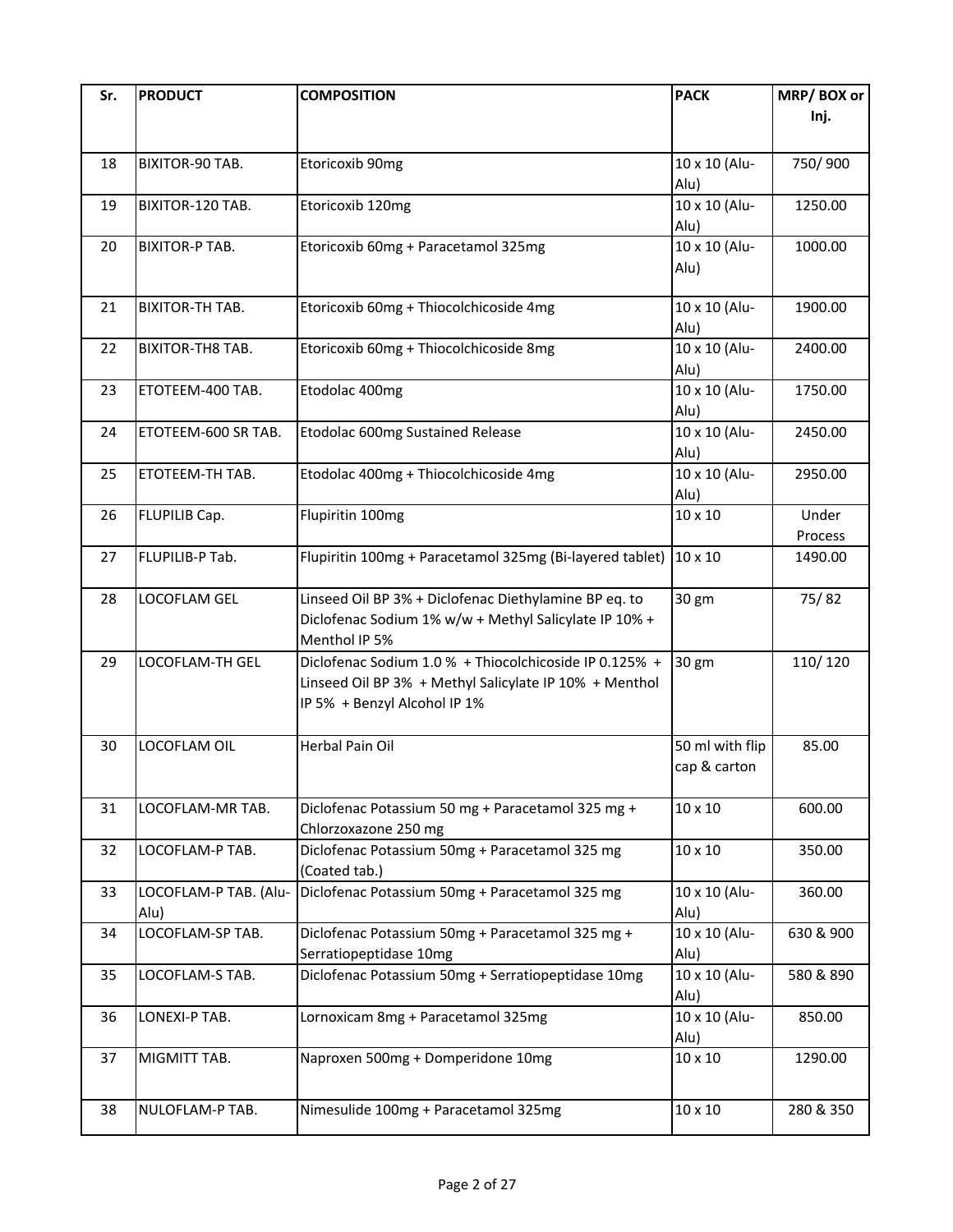| Sr. | <b>PRODUCT</b>         | <b>COMPOSITION</b>                                                                                      | <b>PACK</b>                          | MRP/BOX or<br>Inj.   |
|-----|------------------------|---------------------------------------------------------------------------------------------------------|--------------------------------------|----------------------|
| 39  | Alu)                   | NULOFLAM-P TAB. (Alu- Nimesulide 100mg + Paracetamol 325mg                                              | 10 x 10 (Alu-<br>Alu)                | 360.00               |
| 40  | NULOFLAM-SP TAB.       | Nimesulide 100mg + Paracetamol 325mg +<br>Serratiopeptidase 15mg                                        | 10 x 10 (Alu-<br>Alu)                | 600.00               |
| 41  | OPTIKET-DT TAB.        | Ketorolac 10 mg Dispersible Tablets                                                                     | 10 X 15 (Alu-<br>Alu)                | 900.00               |
| 42  | <b>RUTRO TAB.</b>      | Trypsin-Chymotrypsin 1,00,000 AU                                                                        | 10 x10 (Alu-<br>Alu)                 | 1100.00              |
| 43  | RUTRO-BR TAB.          | Trypsin 48mg + Bromelain 90mg + Rutoside 100mg                                                          | 10 x 10 (Alu-<br>Alu)                | 1900.00              |
| 44  | RUTRO-BR Forte TAB.    | Trypsin 96mg + Bromelain 180mg + Rutoside 200mg                                                         | 10 x 10 (Alu-<br>Alu)                | 2600.00              |
| 45  | RUTRO-DB TAB.          | Trypsin 48mg + Bromelain 90mg + Rutoside 100mg +<br>Diclofenac 50mg                                     | 10 x 10 (Alu-<br>Alu)                | 1900.00              |
| 46  | TOLBIA-D TAB.          | Tolperison 150mg + Diclofenac 50 mg                                                                     | 10 x 10 (Alu-<br>Alu)                | <b>Under Process</b> |
| 47  | TOLBIA-P TAB.          | Tolperison 150mg + Paracetamol 325mg                                                                    | 10 x 10 (Alu-<br>Alu)                | Under<br>Process     |
| 48  | TRAMIB-AP TAB.         | Tramadol 37.5 mg + Paracetamol 325mg + Aceclofenac<br>100mg (Chicklet Blister)                          | 10 x 10                              | 650.00               |
| 49  | TRAMIB-P TAB.          | Tramadol 37.5 mg + Paracetamol 325mg                                                                    | 10 x 10                              | 550.00               |
| 50  | ZIROXIKAN TAB.         | Piroxicam 20mg                                                                                          | 10 x 10                              | 700.00               |
|     |                        | <b>ANTHELMINTICS (For Parasites/ Worms)</b>                                                             |                                      |                      |
| 51  | ALWOPIL Susp.          | Albendazole 200mg + Ivermectin 1.5mg (per 5 ml)                                                         | 10 ml                                | 40.00                |
| 52  | ALWOPIL TAB.           | Albendazole 400mg + Ivermectin 6mg                                                                      | $20 \times 1 \times 1$               | 370 (18.50/<br>tab)  |
| 53  | ALWOPIL-Plus TAB.      | Albendazole 400mg + Ivermectin 12mg                                                                     | $20 \times 1 \times 1$               | 600 (30/tab)         |
|     | 54 <b>Iverdoz</b> Tab. | Ivermectin 12mg                                                                                         | $10 \times 10$                       | 2500 (25/tab)        |
|     |                        | ANTI ACID, PPI, ANTIDIARRHEALS, ORS & GASTRIC RANGE                                                     |                                      |                      |
| 55  | ALBILACT SYP.          | Lactulose 10gm/ 15ml (Sugar Free)                                                                       | 100 ml with<br>carton with M.<br>Cap | 114 (DPC)            |
| 56  | ALBILACT SYP.          | Lactulose 10gm/ 15ml (Sugar Free)                                                                       | 200 ml with<br>carton with M.<br>Cap | 228 (DPC)            |
| 57  | ALBILAX SYP.           | Sodium Picosulphate 5mg (per 5ml.)                                                                      | 100 ml with<br>carton                | 72.00                |
| 58  | ALBILAX-Plus Susp.     | Liquid Paraffin 1.25mg + Milk of Magnesia 3.75mg +<br>Sodium Picosulphate 3.33mg (per 5 ml.) Sugar Free | 170 ml                               | 120.00               |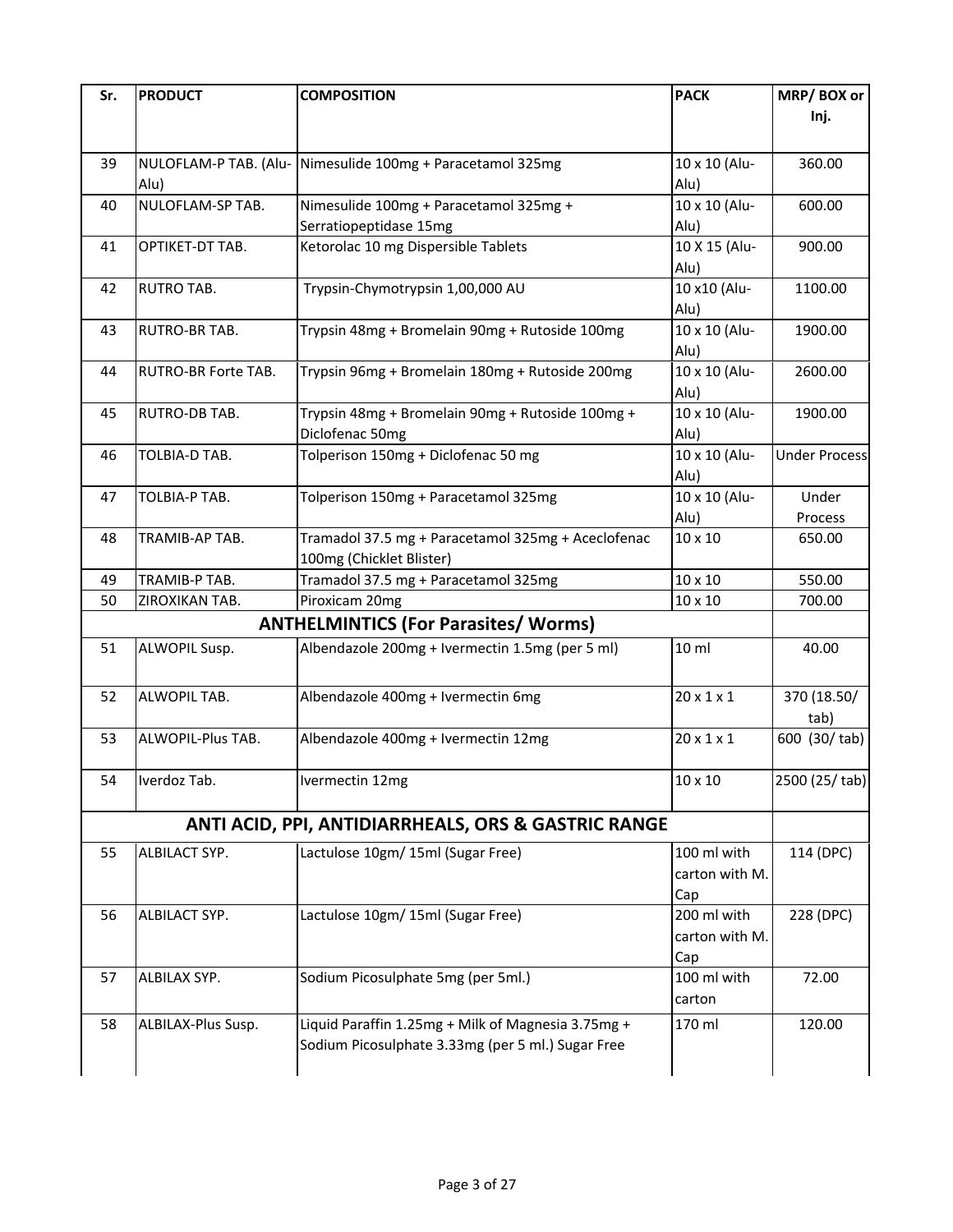| Sr. | <b>PRODUCT</b>              | <b>COMPOSITION</b>                                                           | <b>PACK</b>   | MRP/BOX or   |
|-----|-----------------------------|------------------------------------------------------------------------------|---------------|--------------|
|     |                             |                                                                              |               | Inj.         |
|     |                             |                                                                              |               |              |
| 59  | Albilax-PEG Syp.            | Polyethylene Glycol 3350 (PEG 3350) 13.125 gm + Sodium 200 ml carton         |               | 300.00       |
|     |                             | Chloride IP 0.3507 gm + Sodium Bicarbonate IP 0.1785                         | & M.cap       |              |
|     |                             | gm + Potassium Chloride IP 0.0466 gm (Concentrate for                        |               |              |
|     |                             | Oral Solution)                                                               |               |              |
| 60  |                             | ALBILAX-Herbal Laxative   Ishabagol 49gm + Senna 19gm + Ajwain 6.5gm + Saunf | 100 gm with   | 160/200      |
|     | Powder                      | 8.0gm + Triphala 6.5gm + Kala Namak 7.8gm + Mulathi                          | carton        |              |
|     |                             | 2.0gm + Nimbu 1gm                                                            |               |              |
|     |                             |                                                                              |               |              |
| 61  | CAPIZOLE-20 CAP.            | Omeprazole 20mg                                                              | 10 x 15 (Poly | 417 (DPC)    |
|     |                             |                                                                              | Strip Pack)   |              |
| 62  | CAPIZOLE-20 CAP. (Alu-      | Omeprazole 20mg                                                              | 10 x 10 (Alu- | 278 (DPC)    |
|     | Alu)                        |                                                                              | Alu)          |              |
| 63  | CAPIZOLE-D CAP.             | Omeprazole 20mg+ Domperidone 10mg                                            | 10 x 10 (Poly | 460.00       |
|     |                             |                                                                              | Strip Pack)   |              |
| 64  | CAPIZOLE-D CAP. (Alu-       | Omeprazole 20mg+ Domperidone 10mg                                            | 10 x 10 (Alu- | 460/480      |
|     | Alu)                        |                                                                              | Alu)          |              |
| 65  | <b>CYRATE SYP.</b>          | Cyproheptadine 2mg+ Tricholine 275mg (per 5 ml)                              | 200 ml with   | 90/98        |
|     |                             |                                                                              | carton        |              |
| 66  | <b>CYRATE DROPS</b>         | Cyproheptadine 1.5mg+ Tricholine 55mg (per ml)                               | 30 ml         | 56.00        |
|     |                             |                                                                              |               |              |
| 67  | Dicospas-MF Tab.            | Dicyclomine HCl 10mg & Mefenamic Acid 250mg                                  | 10 x 10       | 350.00       |
|     |                             |                                                                              |               |              |
| 68  | DROTON-80 TAB.              | Drotaverin 80mg                                                              | 10 x 10       | 650.00       |
|     |                             |                                                                              |               |              |
| 69  | DROTON-MF TAB.              | Drotaverin 80mg + Mefenamic Acid 250mg                                       | 10 x 10       | 680/890      |
|     |                             |                                                                              |               |              |
| 70  | <b>Electofull ORS</b>       | ORS (Oral Rehydration Salts IP) in Drug                                      | 20 x 21.8 gm  | 406 (20.30/  |
|     |                             |                                                                              |               | Sachet)      |
|     |                             |                                                                              |               |              |
| 71  | Electofull ORS (Liquid)     | ORS (Oral Rehydration Salts IP) as a Food Supplement                         | 200 ml        | 40.00        |
|     |                             |                                                                              |               |              |
| 72  |                             |                                                                              | 100 ml with   | 52.00        |
|     | ENZOVATE SYP.               | Fungal Diastase (1:600) 50 mg + Pepsin (1:3000) 10 mg<br>(per 15 ml)         | carton        |              |
| 73  | <b>ENZOVATE SYP. (Sugar</b> | Fungal Diastase (1:600) 50 mg + Pepsin (1:3000) 10 mg                        | 200 ml with   | 85/- & 120/- |
|     | Free)                       | (per 15 ml) (Sugar Free)                                                     | carton        |              |
| 74  | ENZOVATE Plus SYP.          | Fungal Diastase (1:1200) 50 mg + Pepain 10 mg + Vitamin-200 ml with          |               | 125.00       |
|     | (Sugar Free)                | B Complex (per 10 ml) (Sugar Free)                                           | carton        |              |
| 75  | ENZOVATE TAB.               | Fungal Diastase (1:1200) 10mg + Pepsin (1:3000) 5mg +                        | 10 x 10 (Alu- | 650.00       |
|     |                             | Pancreatin 200mg                                                             | Alu)          |              |
| 76  | ESOBIA-40 TAB.              | Esomeprazole 40 mg                                                           | 10 x 10 (Alu- | 745.00       |
|     |                             |                                                                              | Alu)          |              |
| 77  | ESOBIA-DSR CAP.             | Esomeprazole 40 mg + Domperidone 30 mg (SR)                                  | 10 x 10 (Alu- | 1200.00      |
|     |                             |                                                                              | Alu)          |              |
| 78  | ESOBIA-L CAP.               | Esomeprazole 40 mg + Levosulpiride 75mg (SR)                                 | 10 x 10 (Alu- | 1800.00      |
|     |                             |                                                                              | Alu)          |              |
|     |                             |                                                                              |               |              |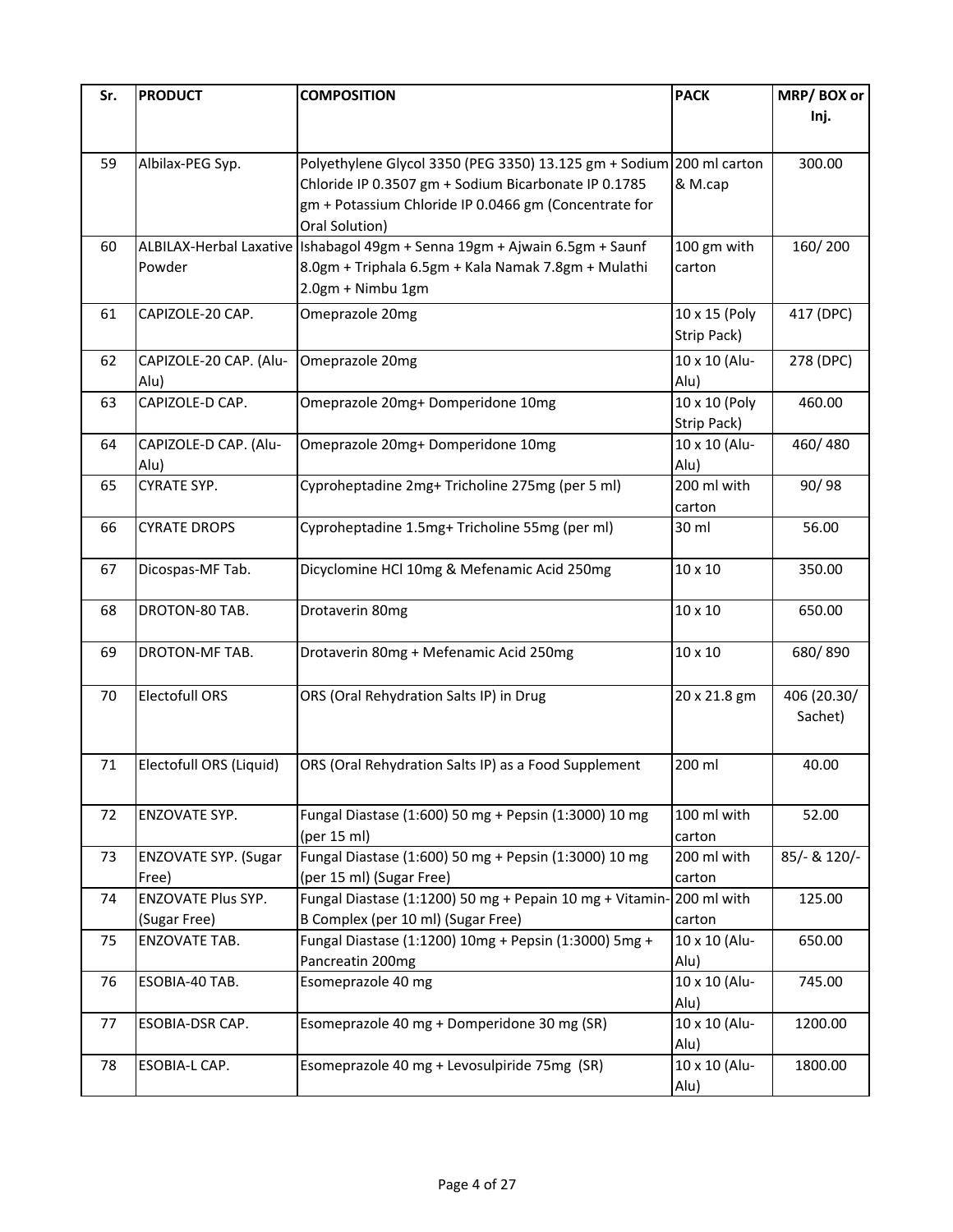| Inj.<br>ETHICAINE SUSP.<br>Aluminium Hydroxide 291 mg + Magnesium Hydroxide 98 170 ml<br>79<br>95.00<br>mg + Oxetacaine 10mg (per 5ml) Sugar Free, Mint Flavour<br>170 ml<br>Magaldrate I.P. 400 mg + Simethicone 20mg (per 5 ml)<br>75.00<br>80<br>ETHIFLUX SUSP.<br>Sugar Free, Mango Flavour<br>Magaldrate I.P. 400 mg + Simethicone 20mg +<br>170 ml<br>ETHIFLUX-D SUSP.<br>80.00<br>81<br>Domeperidone 10mg (per 5 ml) Sugar Free, Orange |
|------------------------------------------------------------------------------------------------------------------------------------------------------------------------------------------------------------------------------------------------------------------------------------------------------------------------------------------------------------------------------------------------------------------------------------------------|
|                                                                                                                                                                                                                                                                                                                                                                                                                                                |
|                                                                                                                                                                                                                                                                                                                                                                                                                                                |
|                                                                                                                                                                                                                                                                                                                                                                                                                                                |
|                                                                                                                                                                                                                                                                                                                                                                                                                                                |
|                                                                                                                                                                                                                                                                                                                                                                                                                                                |
|                                                                                                                                                                                                                                                                                                                                                                                                                                                |
|                                                                                                                                                                                                                                                                                                                                                                                                                                                |
|                                                                                                                                                                                                                                                                                                                                                                                                                                                |
| Flavour                                                                                                                                                                                                                                                                                                                                                                                                                                        |
| 10 x 10 (Alu-<br>750.00<br>82<br>LANSOBIL-15DT Tab.<br>Lansoprazole 15 mg Dispersible Tablet                                                                                                                                                                                                                                                                                                                                                   |
| Alu)                                                                                                                                                                                                                                                                                                                                                                                                                                           |
| 10 x 10 (Alu-<br>LB-NORM CAP.<br>990.00<br>83<br>Pre & Probiotic Cap.                                                                                                                                                                                                                                                                                                                                                                          |
| Alu)                                                                                                                                                                                                                                                                                                                                                                                                                                           |
| 75.00<br>LB-NORM Dry Syp.<br>Zinc Gluconate with Prebiotic & Probiotic<br>60 ml<br>84                                                                                                                                                                                                                                                                                                                                                          |
| <b>LB-NORM SACHET</b><br>240.00<br>85<br>Pre & Probiotic Strains with Zinc<br>20 x 1.5 gm                                                                                                                                                                                                                                                                                                                                                      |
| $10 \times 5$ ml<br>450 (45/ shot)<br>LB-NORM Susp.<br>Bacillus Clausii 2 Billion Spores Suspension<br>86                                                                                                                                                                                                                                                                                                                                      |
|                                                                                                                                                                                                                                                                                                                                                                                                                                                |
| Sucralfate 1gm + Oxetacaine 20mg (per 10 ml)<br>125.00<br>MUCOSAFE-O SUSP.<br>100 ml with<br>87                                                                                                                                                                                                                                                                                                                                                |
| 100 ml<br>carton                                                                                                                                                                                                                                                                                                                                                                                                                               |
| MUCOSAFE-O SUSP.<br>Sucralfate 1gm + Oxetacaine 20mg (per 10 ml)<br>88<br>200 ml with<br>190.00                                                                                                                                                                                                                                                                                                                                                |
| 200 ml<br>carton<br>RACIFIX CAP.<br>Racecadotril 100 mg<br>10 x 10 (Alu-<br>1300.00<br>89                                                                                                                                                                                                                                                                                                                                                      |
| Alu)                                                                                                                                                                                                                                                                                                                                                                                                                                           |
| RACIFIX SACHET<br>Racecadotril 10mg + Saccharomyces Brodulii 1 billion +<br>600.00<br>20 x 1 gm<br>90                                                                                                                                                                                                                                                                                                                                          |
| Lactic Acid Bacillus 10million + Zinc Sulphate 10mg                                                                                                                                                                                                                                                                                                                                                                                            |
|                                                                                                                                                                                                                                                                                                                                                                                                                                                |
| Racecadotril 10mg (per 5ml)<br>60ml with<br>75.00<br>RACIFIX SUSP.<br>91                                                                                                                                                                                                                                                                                                                                                                       |
| carton                                                                                                                                                                                                                                                                                                                                                                                                                                         |
| 10 x 10 (Alu-<br>550 & 690<br>92<br>TABOPAN-40 TAB.<br>Pantoprazole 40 mg                                                                                                                                                                                                                                                                                                                                                                      |
| Alu)                                                                                                                                                                                                                                                                                                                                                                                                                                           |
| 93<br>TABOPAN-D TAB.<br>Pantoprazole 40 mg + Domperidone 10 mg<br>10 x 10 (Alu-<br>610 & 800<br>Alu)                                                                                                                                                                                                                                                                                                                                           |
| 10 x 10 (Alu-<br>750, 1000 &<br>Pantoprazole 40 mg + Domperidone 30 mg (SR)<br>94<br>TABOPAN-DSR CAP.                                                                                                                                                                                                                                                                                                                                          |
| Alu)<br>1300                                                                                                                                                                                                                                                                                                                                                                                                                                   |
| Pantoprazole 40 mg + Domperidone 30 mg (SR)<br>10 x 10 (Poly<br>TABOPAN-DSR CAP.<br>850.00<br>95                                                                                                                                                                                                                                                                                                                                               |
| (Poly Strip Pack)<br>Strip Pack)                                                                                                                                                                                                                                                                                                                                                                                                               |
| Pantoprazole 40 mg + Itopride 150mg (SR)<br>10 x 10 (Alu-<br>TABOPAN-IT CAP.<br>Under<br>96                                                                                                                                                                                                                                                                                                                                                    |
| Alu)<br>Process                                                                                                                                                                                                                                                                                                                                                                                                                                |
| 10 x 10 (Alu-<br>Pantoprazole 40 mg + Levosulpiride 75mg (SR)<br>TABOPAN-L CAP.<br>1500.00<br>97                                                                                                                                                                                                                                                                                                                                               |
| Alu)                                                                                                                                                                                                                                                                                                                                                                                                                                           |
| 10 x 10 (Alu-<br>Rabeprazole 20 mg<br>520.00<br>TABORAB-20 TAB.<br>98<br>Alu)                                                                                                                                                                                                                                                                                                                                                                  |
| 10 x 10 (Alu-<br>Rabeprazole 20 mg + Domperidone 10 mg<br>530.00<br>99<br>TABORAB-D TAB.                                                                                                                                                                                                                                                                                                                                                       |
| Alu)                                                                                                                                                                                                                                                                                                                                                                                                                                           |
| 10 x 10 (Alu-<br>Rabeprazole 20 mg + Domperidone 30 mg (SR)<br>780 & 1000<br>100<br>TABORAB-DSR CAP.                                                                                                                                                                                                                                                                                                                                           |
| Alu)                                                                                                                                                                                                                                                                                                                                                                                                                                           |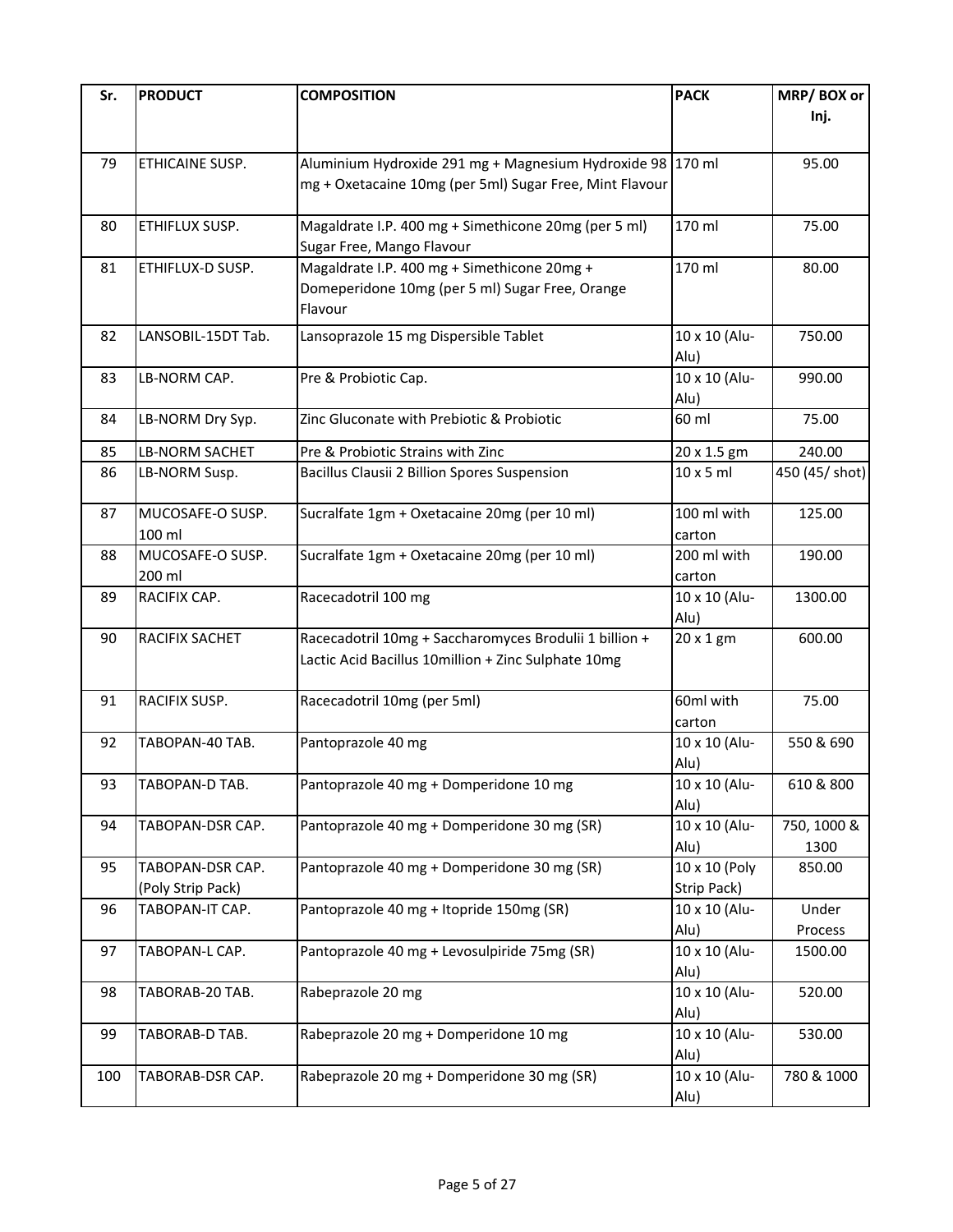| Sr. | <b>PRODUCT</b>           | <b>COMPOSITION</b>                                                 | <b>PACK</b>    | MRP/BOX or |
|-----|--------------------------|--------------------------------------------------------------------|----------------|------------|
|     |                          |                                                                    |                | Inj.       |
|     |                          |                                                                    |                |            |
|     |                          |                                                                    |                |            |
| 101 | <b>TABORAB-DSR Forte</b> | Rabeprazole 40 mg + Domperidone 30 mg (SR)                         | 10 x 10 (Alu-  | 1400.00    |
|     | CAP.                     |                                                                    | Alu)           |            |
| 102 | TABORAB-IT CAP.          | Rabeprazole 20mg + Itopride 150mg (SR)                             | 10 x 10 (Alu-  | 1180.00    |
|     |                          |                                                                    | Alu)           |            |
| 103 | TABORAB-L CAP.           | Rabeprazole 20mg + Levosulpiride 75mg (SR)                         | 10 x 10 (Alu-  | 1600.00    |
|     |                          |                                                                    | Alu)           |            |
| 104 | VOMOT-MD TAB.            | Ondansetron 4mg Mouth Dissolving Tab                               | 10 x 10 (Alu-  | 450.00     |
|     |                          |                                                                    | Alu)           |            |
|     |                          | <b>ANTIHISTAMINES, ANTI-ALLERGICS, ANTI-COUGH &amp; COLD RANGE</b> |                |            |
| 105 | ALBICET TAB.             | Levocetirizine HCL 5mg                                             | 10 x 10 (Alu-  | 250.00     |
|     |                          |                                                                    | Alu)           |            |
| 106 | ALBICET-10 TAB.          | Levocetirizine HCL 10mg                                            | 10 x 10 (Alu-  | 650.00     |
|     |                          |                                                                    | Alu)           |            |
| 107 | ALBICET-AM SYP.          | Ambroxol 30mg + Levocetirizine 2.5mg (per 5 ml)                    | 60ml with      | 48.00      |
|     |                          |                                                                    | carton         |            |
| 108 | ALBICET-AM TAB.          | Levocetirizine HCL 5mg + Ambroxol (SR) 60mg                        | 10 x 10 (Alu-  | 480.00     |
|     |                          |                                                                    | Alu)           |            |
| 109 | ALBICET-AM Plus TAB.     | Levocetirizine HCL 5mg + Ambroxol 75mg SR +                        | 10 x 10 (Alu-  | 1450.00    |
|     |                          | Montelukast 10mg                                                   | Alu)           |            |
| 110 | ALBICET-M KID TAB.       | Levocetirizine 2.5 mg + Montelukast 5 mg                           | 10 x 10 (Alu-  | 550.00     |
|     |                          |                                                                    | Alu)           |            |
| 111 | ALBICET-M SYP.           | Levocetirizine 2.5mg + Montelukast 4mg (per 5 ml)                  | 30 ml with     | 46.00      |
|     |                          |                                                                    | carton         |            |
| 112 | ALBICET-M SYP.           | Levocetirizine 2.5mg + Montelukast 4mg (per 5 ml)                  | 60 ml with     | 75.00      |
|     |                          |                                                                    | carton         |            |
| 113 | ALBICET-M TAB.           | Levocetirizine HCL 5mg + Montelukast 10mg                          | 10 x 10 (Alu-  | 850 & 1090 |
|     |                          |                                                                    | Alu)           |            |
| 114 | ALBICOLD SYP.            | Phenylepherine 5 mg + Paracetamol 125 mg + CPM 0.5                 | 60 ml          | 40/48      |
|     |                          | mg + Sodium Citrate 60 mg + Menthol 1mg (per 5 ml)                 |                |            |
|     |                          |                                                                    |                |            |
| 115 | ALBICOLD TAB.            | Paracetamol 325 mg + Phenylephrine HCl 5 mg +                      | 10 x 10        | 450.00     |
|     |                          | Chlorpheniramine 2 mg + Caffeine 16 mg                             |                |            |
| 116 | ALBICOLD-Plus TAB.       | Paracetamol 500 mg + Phenylephrine 10 mg +                         | 10 x 10        | 600.00     |
|     |                          | Chlorpheniramine 2mg                                               |                |            |
| 117 | ALBICOLD-N TAB.          | Nimesulide 100mg + Cetirizine 5mg + Phenylepherine                 | $10 \times 10$ | 480.00     |
|     |                          | 10mg + Caffeine 30mg                                               |                |            |
| 118 | ALBICOLD-PLUS SUSP.      | Phenylepherine 5 mg + Paracetamol 250 mg + CPM 2 mg                | 60 ml with     | 54.00      |
|     |                          | (per 5 ml)                                                         | carton         |            |
| 119 | <b>ALBICOLD Drops</b>    | Phenylepherine 2.5 mg + Paracetamol 125 mg + CPM 1                 | 15 ml with     | 49.00      |
|     |                          | mg (per ml)                                                        | dropper &      |            |
|     |                          |                                                                    | carton         |            |
| 120 | ALBIDEX SYP.             | Dextromethorphan 10mg + CPM 2mg + Phenylepherine                   | 100 ml         | 68/72      |
|     |                          | 5mg (per 5 ml)                                                     |                |            |
| 121 | ALBIDEX-Plus Syp.        | Dextromethorphan 10mg + CPM 2mg + Phenylepherine                   | 100 ml with    | 90.00      |
|     |                          | 5mg (per 5 ml) Strawberry Flavour, Sugar Free                      | carton         |            |
|     |                          |                                                                    |                |            |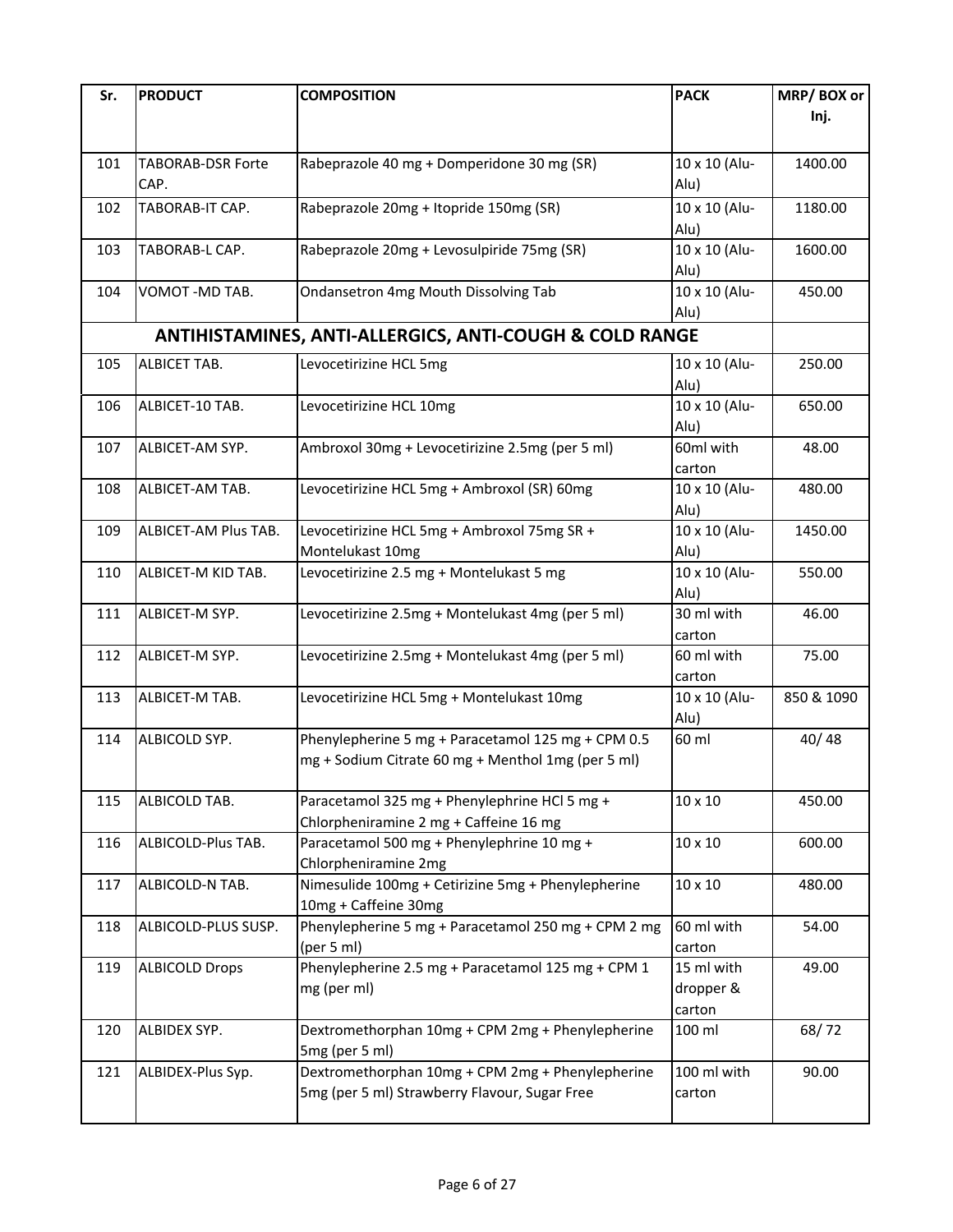| Sr. | <b>PRODUCT</b>           | <b>COMPOSITION</b>                                | <b>PACK</b>            | MRP/BOX or |
|-----|--------------------------|---------------------------------------------------|------------------------|------------|
|     |                          |                                                   |                        | Inj.       |
|     |                          |                                                   |                        |            |
| 122 | ALBIDEX TAB.             | Dextromethorphan 10mg + Phenylepherine 5mg + CPM  | 10 x 10                | 500.00     |
|     |                          | 2mg + Ambroxol 30mg                               |                        |            |
| 123 | ALBIDYNE SYP.            | Ambroxol 15mg + Terbutaline Sulphate 1.25mg +     | 100 ml                 | 68/78      |
|     |                          | Guiphenesin 50mg + Menthol 2.5mg (per 5 ml)       |                        |            |
| 124 | ALBIDYNE-AM SYP.         | Ambroxol 30mg + Levosalbutamol 1mg + Guiphenesin  | 100 ml                 | 62.00      |
|     |                          | 50mg (per 5 ml)                                   |                        |            |
| 125 | <b>ALBIDYNE-LS Drops</b> | Ambroxol 6mg + Levosalbutamol 0.2mg + Guiphenesin | 15 ml with             | 58.00      |
|     |                          | 10mg (per ml)                                     | dropper &              |            |
|     |                          |                                                   | carton                 |            |
| 126 | ATOXY-25 TAB.            | Hydroxyzine Hydrochloride 25mg                    | 10 x 10 (Alu-          | 440.00     |
|     |                          |                                                   | Alu)                   |            |
| 127 | ATOXY SYP.               | Hydroxyzine Hydrochloride 10mg (per 5ml)          | 100ml with             | Under      |
|     |                          |                                                   | carton                 | Process    |
| 128 | BEROLIN-100 CAP.         | Acebrophyllin 100mg                               | 10 x 10 (Alu-          | 750.00     |
|     |                          |                                                   |                        |            |
| 129 | Biladoz-20 Tab.          | Bilastine 20 mg                                   | Alu)<br>10 x 10 (Alu-  | 1500.00    |
|     |                          |                                                   | Alu)                   |            |
| 130 | Biladoz-M Tab.           | Bilastine 20 mg + Montelukast 10mg                | 10 x 10 (Alu-          | 1990.00    |
|     |                          |                                                   | Alu)                   |            |
| 131 | FINOXADINE-AM TAB.       | Fexofenadine 120mg + Acebrophylline 200mg +       | 10 x 10 (Alu-          | 2100.00    |
|     |                          | Montelukast 10mg                                  | Alu)                   |            |
| 132 | FINOXADINE-M TAB.        | Fexofenadine 120mg + Montelukast 10mg             | 10 x 10 (Alu-          | 1375.00    |
|     |                          |                                                   | Alu)                   |            |
| 133 | FINOXADINE-120 TAB.      | Fexofenadine 120mg                                | 10 x 10 (Alu-          | Under      |
|     |                          |                                                   | Alu)                   | Process    |
| 134 | FINOXADINE-180 TAB.      | Fexofenadine 180mg                                | 10 x 10 (Alu-          | 1300.00    |
|     |                          |                                                   | Alu)                   |            |
|     |                          |                                                   |                        |            |
| 135 | <b>FINOXADINE SYP.</b>   | Fexofenadine 30mg per 5 ml                        | 60 ml with             | 95.00      |
|     |                          |                                                   | carton                 |            |
|     |                          |                                                   |                        |            |
| 136 | OLOHYD-5 TAB.            | Olopatadine HCl 5mg                               | 10 x 10 (Alu-          | 1200.00    |
|     |                          |                                                   | Alu)                   |            |
| 137 | ROOH-TUS SYP.            | Herbal Honey Based Cough Syrup                    | 100 ml                 | 65/75      |
| 138 | TUROM-G SYP.             | Terbutaline Sulphate 1.25 mg + Bromhexine         | 100 ml                 | 65.00      |
|     |                          | Hydrochloride 2 mg + Guiphenesin 50mg + Menthol   |                        |            |
|     |                          | 0.5mg (per 5 ml)                                  |                        |            |
| 139 | TUROM-G SYP.             | Terbutaline Sulphate 1.25 mg + Bromhexine         | 100 ml with            | 90.00      |
|     |                          | Hydrochloride 2 mg + Guiphenesin 50mg + Menthol   | carton                 |            |
|     |                          | 0.5mg (per 5 ml)                                  |                        |            |
| 140 | TUROM-G SYP.             | Terbutaline Sulphate 1.25 mg + Bromhexine         | 60ml with              | 47.00      |
|     |                          | Hydrochloride 2 mg + Guiphenesin 50mg + Menthol   | carton                 |            |
|     |                          | 0.5mg (per 5 ml)                                  |                        |            |
|     |                          | <b>ANTI MALARIAL/ ANTI-INFECTIVE RANGE</b>        |                        |            |
| 141 | LUMISET TAB.             | Artemether 80 mg + Lumifantrine 480 mg            | $10 \times 1 \times 6$ | 1350.00    |
|     |                          |                                                   |                        |            |
|     |                          |                                                   |                        |            |
| 142 | MOSONATE-60 INJ.         | Artesunate 60 mg                                  | Single                 | 204.00     |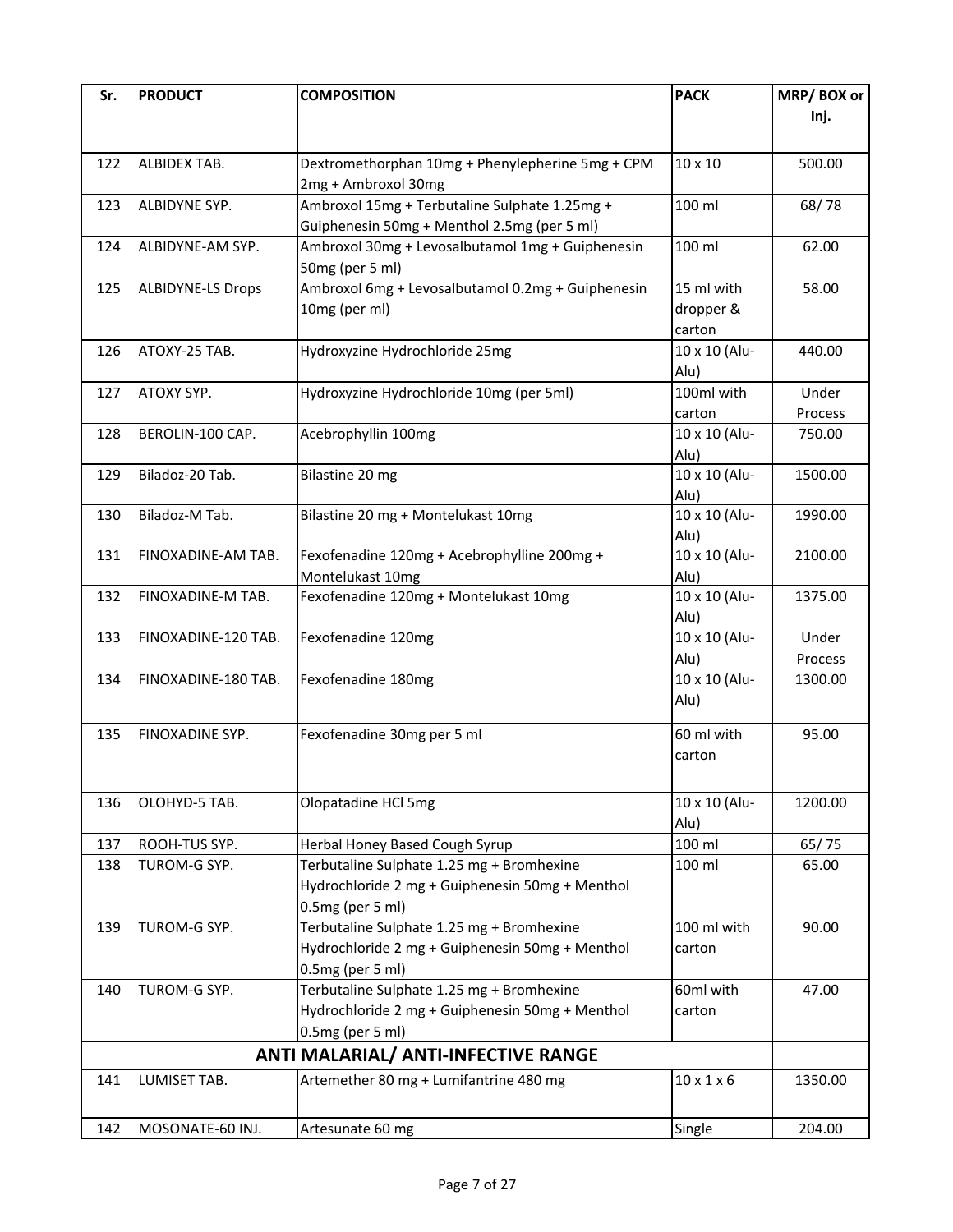| Sr.        | <b>PRODUCT</b>       | <b>COMPOSITION</b>                                        | <b>PACK</b>             | MRP/BOX or           |
|------------|----------------------|-----------------------------------------------------------|-------------------------|----------------------|
|            |                      |                                                           |                         | Inj.                 |
|            |                      |                                                           |                         |                      |
| 143        | MOSONATE-120 INJ.    | Artesunate 120 mg                                         | Single                  | 390.00               |
| 144        | RITOTHER INJ.        | Alpha Beta Arteether 150 mg (in 2 ml) (Dispo pack)        | Single                  | 105.00               |
|            |                      |                                                           |                         |                      |
|            |                      | <b>ANTI-BIOTICS RANGE</b>                                 |                         |                      |
|            |                      |                                                           |                         |                      |
| 145        | ALBICLAT-250 TAB.    | Clarithromycin 250mg                                      | 10 x 10 (Alu-           | 2840.00              |
|            |                      |                                                           | Alu)<br>10 x 10 (Alu-   |                      |
| 146        | ALBICLAT-500 TAB.    | Clarithromycin 500mg                                      | Alu)                    | 4800.00              |
| 147        | ALBICLAT Dry Syp.    | Clarithromycin 125mg (per 5 ml) + Water for Syp.          | 30 ml                   | 125.00               |
| 148        | Albidox-LB Cap.      | Doxycycline 100mg + Lactic Acid Bacillus 5 million spores | 10 x 10                 | 1200/1400            |
|            |                      |                                                           |                         |                      |
| 149        | AZIPAL-250 TAB.      | Azithromycin 250mg                                        | $10 \times 6$           | 710 (DPC)            |
| 150        | AZIPAL-500 TAB. 10x3 | Azithromycin 500mg                                        | $10 \times 3$           | 717 (DPC)            |
| 151        | AZIPAL-500 TAB. 10x5 | Azithromycin 500mg                                        | $10 \times 5$           | 1195 (DPC)           |
|            |                      |                                                           |                         |                      |
| 152        | AZIPAL-500 LB TAB.   | Azithromycin 500mg + Lacto-Bacillus                       | $10 \times 5$           | 1500.00              |
|            |                      |                                                           |                         |                      |
| 153        | AZIPAL-100 SUSP.     | Azithromycin 100 mg (per 5 ml)                            | 30 ml with              | 65/78                |
|            |                      |                                                           | carton                  |                      |
|            | AZIPAL-200 SUSP.     |                                                           | 30 ml                   |                      |
| 154<br>155 | CEFURIF-250 TAB.     | Azithromycin 200 mg (per 5 ml)<br>Cefuroxime Axetil 250mg | 10x 10 (Alu-            | 103 (DPC)<br>2400.00 |
|            |                      |                                                           | Alu)                    |                      |
| 156        | CEFURIF-500 TAB.     | Cefuroxime Axetil 500mg                                   | 10 x 10 (Alu-           | 4800.00              |
|            |                      |                                                           | Alu)                    |                      |
| 157        | CEFURIF-CV 625 TAB.  | Cefuroxime 500mg + Clavulanic Acid 125mg                  | 10 x 1 x 6 (Alu-        | 4700.00              |
|            |                      |                                                           | Alu)                    |                      |
| 158        | CEFURIF Dry Syp.     | Cefuroxime Axetil 125mg (per 5 ml) + Water for Syp.       | 30 ml                   | 125.00               |
|            |                      |                                                           |                         |                      |
| 159        | <b>FAROSURE TAB.</b> | Faropenem 200mg                                           | 10 x 1 x 6 (Alu-        | 5700.00              |
|            |                      |                                                           | Alu)                    |                      |
| 160        | FLOXOMARG-100 TAB.   | Ofloxacin 100 mg                                          | 10 x 10 (Alu-           | 450.00               |
|            |                      |                                                           | Alu)                    |                      |
| 161        | FLOXOMARG-200 TAB.   | Ofloxacin 200 mg                                          | 10 x 10 (Alu-           | 590.00               |
|            |                      |                                                           | Alu)                    |                      |
| 162        | FLOXOMARG-MS SUSP.   | Ofloxacin 50mg + Metronidazole 120mg + Simethicone        | 60 ml with              | 65.00                |
|            |                      | 10mg (per 5 ml)                                           | carton                  |                      |
| 163        | FLOXOMARG-OZ TAB.    | Ofloxacin 200 mg + Ornidazole 500 mg                      | 10 x 10                 | 690/800              |
|            |                      |                                                           |                         |                      |
| 164        | LEVOBIA-250 TAB.     | Levofloxacin 250mg                                        | 10 x 10                 | 492.00               |
| 165        | LEVOBIA-500 TAB.     | Levofloxacin 500mg                                        | 10 x 10                 | 900 (DPC)            |
| 166        | LEVOBIA-750 TAB.     | Levofloxacin 750mg                                        | 10 x 10                 | 1198.00              |
| 167        | LEVOBIA-OZ SUSP.     | Levofloxacin 125mg + Ornidazole 125mg (per 5 ml)          | 30 ml                   | 65.00                |
| 168        | LEVOBIA-OZ TAB.      | Levofloxacin 250mg + Ornidazole 500 mg                    | 10 x 10                 | 800.00               |
| 169        | LYNOSET-600 TAB.     | Linezolid 600 mg                                          | $10 \times 1 \times 10$ | 3400.00              |
|            |                      |                                                           | (Alu-Alu)               |                      |
| 170        | LYNOSET Dry Syp.     | Linezolid 100 mg (per 5 ml) + Water for Syp.              | 30 ml                   | 115.00               |
|            |                      |                                                           |                         |                      |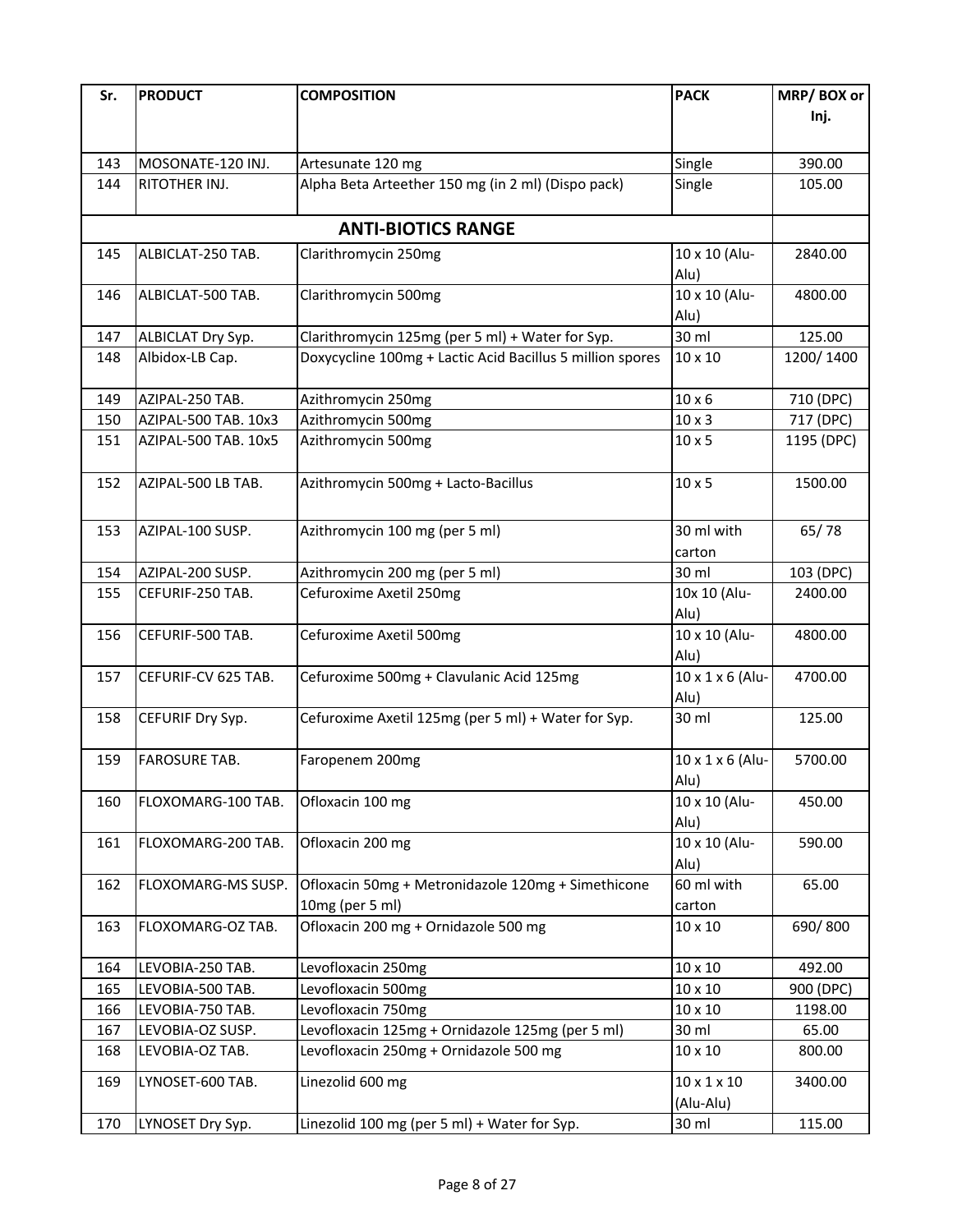| Sr. | <b>PRODUCT</b>          | <b>COMPOSITION</b>                                                                 | <b>PACK</b>            | MRP/BOX or        |
|-----|-------------------------|------------------------------------------------------------------------------------|------------------------|-------------------|
|     |                         |                                                                                    |                        | Inj.              |
| 171 | MOXITIK-400 TAB.        | Moxifloxacin 400 mg                                                                | 10 x 10                | 2775.00           |
| 172 | Nitoten Tab.            | Nitrofurantoin 100mg SR                                                            | 10 x 10 (Alu-          | 1100.00           |
|     |                         |                                                                                    | Alu)                   |                   |
| 173 | PEFTIL DROPS            | Cefpodoxime 25mg (per 1 ml) Dry Drops + Water for                                  | 10 ml with             | 65/75             |
|     |                         | <b>Drops</b>                                                                       | dropper                |                   |
| 174 | PEFTIL Dry Syp.         | Cefpodoxime 50mg (per 5 ml)                                                        | 30 ml                  | 62.00             |
| 175 | PEFTIL PLUS Dry Syp.    | Cefpodoxime Proxetil 50mg (per 5 ml) + Water for Syp.                              | 30 ml                  | 80.00             |
| 176 | PEFTIL-100DT TAB.       | Cefpodoxime Proxetil 100mg DT                                                      | 10 x 10 (Alu-<br>Alu)  | 1050.00           |
| 177 | PEFTIL-200DT TAB.       | Cefpodoxime Proxetil 200mg DT                                                      | 10 x 10 (Alu-<br>Alu)  | 1600 & 1850       |
| 178 | PEFTIL-50DT TAB.        | Cefpodoxime Proxetil 50mg DT                                                       | 10 x 10 (Alu-<br>Alu)  | 650.00            |
| 179 | PEFTIL-CV 325 TAB.      | Cefpodoxime Proxetil 200 mg + Clavulanic Acid 125mg                                | $10 \times 1 \times 6$ | 2100.00           |
| 180 | PEFTIL-CV PLUS Dry Syp. | Cefpodoxime Proxetil 50mg + Clavulanic Acid 31.25mg<br>(per 5 ml) + Water for Syp. | 30 ml                  | 95                |
| 181 | PEFTIL-DS PLUS Dry Syp. | Cefpodoxime Proxetil 100mg (per 5 ml) + Water for Syp.                             | 30 ml                  | 115.00            |
| 182 | PEFTIL-O TAB.           | Cefpodoxime Proxetil 200mg + Ofloxacin 200mg                                       | 10 x 10 (Alu-<br>Alu)  | 2300.00           |
| 183 | RIFABIA-200 TAB.        | Rifaximin 200 mg                                                                   | 10 x 10 (Alu-<br>Alu)  | 1650.00           |
| 184 | RIFABIA-400 TAB.        | Rifaximin 400 mg                                                                   | 10 x 10 (Alu-<br>Alu)  | 3150.00           |
| 185 | RIFABIA-550 TAB.        | Rifaximin 550 mg                                                                   | 10 x 10 (Alu-<br>Alu)  | 4950.00           |
| 186 | RIFABIA-100 Susp.       | Rifaximin 100 mg (per 5 ml)                                                        | 60ml with              | Under             |
| 187 | Rolox-500 Tab.          | Ciprofloxacin 500mg                                                                | carton<br>10 x 10      | Process<br>409.00 |
| 188 | <b>TABOCEF Drops</b>    | Cefixime 25mg (per 1 ml) Dry Drops + Water for Drops                               | 10 ml with<br>dropper  | 62                |
| 189 | TABOCEF PLUS Dry Syp.   | Cefixime 50mg (per 5 ml) + Water for Syp.                                          | 30 ml                  | 49.05 (DPC)       |
| 190 | TABOCEF-LB Dry Syp.     | Cefixime 50mg (per 5 ml) + Lacto Bacillus + Water for Syp.                         | 30 ml                  | 65.00             |
| 191 | TABOCEF-DS Dry Syp.     | Cefixime 100mg (per 5 ml) + Lacto Bacillus + Water for<br>Syp.                     | 30 ml                  | 85.00             |
| 192 | TABOCEF-100DT           | Cefixime 100 mg Dispersible Tab                                                    | 10 x 10 (Alu-<br>Alu)  | 850.00            |
| 193 | TABOCEF-200DT Tab.      | Cefixime 200 mg Dispersible Tab                                                    | 10 x 10 (Alu-<br>Alu)  | 1071 (DPC)        |
| 194 | TABOCEF-200LB           | Cefixime 200 mg + Lactic Acid Bacillus Tab                                         | 10 x 10 (Alu-<br>Alu)  | 1370.00           |
| 195 | TABOCEF-AZ TAB.         | Cefixime 200mg + Azithromycin 250mg                                                | 10 x 10 (Alu-<br>Alu)  | 1850 & 2150       |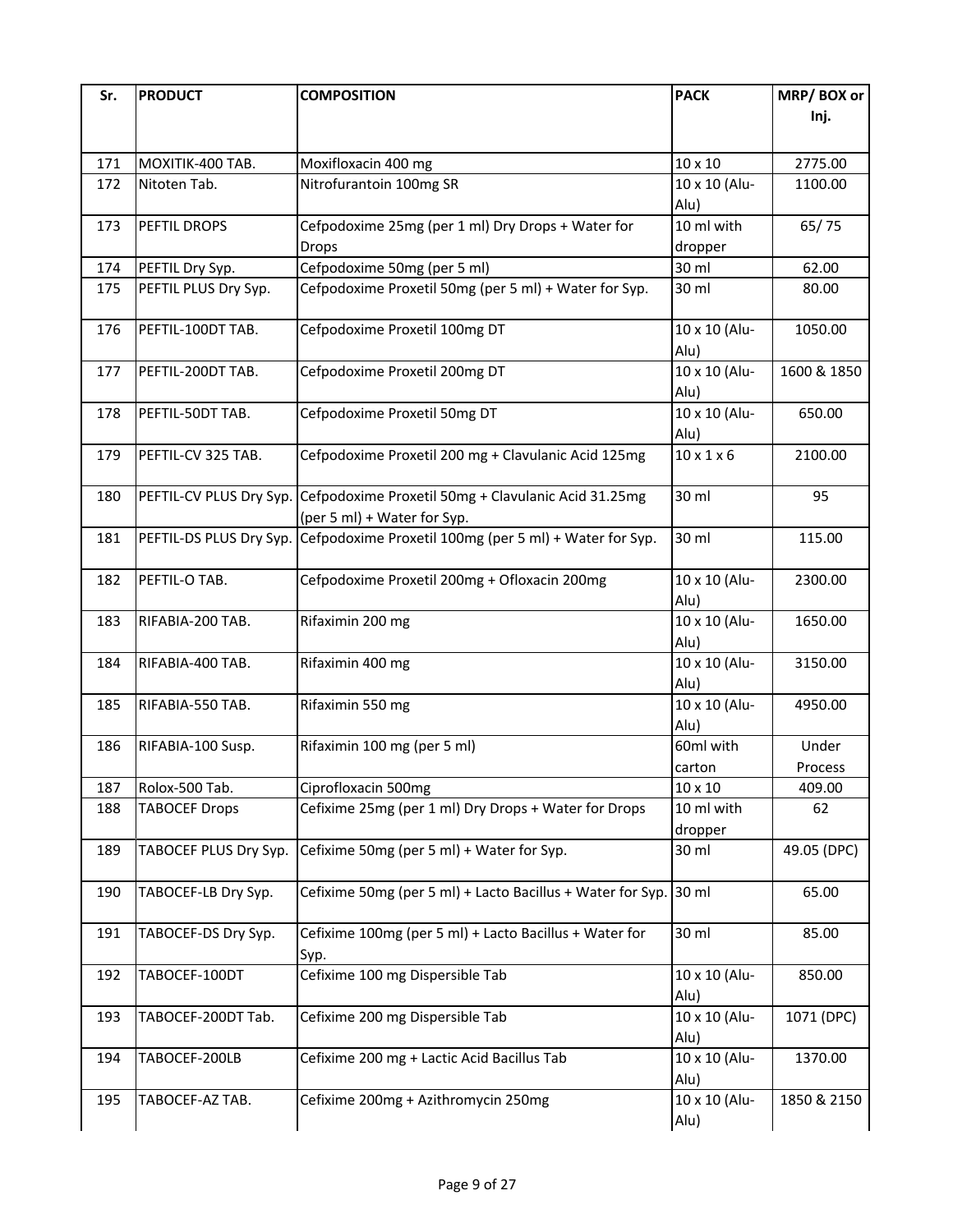| Sr. | <b>PRODUCT</b>                        | <b>COMPOSITION</b>                                                           | <b>PACK</b>             | MRP/BOX or  |
|-----|---------------------------------------|------------------------------------------------------------------------------|-------------------------|-------------|
|     |                                       |                                                                              |                         | Inj.        |
|     |                                       |                                                                              |                         |             |
| 196 | TABOCEF-CV 325 TAB.                   | Cefixime 200mg + Clavulanic Acid 125 mg                                      | $10 \times 1 \times 6$  | 1920.00     |
|     |                                       |                                                                              |                         |             |
| 197 | TABOCEF-CV PLUS Dry                   | Cefixime 50mg + Clavulanic Acid 31.25mg (per 5 ml) +                         | 30 ml                   | 85/95       |
|     | Syp.                                  | Water for Syp.                                                               |                         |             |
| 198 | TABOCEF-D TAB.                        | Cefixime 200mg + Dicloxacillin 500mg (Extended Release) 10 x 10 (Alu-        |                         | 2450.00     |
|     |                                       |                                                                              | Alu)                    |             |
| 199 | Tabocef-M Tab.                        | Cefixime 400mg SR + Moxifloxacin 400mg SR                                    | 10 x 10 (Alu-           | 6950.00     |
|     |                                       |                                                                              | Alu)                    |             |
| 200 | TABOCEF-O Dry Syp.                    | Cefixime 50mg + Ofloxacin 50mg (per 5 ml) + Water for                        | 30 ml                   | 90.00       |
|     |                                       | Syp.                                                                         |                         |             |
| 201 | TABOCEF-O TAB.                        | Cefixime 200mg + Ofloxacin 200mg                                             | 10 x 10 (Alu-           | 1200 & 1800 |
|     |                                       |                                                                              | Alu)                    |             |
| 202 | TABOCEF-O Kid DT TAB.                 | Cefixime 100mg + Ofloxacin 100mg (Dispersible Tablet)                        | 10 x 10 (Alu-           | 995.00      |
|     |                                       |                                                                              | Alu)                    |             |
| 203 | Tabocef-S Tab.                        | Cefixime 200mg + Sulbactum 150mg                                             | 10 x 10 (Alu-           | 2990.00     |
|     |                                       |                                                                              | Alu)                    |             |
| 204 | TABOCLIN-300 Cap.                     | Clindamycin 300mg                                                            | 10 x 10 (Alu-           | 2200.00     |
|     |                                       |                                                                              | Alu)                    |             |
| 205 | UCOCIL-250DT Tab.                     | Amoxycillin 250mg Dispersible Tab.                                           | 10 x 10 (Alu-           | 495.00      |
|     |                                       |                                                                              | Alu)                    |             |
| 206 | UCOCIL-500 CAP.<br>UCOCIL-CV 375 TAB. | Amoxycillin 500mg                                                            | 10 x 10                 | 724 (DPC)   |
| 207 |                                       | Amoxycillin 250mg + Clavulanic Acid 125mg                                    | 10 x 6 (Alu-<br>Alu)    | 1300.00     |
| 208 | UCOCIL-CV 625 TAB.                    | Amoxycillin 500mg + Clavulanic Acid 125mg                                    | $10 \times 1 \times 10$ | 2017 (DPC)  |
|     |                                       |                                                                              | (Alu-Alu)               |             |
| 209 | UCOCIL-CV 625 LB TAB.                 | Amoxycillin 500mg + Clavulanic Acid 125mg + Lacto                            | $10 \times 1 \times 10$ | 2017 (DPC)  |
|     |                                       | <b>Bacillus</b>                                                              | (Alu-Alu)               |             |
| 210 | <b>UCOCIL-CV PLUS Dry</b>             | Amoxycillin 200mg + Clavulanic Acid 28.5mg (per 5 ml) +                      | 30 ml                   | 60.80 (DPC) |
|     | Syp.                                  | Water for Syp.                                                               |                         |             |
| 211 |                                       | UCOCIL-CV Duo Dry Syp. Amoxycillin 400mg + Clavulanic Acid 57mg (per 5 ml) + | 30 ml                   | 120/125     |
|     |                                       | Water for Syp.                                                               |                         |             |
| 212 | <b>UCOCIL-CV Drops</b>                | Amoxycillin 80mg + Clavulanic Acid 11.40 mg (per 1 ml) +                     | 10 ml in glass          | 85.00       |
|     |                                       | Water for Syp.                                                               | bottle with             |             |
|     |                                       |                                                                              | dropper                 |             |
|     |                                       |                                                                              |                         |             |
| 213 | UCOCIL-CL CAP.                        | Amoxycillin 250 mg + Cloxacillin 250 mg + Lacto-bacillus                     | 10 x 10                 | 990.00      |
|     |                                       |                                                                              |                         |             |
|     |                                       | CENTRAL NERVOUS SYSTEM (incl. ANTIVERTIGO, NEURO & PSYCHIATRY)               |                         |             |
| 214 | ALBICINN-D Tab.                       | Cinnarzine 20 mg + Domperidone 15 mg                                         | 10 x 10 (Alu-           | 650.00      |
|     |                                       |                                                                              | Alu)                    |             |
| 215 | Albiclid -2.5 Tab.                    | Procyclidine 2.5mg                                                           | $10 \times 10$          | 230.00      |
| 216 | ALBICOBAL TAB.                        | Methylcobalamin 1500mcg                                                      | 10 x 10 (Alu-           | 1200.00     |
|     |                                       |                                                                              | Alu)                    |             |
|     |                                       |                                                                              | $10 \times 1 \times 10$ |             |
| 217 | ALBICOBAL-AP SOFTGEL                  | Methylcobalamin 1500mcg + Alpha Lipoic Acid 100mg +                          |                         | 1400.00     |
|     |                                       | Vitamin B6 3mg + Folic Acid 1500mcg                                          |                         |             |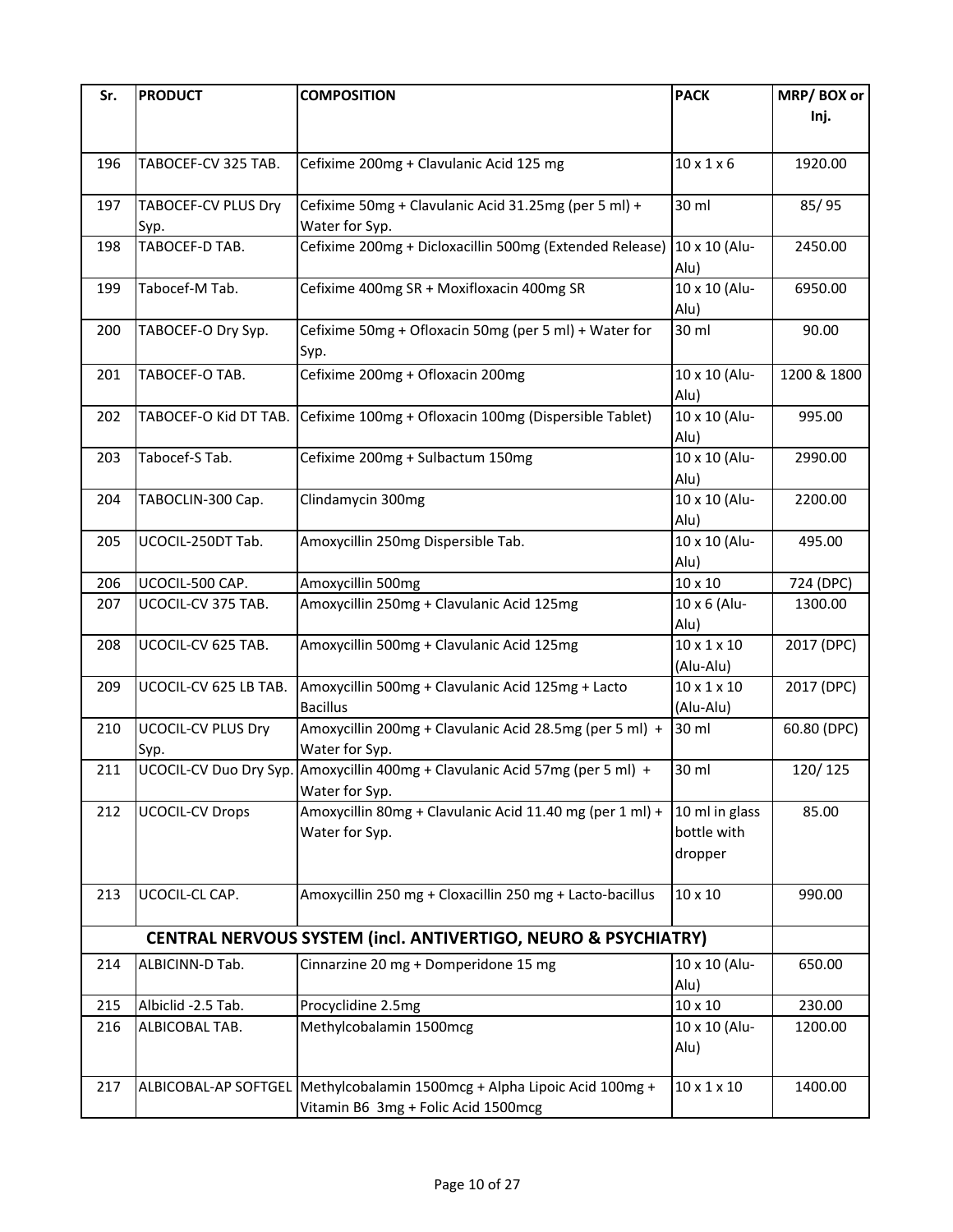| Sr.                          | <b>PRODUCT</b>         | <b>COMPOSITION</b>                                                       | <b>PACK</b>             | MRP/BOX or |
|------------------------------|------------------------|--------------------------------------------------------------------------|-------------------------|------------|
|                              |                        |                                                                          |                         | Inj.       |
|                              |                        |                                                                          |                         |            |
| 218                          | ALBICOBAL-G TAB.       | Mecobalamin 500mcg + Gabapentin 300mg                                    | 10 x 10 (Alu-           | 1100.00    |
|                              |                        |                                                                          | Alu)                    |            |
| 219                          | ALBICOBAL-P CAP.       | Mecobalamin 750mcg + Pregabalin 75mg                                     | 10 x 10 (Alu-           | 1080.00    |
|                              |                        |                                                                          | Alu)                    |            |
| 220                          | ALBICOBAL-P SR Tab.    | Mecobalamin 1500mcg + Pregabalin 75mg SR                                 | 10 x 10 (Alu-           | 1470.00    |
|                              |                        |                                                                          | Alu)                    |            |
| 221                          |                        | ALBICOBAL-PLUS Softgel Mecobalamin 1500 mcg + Alpha Lipoic Acid 100 mg + | $10 \times 1 \times 10$ | 1600/1800  |
|                              |                        | Folic Acid 1.5 mg + Selenium Dioxide 163.6 mcg + Calcium                 |                         |            |
|                              |                        | Pantothenate 10 mg + Vitamin B1 10 mg + Vitamin B6 1.5                   |                         |            |
|                              |                        | mg + Vitamin E 25 IU + Inositol 100 mg + Chromium                        |                         |            |
|                              |                        | Polynicotinate 200 mcg + Vitamin A 5000 IU                               |                         |            |
|                              |                        |                                                                          |                         |            |
|                              |                        |                                                                          |                         |            |
|                              |                        |                                                                          |                         |            |
|                              |                        |                                                                          |                         |            |
| 222                          | <b>BRANOLIN-P SYP.</b> | Citicoline + Piracetam                                                   | 100 ml                  | Under      |
|                              |                        |                                                                          |                         | Process    |
| 223                          | <b>BRANOLIN-P TAB.</b> | Citicoline 500mg + Piracetam 400mg                                       | 1 x 10 (Alu-            | 550.00     |
|                              |                        |                                                                          | Alu)                    |            |
| 224                          | CALBIA-M SOFTGEL       | Mecobalamin 1500 mcg + Calcium Carbonate eq. to                          | $10 \times 1 \times 10$ | 1600.00    |
|                              |                        | Elemental Calcium 200 mg + Folic Acid IP 1.5 mg +                        |                         |            |
|                              |                        | Pyridoxine 3 mg + Calcitriol 0.25 mcg                                    |                         |            |
| 225                          | DIVUM-OD 500 TAB.      | Divalproex Sodium 500mg                                                  | 10 x 10 (Alu-           | 1290.00    |
|                              |                        |                                                                          | Alu)                    |            |
| 226                          | Dulotab-20 Tab.        | Duloxetine 20mg                                                          | 10 x 10 (Alu-           | 900.00     |
|                              |                        |                                                                          | Alu)                    |            |
| 227                          | GABAPAL-NT Tab         | Gabapantin 400mg + Nortriptyline 10mg                                    | 10 x 10 (Alu-           | 1500.00    |
|                              |                        |                                                                          | Alu)                    |            |
| 228                          | MIGMITT TAB.           | Naproxen 500mg + Domperidone 10mg                                        | 10 x 10                 | 1290       |
| 229                          | Olandose-10 MD Tab.    | Olanzapine Mouth Dissloving Tab. 10mg                                    | 10 x 10                 | 700.00     |
| 230                          | Olandose-5 MD Tab.     | Olanzapine Mouth Dissloving Tab. 5mg                                     | 10 x 10                 | 320.00     |
| 231                          | Tephidyl-2 Tab.        | Trihexyphenidyl 2 mg                                                     | 20 x 10                 | 240 (12/   |
|                              |                        |                                                                          |                         | strip)     |
| 232                          | TABOGAB-300 CAP.       | Pregabalin 300mg                                                         | 10 X 10 (Alu-           | 2500.00    |
|                              |                        |                                                                          | Alu)                    |            |
| 233                          | TABOGAB-NT TAB.        | Pregabalin 75mg + Nortriptyline 10mg                                     | 10 x 10 (Alu-           | 1490.00    |
|                              |                        |                                                                          | Alu)                    |            |
| 234                          | TABOGAB-NT Plus TAB.   | Methylcobalamin 1500mcg + Pregabalin 75mg +                              | 10 x 10 (Alu-           | 2200.00    |
|                              |                        |                                                                          |                         |            |
|                              |                        | Nortriptyline 10mg                                                       | Alu)                    |            |
| 235                          | VERTIBAR-8 TAB.        | Betahistine Dihydrochloride 8 mg                                         | 10 x 10 (Alu-           | 540.00     |
|                              |                        |                                                                          | Alu)                    |            |
| 236                          | VERTIBAR-16 TAB.       | Betahistine Dihydrochloride 16 mg                                        | 10 x 10 (Alu-           | 750.00     |
|                              |                        |                                                                          | Alu)                    |            |
| 237                          | VERTIBAR-24 TAB.       | Betahistine Dihydrochloride 24 mg                                        | 10 x 10 (Alu-           | 1050.00    |
|                              |                        |                                                                          | Alu)                    |            |
| <b>DENTAL SPECIFIC RANGE</b> |                        |                                                                          |                         |            |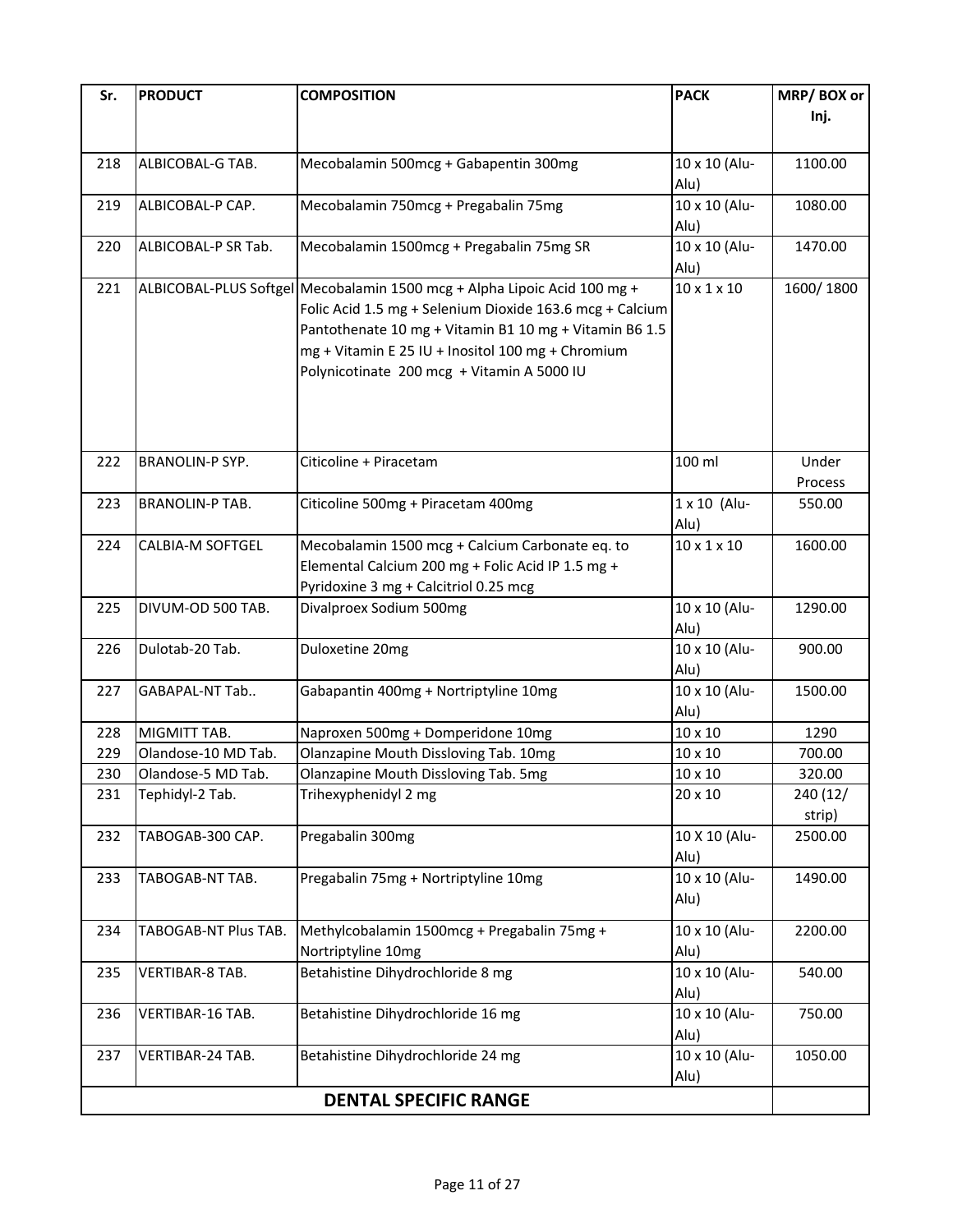| Sr. | <b>PRODUCT</b>               | <b>COMPOSITION</b>                                                 | <b>PACK</b>            | MRP/BOX or                   |
|-----|------------------------------|--------------------------------------------------------------------|------------------------|------------------------------|
|     |                              |                                                                    |                        | Inj.                         |
|     |                              |                                                                    |                        |                              |
| 238 | <b>ALBIDENT GEL</b>          | Potassium Nitrate 5% w/w + Monoflurophosphate 0.7%                 | 50 gm                  | 70.00                        |
|     | <b>TOOTHPASTE</b>            | w/w with Cooling Crystals (Gel Toothpaste)                         |                        |                              |
| 239 | OPTIKET-DT TAB.              | Ketorolac 10 mg Dispersible Tablets                                | 10 X 15 (Alu-          | 900.00                       |
|     |                              |                                                                    | Alu)                   |                              |
| 240 | <b>Orobet Gargles</b>        | Povidone-Iodine Germicide Gargles 2% w/v (Mint Flavour) 100ml with |                        | 140.00                       |
|     |                              |                                                                    | carton                 |                              |
| 241 | Orobet-GP Gum Paint          | Tannic Acid 2% + Cetrimide 0.1% + Zinc Chloride 1% +               | 15ml with              | 72.00                        |
|     |                              | Lignocaine 2%                                                      | dropper &              |                              |
|     |                              |                                                                    | carton                 |                              |
| 242 | <b>OROBET Mouth Ulcer</b>    | Choline Salicylate 8.70% w/w + Lignocaine HCl 2.0% w/w             | 10 <sub>gm</sub>       | 55.00                        |
|     | Gel                          | + Benzalkonium chloride solution 0.01% w/w                         |                        |                              |
|     |                              |                                                                    |                        |                              |
| 243 |                              | OROBET+ MOUTHWASH Chlorhexidine Gluconate 0.2%w/v                  | 100 ml                 | 80.00                        |
|     |                              |                                                                    |                        |                              |
|     |                              | <b>DERMA RANGE</b>                                                 |                        |                              |
| 244 | ALBODYNE-M                   | Povidone-Iodine 5% w/w + Metronidazole 1% w/w + Aloe 20 gm         |                        | 70.00                        |
|     |                              | Powder 1.5% w/w                                                    |                        |                              |
| 245 | ALCICORT-4 TAB.              | Triamcinolone Acetonide 4 mg                                       | 10 x 10                | 700.00                       |
| 246 | ATOXY-25 TAB.                | Hydroxyzine Hydrochloride 25mg                                     | 10 x 10 (Alu-          | 440                          |
|     |                              |                                                                    | Alu)                   |                              |
|     |                              |                                                                    |                        |                              |
| 247 | <b>CLOBIA Dusting Powder</b> | Clotrimazole 1% Dusting Powder                                     | 100 gm                 | 98.00                        |
|     |                              |                                                                    |                        |                              |
| 248 | Clobia Lotion                | Clotimazole Lotion                                                 | 30ml                   | Under                        |
|     |                              |                                                                    |                        | Process                      |
| 249 | <b>CLOTOBET Cream</b>        | Neomycin Sulphate 0.5%w/w + Beclomethasone                         | 20 gm                  | 52.00                        |
|     |                              | Dipropionate 0.025%w/w + Clotrimazole 1%w/w                        |                        |                              |
| 250 | CONBI-150 TAB.               | Fluconazole 150mg                                                  | $20 \times 1$          | 264 / 13.20<br>per tab (DPC) |
|     |                              |                                                                    |                        |                              |
| 251 | CONBI-200 TAB.               | Fluconazole 200mg                                                  | $20 \times 1 \times 1$ | 419.40 (DPC)/                |
|     |                              |                                                                    |                        | 20.97/tab                    |
|     |                              |                                                                    |                        |                              |
| 252 | CONBI-400 TAB.               | Fluconazole 400mg                                                  | $10 \times 1 \times 1$ | 348.80 (DPC)                 |
| 253 | FEBITAN-250                  | Terbinafine 250mg                                                  | $10 \times 7$          | 1400.00                      |
| 254 | FEBITAN-500                  | Terbinafine 500mg                                                  | $10 \times 7$          | 1850.00                      |
| 255 | <b>FEBITAN Cream</b>         | Terbinafine 1%w/w                                                  | 15 gm                  | Under                        |
|     |                              |                                                                    |                        | Process                      |
| 256 | FENIR-OZ Cream               | Terbinafine 1% w/w + Ofloxacin 0.75% w/w + Tinidazole              | 15 gm                  | 72.00                        |
|     |                              | 2% w/w + Clobetasol 0.05% w/w                                      |                        |                              |
| 257 | FENIR-OZ Cream (New          | Itraconazole 1% w/w + Ofloxacin 0.75% w/w + Ornidazole 15 gm       |                        | 68.00                        |
|     | Formula)                     | 2% w/w + Clobetasol 0.05% w/w                                      |                        |                              |
| 258 | FENIR-Plus Cream             | Clobetasol 0.05% + Neomycin 0.10% + Tolnaftate 1.0% +              | 15 <sub>gm</sub>       | 72.00                        |
|     |                              | Iodochlorhydroxyquinoline 1% + Ketoconazole 2%                     |                        |                              |
|     |                              |                                                                    |                        |                              |
| 259 | <b>FUSILIB Cream</b>         | Fusidic Acid 2% w/w Cream                                          | 10 gm                  | 102 (DPC)                    |
| 260 | ITCOZOLE-100 CAP.            | Itraconazole 100mg                                                 | 10 x 10                | 1800.00                      |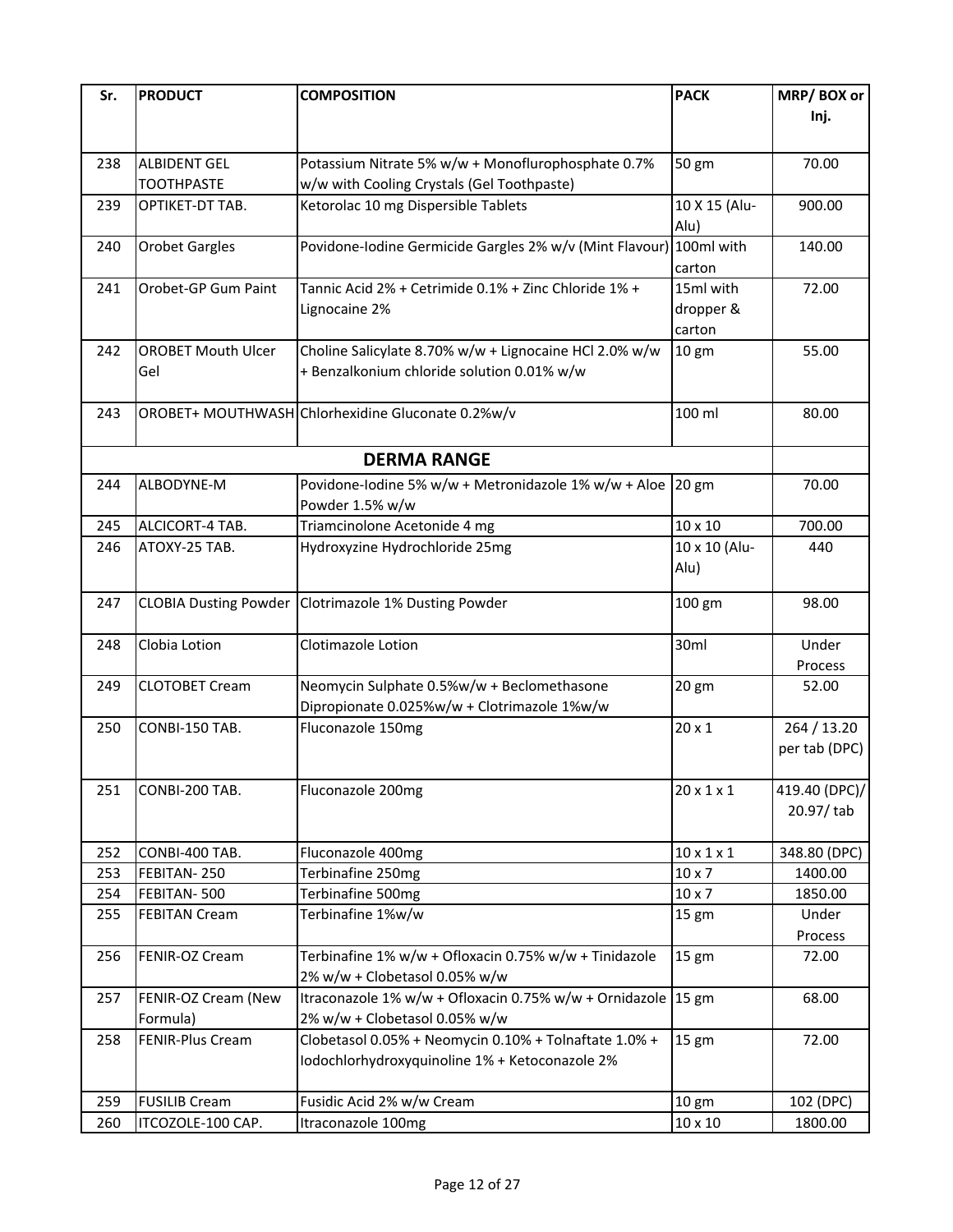| Sr. | <b>PRODUCT</b>          | <b>COMPOSITION</b>                                     | <b>PACK</b>          | MRP/BOX or  |
|-----|-------------------------|--------------------------------------------------------|----------------------|-------------|
|     |                         |                                                        |                      | Inj.        |
|     |                         |                                                        |                      |             |
| 261 | ITCOZOLE-200 CAP.       | Itraconazole 200mg                                     | 10 x 10              | 2200 & 3500 |
| 262 | ITCOZOLE Oint.          | Itraconazole 1% + Methyl Paraben 0.1% + Propyl Paraben | $15 \text{ gm}$      | 115.00      |
|     |                         | 0.05%                                                  |                      |             |
| 263 | <b>ITCOZOLE-T Cream</b> | Itraconazole 1% + Terbinafine 1%                       | 15 gm                | 85.00       |
| 264 | <b>KETOZIG Cream</b>    | Ketoconazole 2%                                        | 30 gm                | 120.00      |
| 265 | <b>KETOZIG Lotion</b>   | Ketoconazole 2%                                        | 100 ml               | 175.00      |
| 266 | <b>KETOZIG Soap</b>     | Ketoconazole 1%                                        | 75 gm                | 80 & 120    |
| 267 | <b>KETOZIG Shampoo</b>  | Ketoconazole 2% + ZPTO 1%                              | 60 ml with           | 130.00      |
|     |                         |                                                        | <b>Metalic Print</b> |             |
|     |                         |                                                        | Carton               |             |
| 268 | KETOZIG-200 Tab.        | Ketoconazole 200mg                                     | 10 x 10 (Alu-        | 1390.00     |
|     |                         |                                                        | Alu)                 |             |
| 269 | <b>LUICREME Cream</b>   | Luliconazole 1%                                        | $20$ gm              | 180.00      |
| 270 | <b>LUICREME Cream</b>   | Luliconazole 1%                                        | 10 gm                | 90.00       |
|     |                         |                                                        |                      |             |
| 271 | <b>LUICREME Lotion</b>  | Luliconazole 1%                                        | 30 ml                | 240.00      |
| 272 | <b>MELARID Cream</b>    | Hydroquinone 2% w/w + Mometasone Topical 0.1% w/w      | 15 gm in             | 124.00      |
|     |                         | + Tretinoin Topical 0.025% w/w                         | Metallic print       |             |
|     |                         |                                                        | pack with Flap       |             |
|     |                         |                                                        |                      |             |
| 273 | MUPICREME Oint.         | Mupirocin 2% w/w                                       | 5 gm                 | 105.00      |
| 274 | OLOHYD-5 TAB.           | Olopatadine HCl 5mg                                    | 10 x 10 (Alu-        | 1200        |
|     |                         |                                                        | Alu)                 |             |
| 275 | <b>SKABINIX Lotion</b>  | Permethrin 5% + Cetrimide 0.1% Lotion                  | 60 ml                | 90.00       |
| 276 | <b>SKABINIX Soap</b>    | Permethrin 1% + Aloe Vera 4% + Glycerin 3.5% Soap      | 75 gm                | 70.00       |
|     |                         | <b>GENITO URINARY RANGE</b>                            |                      |             |
| 277 | <b>ALBISTONE SYP.</b>   | Herbal Stone Removing Syrup                            | 200 ml with          | 140         |
|     |                         |                                                        | carton               |             |
| 278 | <b>ALBISTONE CAP.</b>   | Herbal Stone Removing Cap.                             | 30 Caps in           | 230         |
|     |                         |                                                        | bottle with          |             |
|     |                         |                                                        | carton               |             |
| 279 | ALBI-URAL SYP.          | Herbal Alkliser & Diuretic Syrup                       | 200 ml with          | 130         |
|     |                         |                                                        | carton               |             |
| 280 | ALKISURE SYP.           | Disodium Hydrogen Citrate 1.53 gm/ 5ml                 | 100 ml               | 60.00       |
| 281 | ELSOLIN TAB.            | Tamsulosin 0.4mg                                       | 10 x 10 (Alu-        | 999.00      |
|     |                         |                                                        | Alu)                 |             |
| 282 | ELSOLIN-D TAB.          | Tamsulosin 0.4mg + Dutasteride 0.5mg                   | 10 x 10 (Alu-        | 1750.00     |
|     |                         |                                                        | Alu)                 |             |
| 283 | Nitoten Tab.            | Nitrofurantoin 100mg SR                                | 10 x 10 (Alu-        | 1100        |
|     |                         |                                                        | Alu)                 |             |
| 284 | URISORT-200 TAB.        | Flavoxate 200mg                                        | 10 x 10 (Alu-        | 1040/1200   |
|     |                         |                                                        | Alu)                 |             |
| 285 | URISORT-O TAB.          | Flavoxate 200mg + Ofloxacin200mg                       | 10 x 10 (Alu-        | 1650.00     |
|     |                         |                                                        | Alu)                 |             |
|     |                         |                                                        |                      |             |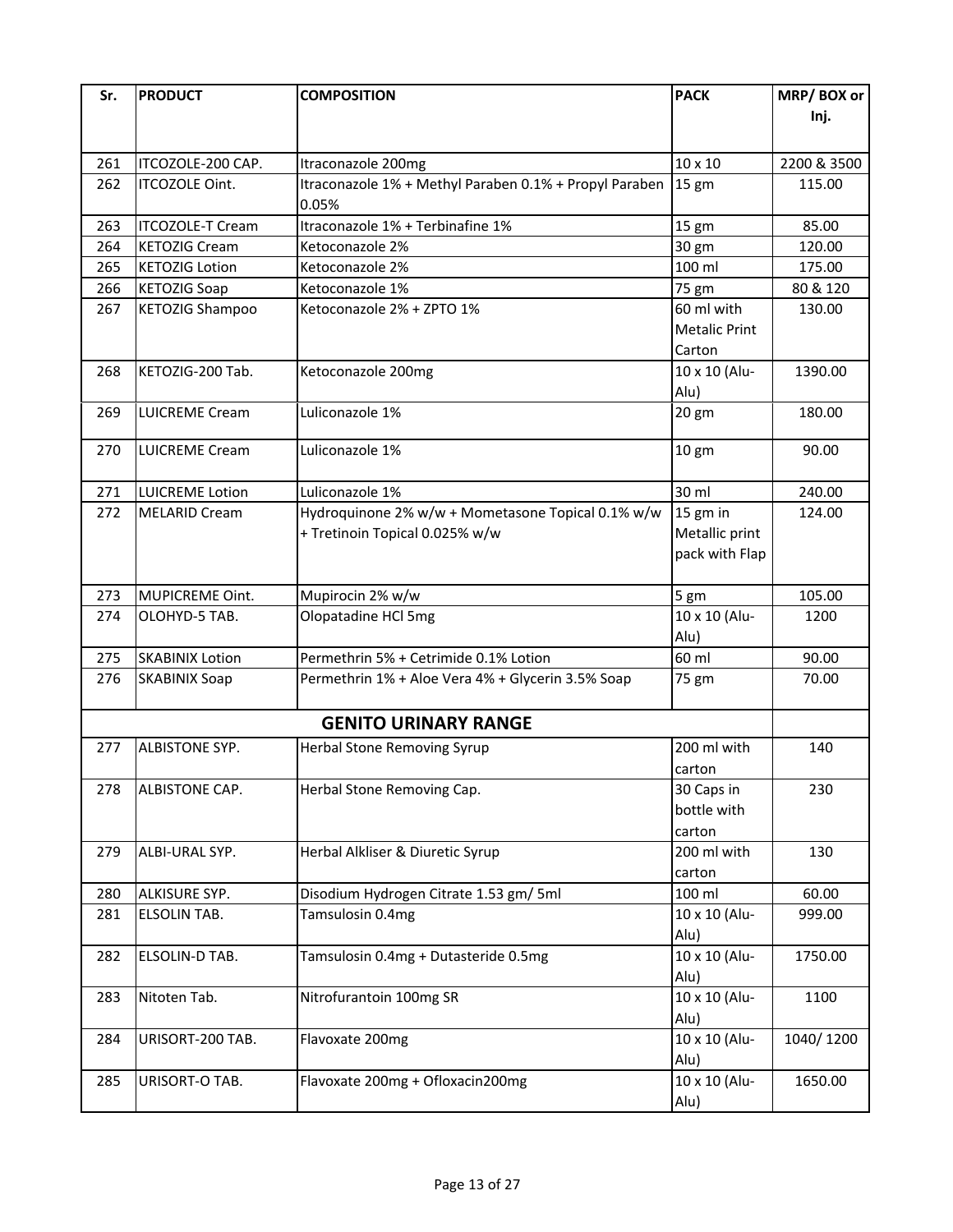| Sr. | <b>PRODUCT</b>                   | <b>COMPOSITION</b>                                                                          | <b>PACK</b>             | MRP/BOX or  |
|-----|----------------------------------|---------------------------------------------------------------------------------------------|-------------------------|-------------|
|     |                                  |                                                                                             |                         | Inj.        |
|     |                                  |                                                                                             |                         |             |
| 286 | <b>UTI-LIB Sachet</b>            | Cranberry Extract 200mg + D-Mannose 300mg +                                                 | 10 x 5gms               | 320 (32/    |
|     |                                  | Potassium Magnesium Citrate 978mg (Granules with                                            |                         | Sachet)     |
|     |                                  | Cranberry Flavour)                                                                          |                         |             |
|     |                                  |                                                                                             |                         |             |
|     |                                  | <b>GYNAEC RANGE</b>                                                                         |                         |             |
| 287 | ALBI-Q10 SOFTGEL                 | Co-enzyme Q10 (Ubidecarenone) 50 mg + L-Arginine 100                                        | $10 \times 1 \times 10$ | 5500        |
|     |                                  | mg + Chaste-Berry Extract 100 mg + Grape Seed Extract                                       |                         |             |
|     |                                  | 50 mg + Acetylcysteine 100 mg + Inositol 100 mg + Folic                                     |                         |             |
|     |                                  | Acid 100 mcg + Zinc Sulphate Monohydrate 15 mg +                                            |                         |             |
|     |                                  | Omega 3 Fatty Acid 100 mg                                                                   |                         |             |
| 288 | ALBICOBAL-L SOFTGEL              | Methylcobalamin 1500 mcg + L-methyl folate 800 mcg +                                        | 10 x 10                 | 1700        |
|     |                                  | Pyridoxal 5 phosphate 2 mg + DHA 10% 200 mg                                                 |                         |             |
|     |                                  |                                                                                             |                         |             |
| 289 | <b>ALBIPENE SOFTGEL</b>          | Grape Seed Extract 25mg + Zinc Sulphate Monohydrate                                         | $10 \times 1 \times 10$ | 950 & 1300/ |
|     |                                  | 23mg + Lutein 8% 3mg + Lycopene 6% 2mg + Vitamin A                                          |                         | 1400        |
|     |                                  | Conc. 5000 I.U.+ Vitamin B1 5mg + Vitamin B2 5mg +                                          |                         |             |
|     |                                  | Vitamin B6 1.5mg + Vitamin B12 15 mcg + Folic Acid 1.5                                      |                         |             |
|     |                                  | mg + Selenium Dioxide 75mcg (As a Drug not a Food                                           |                         |             |
|     |                                  | Supplement)                                                                                 |                         |             |
|     |                                  |                                                                                             |                         |             |
| 290 | ALBIPENE SYP.                    | Lycopene 6% 6000mcg + Multivitamin + Multimineral                                           | 200 ml with             | 125 & 149   |
|     |                                  |                                                                                             | carton                  |             |
| 291 | ALBIPENE-Plus SYP.               | Lycopene 6% 6000mcg + Methylcobalamin + Multivitamin 200 ml with                            |                         | 149.00      |
|     |                                  | + Multimineral (Sugar Free)                                                                 | carton                  |             |
| 292 | ALBOFER-XT SUSP.                 | Ferrous Ascorbate 30mg + Folic Acid 550mcg (per 5 ml)                                       | 200 ml with             | 125.00      |
|     |                                  |                                                                                             | carton                  |             |
| 293 | ALBOFER-XT TAB.                  | Ferrous Ascorbate 100mg + Folic Acid 1.5mg + Zinc                                           | 10 x 10 (Alu-           | 850 & 1200  |
|     |                                  | 22.5mg                                                                                      | Alu)                    |             |
| 294 | Albofer-BS Tab.                  | Ferrous Bis-Glycinate 60mg + Zinc Bis-Glycinate 15mg +                                      | 10x15 (Blister)         | Under       |
|     |                                  | Folic Acid 1mg + Mecobalamin 500mcg                                                         |                         | Process     |
| 295 | ALKISURE SYP.<br><b>ARGOSUPP</b> | Disodium Hydrogen Citrate 1.53 gm/ 5ml                                                      | 100 ml                  | 60.00       |
| 296 |                                  | L - Arginine 61% 3gm + Methylcobalamin 1500 mcg +<br>Folic Acid 1.5mg + Zinc Sulphate 7.5mg | 20 x 5 gm               | 960/1100    |
| 297 | ALLTENOL TAB.                    | Allylestrenol 5 mg                                                                          | 10 x 10 (Alu-           | 1600.00     |
|     |                                  |                                                                                             | Alu)                    |             |
| 298 | <b>AZIPAL-FC KIT</b>             | Azithromycin 1 gm (1 Tab) + Fluconazole 150 mg (1 Tab)                                      | $10 \times 1 \times 4$  | 1150/1200   |
|     |                                  | + Secnidazole 1 gm (2 Tabs)                                                                 |                         |             |
| 299 | <b>BONIRON SUSP.</b>             | Carbonyl Iron 25mg + Vitamin B12 6mcg + Folic Acid                                          | 200 ml with             | 90.00       |
|     |                                  | 500mcg + Zinc 11mg (per 5 ml)                                                               | carton                  |             |
| 300 | <b>CALBIA-Coral Softgel</b>      | Coral Calcium 500mg + Vitamin D3 400 IU                                                     | 10 x 1x10               | Under       |
|     | Cap.                             |                                                                                             |                         | Process     |
| 301 | CALBIA-CZ SOFTGEL                | Calcitriol 0.25mcg + Calcium Carbonate 500mg eq. to                                         | 10 x 10                 | 1050 & 1400 |
|     |                                  | Calcium 200mg + Zinc 7.5mg                                                                  |                         |             |
| 302 | CALBIA-D3 SUSP.                  | Calcium Carbonate eq. to Calcium 250mg + Vitamin D3                                         | 200 ml with             | 90.00       |
|     |                                  | 200 I.U. + Zinc 2mg + Magnesium 75mg (per 5 ml)                                             | carton                  |             |
|     |                                  |                                                                                             |                         |             |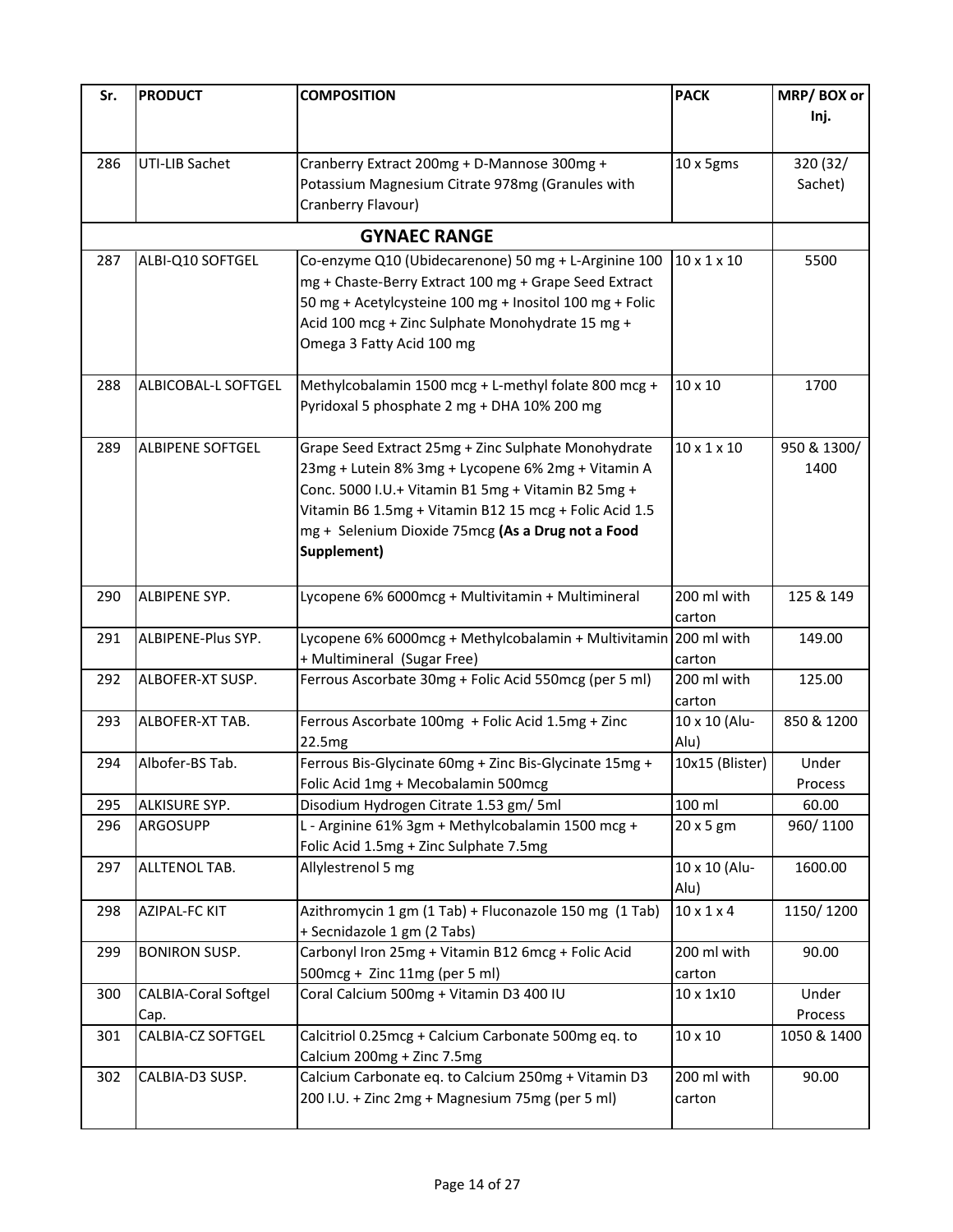| Sr. | <b>PRODUCT</b>        | <b>COMPOSITION</b>                                             | <b>PACK</b>                          | MRP/BOX or   |
|-----|-----------------------|----------------------------------------------------------------|--------------------------------------|--------------|
|     |                       |                                                                |                                      | Inj.         |
|     |                       |                                                                |                                      |              |
| 303 | CALBIA-D3 TAB.        | Calcium Citrate 1000mg + Magnesium 100mg + Vitamin             | 10 x 15                              | 850.00       |
|     |                       | D3 200 I.U.+ Zinc 4mg                                          |                                      |              |
| 304 | CALBIA-D3+ TAB.       | Calcium Citrate 1000mg + Magnesium 100mg + Vitamin             | 10 x 15                              | 1050.00      |
|     |                       | D3 200 I.U. + Zinc 4mg                                         |                                      |              |
| 305 | CALBIA-K2-7 SOFTGEL   | Calcium Citrate Maleate 500mg + Vitamin-D3 400IU +             | 10 x 10                              | 1500.00      |
|     |                       | Vitamin K2-7 45mcg                                             |                                      |              |
| 306 | Clobia-C Suppository  | Clindamycin 100mg + Clotrimazole 200mg Vaginal                 | $10 \times 1 \times 3$               | 1400 (140/   |
|     | Softgel               | <b>Suppository Softgel</b>                                     |                                      | strip)       |
| 307 | COMIPLEX-L SYP.       | B-Complex + Lysine 375 mg (per 10 ml)                          | 200 ml with                          | 80/- & 120/- |
|     |                       |                                                                | carton                               |              |
| 308 | Dicospas-MF Tab.      | Dicyclomine HCl 10mg & Mefenamic Acid 250mg                    | 10 x 10                              | 350          |
| 309 | E-OXY-3 SOFTGEL       | Vitamin E 20 mg + Omega-3 Fatty Acid 30mg + Wheat              | $10 \times 1 \times 10$              | 1200/1300    |
|     |                       | Germ Oil 100mg                                                 |                                      |              |
| 310 | MENOWEL SYP.          | <b>Herbal Uterine Tonic</b>                                    | 200 ml with                          | 80/- & 120/- |
|     |                       |                                                                | carton                               |              |
| 311 | Nexospas-500 Tab.     | Tranexamic Acid 500mg                                          | 10 x 10 (Alu-                        | 2000.00      |
|     |                       |                                                                | Alu)                                 |              |
| 312 | Nexospas-E Tab.       | Tranexamic Acid 250mg + Ethamsylate 250mg Tab.                 | 10 x 10 (Alu-                        | 1800.00      |
|     |                       |                                                                | Alu)                                 |              |
| 313 | NEXOSPAS-MF TAB.      | Tranexamic Acid 500mg + Mefenamic Acid 250mg Tab.              | 10 x 10 (Alu-                        | 2100.00      |
|     |                       |                                                                | Alu)                                 |              |
| 314 | Noriron-10 Tab.       | Norethisterone 10mg Controlled Release Tab.                    | 10 x 10 (Alu-                        | 1490.00      |
|     |                       |                                                                | Alu)                                 |              |
| 315 | Ovufix Tab.           | Levonorgestrel 0.15mg + Ethinylestradiol 0.03mg                | 10 x 21                              | 759.00       |
| 316 | PRIMDOSE-1000 Softgel | Evening Primrose Oil 1000mg                                    | $10 \times 1 \times 10$              | 1500.00      |
|     | Cap.                  |                                                                |                                      |              |
| 317 | SOXEX-40 TAB.         | Isoxsuprine 40mg SR Tab                                        | 10 x 10 (Alu-                        | 800/950      |
|     |                       |                                                                | Alu)                                 |              |
| 318 | TORIRON-200 SOFTGEL   | Natural Micronised Progesteron 200mg                           | 10 x 10                              | 2900/2980    |
|     |                       |                                                                |                                      |              |
| 319 | TORIRON-100 SOFTGEL   | Natural Micronised Progesteron 100mg                           | 10 x 10                              | 1450.00      |
|     |                       |                                                                |                                      |              |
| 320 | TORIRON-200 SR TAB.   | Natural Micronised Progesteron 200mg Sustained                 | $10 \times 1 \times 10$              | 3300.00      |
| 321 | TORIRON-300 SR TAB.   | Release Tab.<br>Natural Micronised Progesteron 300mg Sustained | (Alu-Alu)<br>$10 \times 1 \times 10$ | 4250.00      |
|     |                       | Release Tab.                                                   |                                      |              |
| 322 | TORIRON-500 Inj.      | Hydroxyprogesterone Caproate 500mg (in 2ml) (Dispo             | Single                               | 198/220      |
|     |                       | pack)                                                          |                                      |              |
| 323 | URISORT-O TAB.        | Flavoxate 200mg + Ofloxacin200mg                               | 10 x 10 (Alu-                        | 1650         |
|     |                       |                                                                | Alu)                                 |              |
| 324 | UTI-LIB Sachet        | Cranberry Extract 200mg + D-Mannose 300mg +                    | $10 \times 5$ gms                    | 320 (32/     |
|     |                       | Potassium Magnesium Citrate 978mg (Granules with               |                                      | Sachet)      |
|     |                       | Cranberry Flavour)                                             |                                      |              |
| 325 | V-FEEL Intimate Wash  | Female Intimate Hygiene Wash (Vaginal Wash)                    | 100 ml                               | 149.00       |
|     |                       |                                                                |                                      |              |
| 326 | V-FEEL Intimate Wash  | Female Intimate Hygiene Wash (Vaginal Wash)                    | 50 ml                                | 80.00        |
|     |                       |                                                                |                                      |              |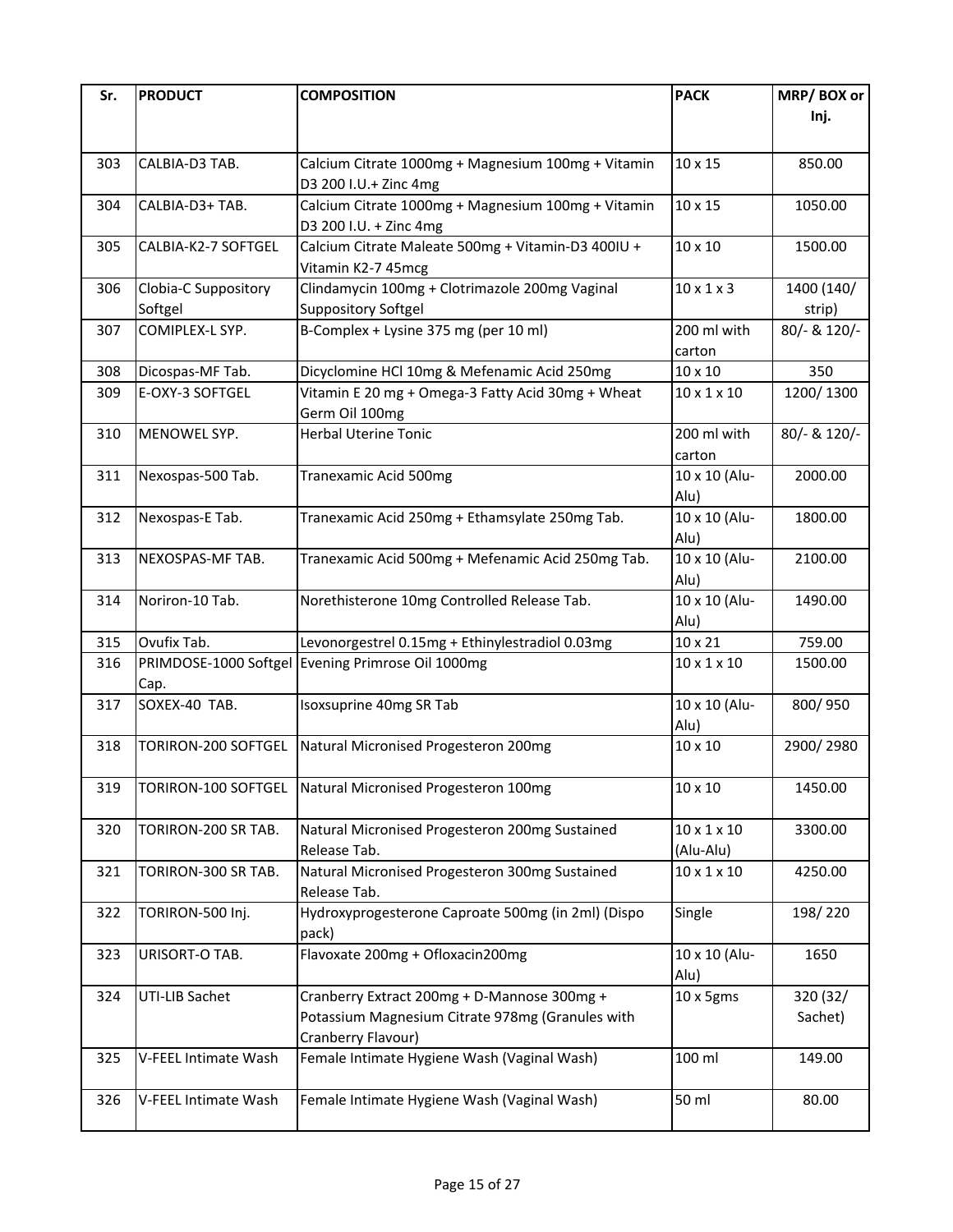| Sr. | <b>PRODUCT</b>             | <b>COMPOSITION</b>                                               | <b>PACK</b>             | MRP/BOX or  |
|-----|----------------------------|------------------------------------------------------------------|-------------------------|-------------|
|     |                            |                                                                  |                         | Inj.        |
|     |                            |                                                                  |                         |             |
| 327 | VOMIBAR FORTE TAB.         | Doxylamin Succinate 10mg + Pyridoxine 10mg + Folic               | 10 x 10 (Alu-           | 550.00      |
|     |                            | Acid 2.5mg                                                       | Alu)                    |             |
| 328 | VOMIBAR-DS TAB.            | Doxylamin Succinate 20mg + Pyridoxine 20mg + Folic Acid          | 10 x 10 (Alu-           | 850.00      |
|     |                            | 5 <sub>mg</sub>                                                  | Alu)                    |             |
|     |                            |                                                                  |                         |             |
|     |                            | <b>HEPATO (LIVER RELATED) RANGE</b>                              |                         |             |
| 329 | ORNIPAR INJ.               | L-Ornithine L-Aspartate 5gm (in 10 ml)                           | Mono Pack               | 230/250     |
|     |                            |                                                                  | with Tray               |             |
| 330 | SILOFER SUSP.              | Silymarin 35mg + B-Complex (per 10 ml)                           | 200 ml with             | 120.00      |
|     |                            |                                                                  | carton                  |             |
| 331 | SILOFER-L SUSP.            | Silymarin 37mg + L-Ornithine L-Aspartate 80mg + L-               | 200 ml with             | 135.00      |
|     |                            | Glutethione 45mg (per 5 ml)                                      | carton                  |             |
| 332 | SILOFER-L TAB.             | Silymarin 140 mg + L-Ornithine L-Aspartate 250mg                 | 10 x 10 (Alu-           | 850 / 900   |
|     |                            |                                                                  | Alu)                    |             |
| 333 | TENILIV SYP.               | <b>Herbal Liver Tonic</b>                                        | 200 ml with             | 82/- & 99/- |
|     |                            |                                                                  | carton                  |             |
| 334 | TENILIV-DS SYP.            | Herbal Liver Tonic (Double Strength)                             | 200 ml with             | $120/-$     |
|     |                            |                                                                  | carton                  |             |
| 335 | UDOXY-150 TAB.             | Ursodeoxycholic Acid 150mg                                       | 10 x 10 (Alu-           | 1950.00     |
|     |                            |                                                                  | Alu)                    |             |
| 336 | UDOXY-300 TAB.             | Ursodeoxycholic Acid 300mg                                       | 10 x 10 (Alu-           | 3200.00     |
|     |                            |                                                                  | Alu)                    |             |
| 337 | UDOXY-600SR TAB.           | Ursodeoxycholic Acid 600mg Sustained Release                     | 10 x 10 (Alu-           | Under       |
|     |                            |                                                                  | Alu)                    | Process     |
|     |                            | <b>METABOLISM</b>                                                |                         |             |
| 338 | <b>BOLIXTAT-40 TAB.</b>    | Febuxostat 40mg                                                  | 10 x 10 (Alu-           | 850.00      |
|     |                            |                                                                  | Alu)                    |             |
| 339 | <b>BOLIXTAT-80 TAB.</b>    | Febuxostat 80mg                                                  | 10 x 10 (Alu-           | 1500.00     |
|     |                            |                                                                  | Alu)                    |             |
|     |                            | MULTIVITAMINS & MINERALS, ANTI-OXIDANTS, PROTEINS & ENERGY DRINK |                         |             |
| 340 | <b>ALBIPENE SOFTGEL</b>    | Grape Seed Extract 25mg + Zinc Sulphate Monohydrate              | $10 \times 1 \times 10$ | 950 & 1300/ |
|     |                            | 23mg + Lutein 8% 3mg + Lycopene 6% 2mg + Vitamin A               |                         | 1400        |
|     |                            | Conc. 5000 I.U.+ Vitamin B1 5mg + Vitamin B2 5mg +               |                         |             |
|     |                            | Vitamin B6 1.5mg + Vitamin B12 15 mcg + Folic Acid 1.5           |                         |             |
|     |                            | mg + Selenium Dioxide 75mcg (As a Drug not a Food                |                         |             |
|     |                            | Supplement)                                                      |                         |             |
| 341 | ALBIPENE SYP.              | Lycopene 6% 6000mcg + Multivitamin + Multimineral                | 200 ml with             | 125 & 149   |
|     |                            |                                                                  | carton                  |             |
| 342 | ALBIPENE-Plus SYP.         | Lycopene 6% 6000mcg + Methylcobalamin + Multivitamin 200 ml with |                         | 149         |
|     |                            | + Multimineral (Sugar Free)                                      | carton                  |             |
| 343 | ALBIPENE-Plus SYP.         | Lycopene 6% 6000mcg + Methylcobalamin + Multivitamin 100 ml with |                         | 60          |
|     |                            | + Multimineral (per 10ml)                                        | carton                  |             |
| 344 | <b>ALBIPRO Protein</b>     | Protein + Minerals + Vitamins + Mecobalamin + Lycopene           | 200 gm in Tin           | 220.00      |
|     | Powder                     | (Chocolate Flavour)                                              | pack                    |             |
| 345 | <b>ALBIPRO DHA Protein</b> | Protein + Minerals + Vitamins + Mecobalamin + Lycopene           | 200 gm in Tin           | 280/300     |
|     | Powder                     | + DHA (Vanilla Flavour)                                          | pack                    |             |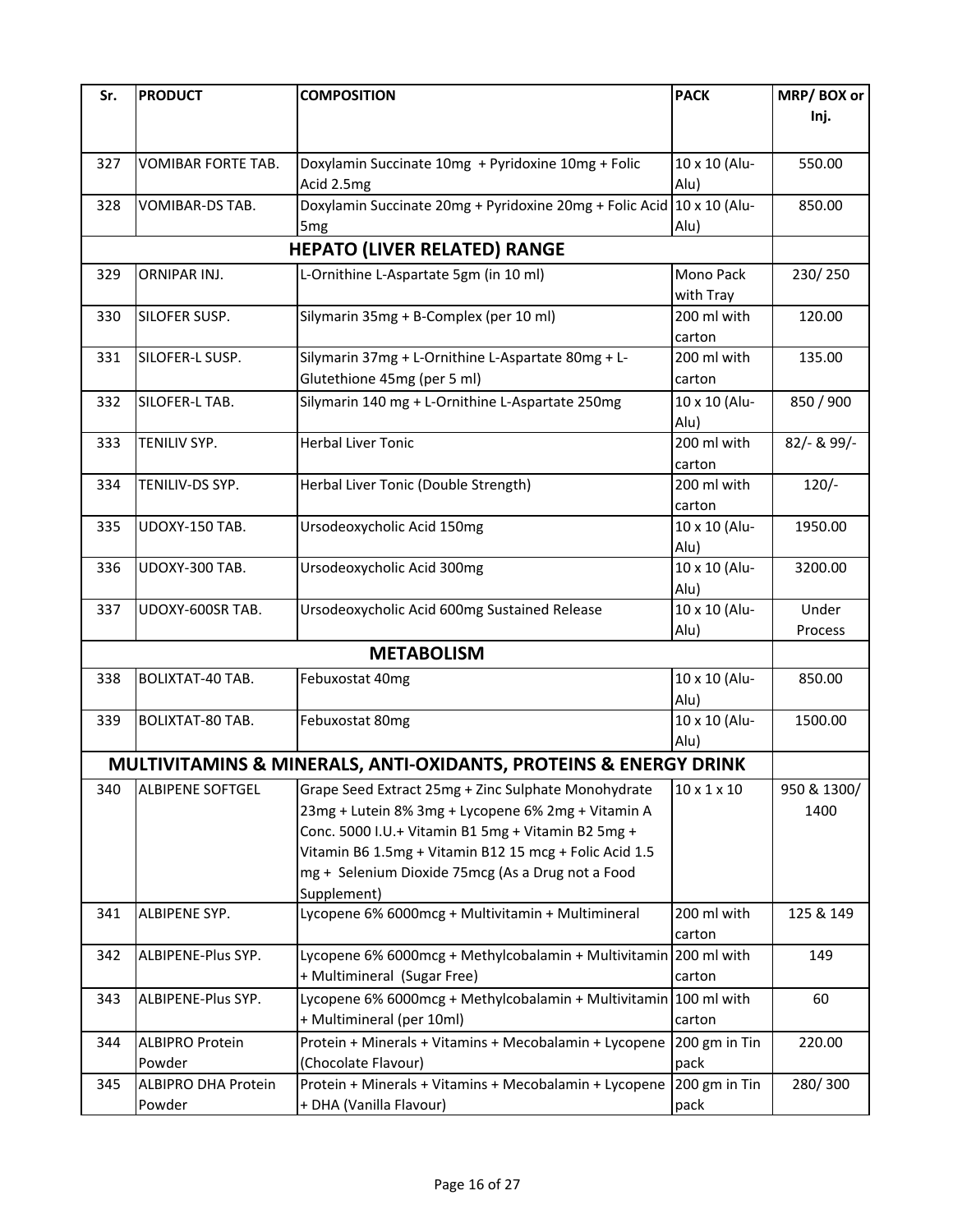| Sr. | <b>PRODUCT</b>              | <b>COMPOSITION</b>                                                                                         | <b>PACK</b>             | MRP/BOX or                   |
|-----|-----------------------------|------------------------------------------------------------------------------------------------------------|-------------------------|------------------------------|
|     |                             |                                                                                                            |                         | Inj.                         |
|     |                             |                                                                                                            |                         |                              |
| 346 | <b>ALBIPRO Protein</b>      | Protein + Minerals + Vitamins + Mecobalamin + Lycopene 200 gm in Tin                                       |                         | 320.00                       |
|     | Powder (Sugar Free)         | (Sugar Free, Elaichi Flavour)                                                                              | pack                    |                              |
| 347 | <b>ALBIA HERBO-PACK</b>     | Herbal Tonic Syrup                                                                                         | 500 ml with             | 240                          |
|     | TONIC SYP.                  |                                                                                                            | carton                  |                              |
| 348 | ARGOSUPP                    | L-Arginine 40% 3gm + Methylcobalamin 1500 mcg + Folic                                                      | $20 \times 5$ gm        | 960/1100                     |
|     |                             | Acid 1.5mg + Zinc Sulphate 7.5mg                                                                           |                         |                              |
| 349 | <b>BONIRON SUSP.</b>        | Carbonyl Iron 25mg + Vitamin B12 6mcg + Folic Acid                                                         | 200 ml with             | 90                           |
|     |                             | 500mcg + Zinc 11mg (per 5 ml)                                                                              | carton                  |                              |
| 350 | <b>COMIGIN SOFTGEL</b>      | Ginseng Extract 3% + Vitamin A + Vitamin B1 + Vitamin B2 $\left  \frac{10 \times 1 \times 10}{10} \right $ |                         |                              |
|     |                             | + Vitamin B6 + Vitamin B12 + Vitamin C + Vitamin D3 +                                                      |                         |                              |
|     |                             | Vitamin E + Nicotinamide + D-Pantothenate Calcium +                                                        |                         |                              |
|     |                             | Folic Acid + Elemental Iron + Copper + Manganese +                                                         |                         |                              |
|     |                             | Magnesium + Zinc + Calcium + Phosphorus + Iodine +                                                         |                         |                              |
|     |                             | Potassium + Chloride                                                                                       |                         |                              |
|     |                             |                                                                                                            |                         |                              |
| 351 | <b>COMIGIN-Plus SOFTGEL</b> | Ginseng Extract + Ginkgo Biloba + Green Tea Extract +                                                      | $10 \times 1 \times 10$ |                              |
|     |                             | Lycopene + Vitamin A + Vitamin B1 + Vitamin B2 +                                                           |                         |                              |
|     |                             | Vitamin B6 + Vitamin B12 + Vitamin C + Vitamin D3 +                                                        |                         |                              |
|     |                             | Vitamin E + Nicotinamide + D-Pantothenate Calcium +                                                        |                         |                              |
|     |                             | Folic Acid + Elemental Iron + Copper + Manganese +                                                         |                         |                              |
|     |                             | Magnesium + Zinc + Calcium + Phosphorus + Iodine +                                                         |                         |                              |
|     |                             | Potassium                                                                                                  |                         |                              |
| 352 | COMIGIN-7G SOFTGEL          | Ginseng + Ginkgo Biloba + Green Tea Extract + Garlic                                                       | $10 \times 1 \times 10$ |                              |
|     |                             | Extract + Grape Seed Extract + Ginger Extract + Green                                                      |                         |                              |
|     |                             | Coffee Extract + Mixed Carotenoids + Citrus Bioflavanoids                                                  |                         | 900.00<br>1200.00<br>1800.00 |
|     |                             | + Lutein + Omega 3 Fatty Acid + Eicosapentaenoic Acids +                                                   |                         |                              |
|     |                             | Docosahexaenoic acids + Piperine + Nicotinamide +                                                          |                         |                              |
|     |                             | Vitamin B6 + Folic Acid + Biotin + Vitamin D3 + Vitamin                                                    |                         |                              |
|     |                             | B12 + Lutein + Choline Hydrogen Tartrate + Zinc +                                                          |                         |                              |
|     |                             | Potassium + Chloride + Manganese + Calcium +                                                               |                         |                              |
|     |                             | Phosphorus + Copper + Boron + Molybdenum +                                                                 |                         |                              |
|     |                             | Chromium + Selenium + Iodine + Vitamin K2 + Ferrous                                                        |                         |                              |
|     |                             | Fumarate + Magnesium + Wheat Germ Oil + Calcium L-                                                         |                         |                              |
|     |                             | Ascorbate                                                                                                  |                         |                              |
|     |                             |                                                                                                            |                         |                              |
|     |                             |                                                                                                            |                         |                              |
|     |                             |                                                                                                            |                         |                              |
|     |                             |                                                                                                            |                         |                              |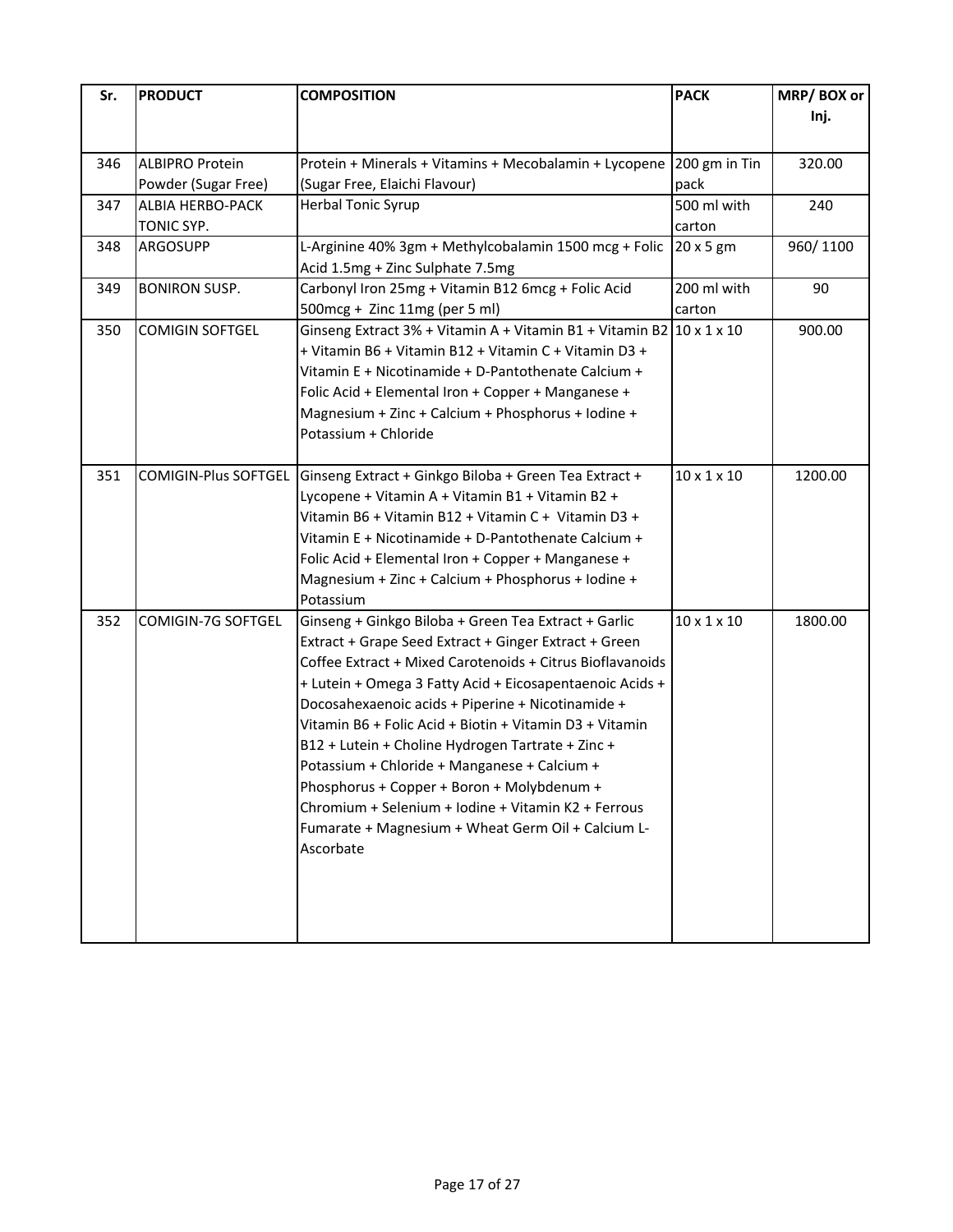| Sr.        | <b>PRODUCT</b>                                 | <b>COMPOSITION</b>                                                                           | <b>PACK</b>             | MRP/BOX or                  |
|------------|------------------------------------------------|----------------------------------------------------------------------------------------------|-------------------------|-----------------------------|
|            |                                                |                                                                                              |                         | Inj.                        |
|            |                                                |                                                                                              |                         |                             |
| 353        | COMIGIN-9G SOFTGEL                             | Omega 3 Fatty Acid + Ginseng Extract + Ginkgo Biloba                                         | $10 \times 1 \times 10$ | 2400.00                     |
|            |                                                | Extract + Green Tea Extract + Garlic Extract + Grape Seed                                    |                         |                             |
|            |                                                | Extract + Ginger Extract + Gulab Extract + Green Chirata                                     |                         |                             |
|            |                                                | Extract + Giloy Extract + Green Coffee Extract + Mixed                                       |                         |                             |
|            |                                                | Carotenoids + Lutein + Citrus Bioflavanoids + Piperine +                                     |                         |                             |
|            |                                                | Wheat Germ Oil + Nicotinamide + Vitamin B6 + Folic Acid                                      |                         |                             |
|            |                                                | + Biotin + Vitamin D3 + Vitamin C + Vitamin B12 + Lutein +                                   |                         |                             |
|            |                                                | Choline Hydrogen Tartrate + Zinc + Potassium + Chloride                                      |                         |                             |
|            |                                                | + Manganese + Calcium + Phosphorus + Copper + Boron +                                        |                         |                             |
|            |                                                | Molybdenum + Chromium + Selenium + Iodine + Vitamin                                          |                         |                             |
|            |                                                | K2 + Ferrous Fumarate + Magnesium + Calcium L-<br>Ascorbate                                  |                         |                             |
|            |                                                |                                                                                              |                         |                             |
| 354        | COMIGIN-12G SOFTGEL                            | Omega 3 Fatty Acid + Ginseng Extract + Ginkgo Biloba                                         | $10 \times 1 \times 10$ |                             |
|            |                                                | Extract + Green Tea Extract + Garlic Extract + Grape Seed                                    |                         |                             |
|            |                                                | Extract + Ginger Extract + Gulab Extract + Green Chirata                                     |                         |                             |
|            |                                                | Extract + Giloy Extract + Green Coffee Extract + Guggal +                                    |                         |                             |
|            |                                                | Glycyrrhiza Glabra Extract + Mixed Carotenoids + Lutein +                                    |                         |                             |
|            |                                                | Citrus Bioflavanoids + Piperine + Wheat Germ Oil +                                           |                         | 3000.00<br>650.00<br>500.00 |
|            |                                                | Nicotinamide + Vitamin B6 + Folic Acid + Biotin + Vitamin                                    |                         |                             |
|            |                                                | D3 + Vitamin C + Vitamin B12 + Lutein + Choline                                              |                         |                             |
|            |                                                | Hydrogen Tartrate + Zinc + Potassium + Chloride +                                            |                         |                             |
|            |                                                | Manganese + Calcium + Phosphorus + Copper + Boron +                                          |                         |                             |
|            |                                                | Molybdenum + Chromium + Selenium + Iodine + Vitamin                                          |                         |                             |
|            |                                                | K2 + Ferrous Fumarate + Magnesium + Calcium L-                                               |                         |                             |
|            |                                                | Ascorbate                                                                                    |                         |                             |
| 353        | COMIPLEX TAB.                                  | Multivitamin + Mineral Tab                                                                   | 10 x 10 (Alu-           |                             |
|            |                                                |                                                                                              | Alu)                    |                             |
| 354        | COMIPLEX-C TAB.                                | Vitamin C 500mg + Zinc 5mg Mouth Dissolving Tab                                              | 10 x 10 (Poly           |                             |
|            |                                                |                                                                                              | Strip)                  |                             |
| 355        | COMIPLEX-L SYP.                                | B-Complex + Lysine 375 mg (per 10 ml)                                                        | 200 ml with             | 80/- & 120/-                |
|            |                                                |                                                                                              | carton<br>100 ml        |                             |
| 356<br>357 | COMIPLEX-L SYP.<br><b>SUCROSIP Enery Drink</b> | B-Complex + Lysine 35 mg (per 5 ml)<br>Dextrose 17.5gm + Sucrose 14gm + Zinc Sulphate 32.5mg | 105 gm                  | 56.00<br>52.00              |
|            | Powder                                         | + Vitamin C 50mg (per 35 gm)                                                                 |                         |                             |
|            |                                                | <b>ORTHO RANGE</b>                                                                           |                         |                             |
| 358        | ADNILON-4 TAB.                                 | Methylprednisolone 4mg Tab                                                                   | 10 x 10 (Alu-           | 550 & 980                   |
|            |                                                |                                                                                              | Alu)                    |                             |
| 359        | ADNILON-8 TAB.                                 | Methylprednisolone 8mg Tab                                                                   | 10 x 10 (Alu-           | 568.90 (DPC)                |
|            |                                                |                                                                                              | Alu)                    |                             |
| 360        | ADNILON-16 TAB.                                | Methylprednisolone 16mg Tab                                                                  | 10 x 10 (Alu-           | 1001 (DPC)                  |
|            |                                                |                                                                                              | Alu)                    |                             |
| 361        | ALBICISS CAP.                                  | Cissus Quadrangularis (Hadjod) 400mg + Kukudwatak                                            | $10 \times 1 \times 10$ | 750.00                      |
|            |                                                | Bhashma 50mg + Withania Somnifera (Ashwagandha)                                              |                         |                             |
|            |                                                | 45 <sub>mg</sub>                                                                             |                         |                             |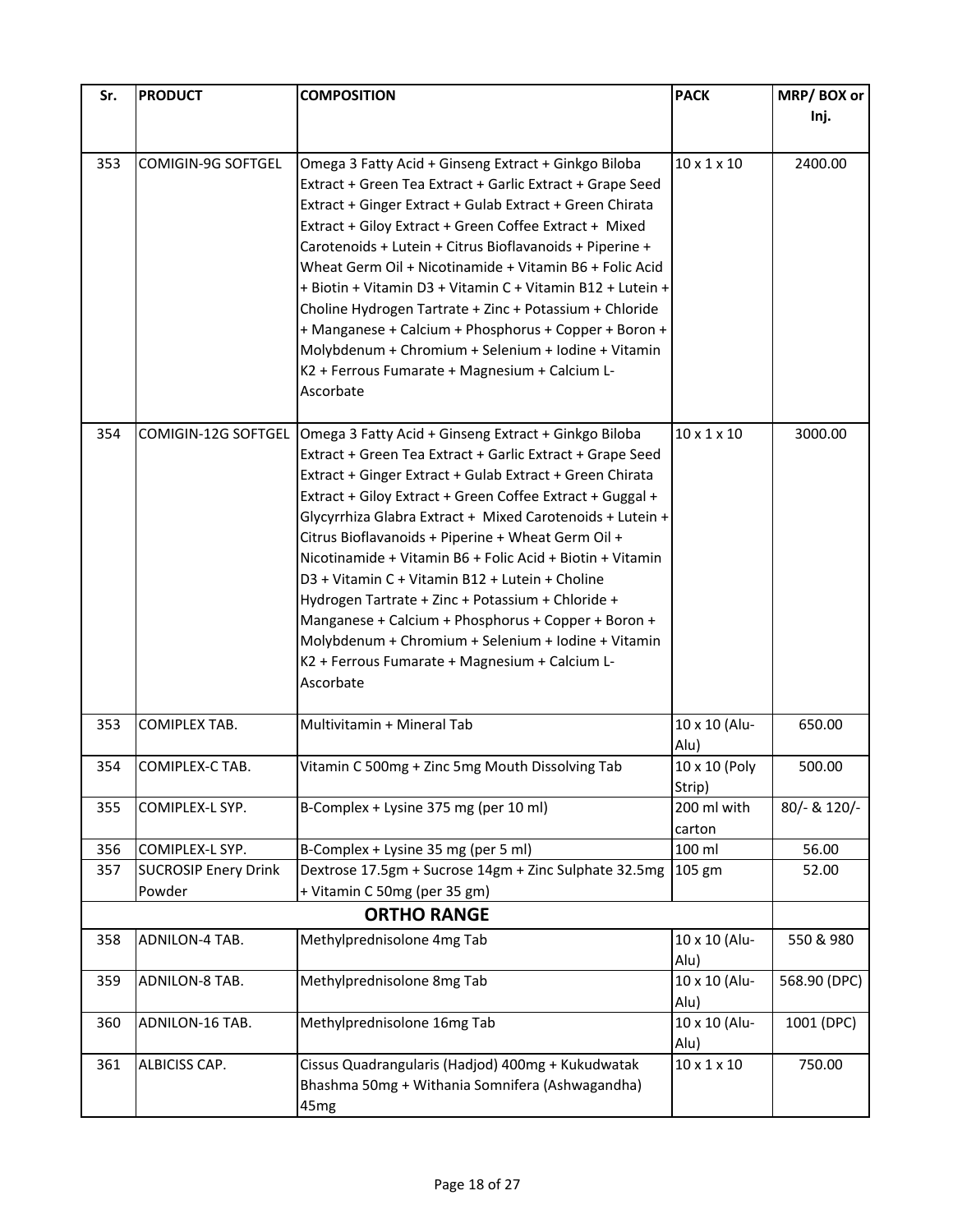| Sr. | <b>PRODUCT</b>              | <b>COMPOSITION</b>                                                       | <b>PACK</b>             | MRP/BOX or             |
|-----|-----------------------------|--------------------------------------------------------------------------|-------------------------|------------------------|
|     |                             |                                                                          |                         | Inj.                   |
|     |                             |                                                                          |                         |                        |
| 362 | Albiclid -2.5 Tab.          | Procyclidine 2.5mg                                                       | 10 x 10                 | 230.00                 |
|     |                             |                                                                          |                         |                        |
| 363 | Albicobal Tab.              | Methylcobalamin 1500mcg                                                  | 10 x 10 (Alu-           | 1200.00                |
|     |                             |                                                                          | Alu)                    |                        |
| 364 | ALBICOBAL-AP SOFTGEL        | Methylcobalamin 1500mcg + Alpha Lipoic Acid 100mg +                      | $10 \times 1 \times 10$ | 1400.00                |
|     |                             | Vitamin B6 3mg + Folic Acid 1500mcg                                      |                         |                        |
| 365 | ALBICOBAL-G TAB.            | Mecobalamin 500mcg + Gabapentin 300mg                                    | 10 x 10 (Alu-           | 1100.00                |
| 366 | ALBICOBAL-P CAP.            | Mecobalamin 750mcg + Pregabalin 75mg                                     | Alu)<br>10 x 10 (Alu-   | 1080                   |
|     |                             |                                                                          | Alu)                    |                        |
| 367 | ALBICOBAL-P SR Tab.         | Mecobalamin 1500mcg + Pregabalin 75mg SR                                 | 10 x 10 (Alu-           | 1470                   |
|     |                             |                                                                          | Alu)                    |                        |
| 368 | ALCICORT-4 TAB.             | Triamcinolone Acetonide 4 mg                                             | 10 x 10                 | 700                    |
|     |                             |                                                                          |                         |                        |
| 369 | <b>CALBIA-Coral Softgel</b> | Coral Calcium 500mg + Vitamin D3 400 IU                                  | 10 x 1x10               | Under                  |
| 370 | Cap.<br>CALBIA-CZ SOFTGEL   | Calcitriol 0.25mcg + Calcium Carbonate 500mg eq. to                      | 10 x 10                 | Process<br>1050 & 1400 |
|     |                             | Calcium 200mg + Zinc 7.5mg                                               |                         |                        |
| 371 | CALBIA-D3 SUSP.             | Calcium Carbonate eq. to Calcium 250mg + Vitamin D3                      | 200 ml with             | 90.00                  |
|     |                             | 200 I.U. + Zinc 2mg + Magnesium 75mg (per 5 ml)                          | carton                  |                        |
|     |                             |                                                                          |                         |                        |
| 372 | CALBIA-D3 TAB.              | Calcium Citrate 1000mg + Magnesium 100mg + Vitamin                       | 10 x 15                 | 850.00                 |
|     |                             | D3 2001.U.+ Zinc 4mg                                                     |                         |                        |
| 373 | CALBIA-D3+ TAB.             | Calcium Citrate 1000mg + Magnesium 100mg + Vitamin                       | 10 x 15                 | 1050                   |
|     |                             | D3 200 I.U. + Zinc 4mg                                                   |                         |                        |
| 374 | CALBIA-K2-7 SOFTGEL         | Calcium Citrate Maleate 500mg + Vitamin-D3 400IU +<br>Vitamin K2-7 45mcg | 10 x 10                 | 1500.00                |
| 375 | <b>CALBIA-M SOFTGEL</b>     | Mecobalamin 1500 mcg + Calcium Carbonate eq. to                          | $10 \times 1 \times 10$ | 1600                   |
|     |                             | Elemental Calcium 200 mg + Folic Acid IP 1.5 mg +                        |                         |                        |
|     |                             | Pyridoxine 3 mg + Calcitriol 0.25 mcg                                    |                         |                        |
| 376 | CORICORT-6 TAB.             | Deflazacort 6mg                                                          | 10 x 10 (Alu-           | 800 & 1100             |
|     |                             |                                                                          | Alu)                    |                        |
| 377 | CORICORT-12 TAB.            | Deflazacort 12mg                                                         | 10 x 10 (Alu-           | 1750.00                |
|     |                             |                                                                          | Alu)                    |                        |
| 378 | CORICORT-30 TAB.            | Deflazacort 30mg                                                         | $10 \times 10$ (Alu-    | 3000.00                |
|     |                             |                                                                          | Alu)                    |                        |
| 379 | DIVUM-OD 500 TAB.           | Divalproex Sodium 500mg                                                  | 10 x 10 (Alu-<br>Alu)   | 1290.00                |
| 380 | FLAXOTON TAB.               | Glucosamine Sulphate 750mg + Methyl Sulphonyl                            | 10 x 10 (Alu-           | 1250.00                |
|     |                             | Methane (MSM) 250 mg + Diacerein 50mg                                    | Alu)                    |                        |
| 381 | LOCOFLAM GEL                | Linseed Oil BP 3% + Diclofenac Diethylamine BP eq. to                    | 30 gm                   | 75/82                  |
|     |                             | Diclofenac Sodium 1% w/w + Methyl Salicylate IP 10% +                    |                         |                        |
|     |                             | Menthol IP 5%                                                            |                         |                        |
| 382 | MILKOST-D3 SACHET           | Cholecalciferol 60,000 I.U. Granules                                     | 50 x 1 gm               | 1600 (32/              |
|     |                             |                                                                          |                         | Sachet)                |
| 383 |                             | MILKOST-D3 Nano Shots Cholecalciferol 60,000 I.U. Oral Solution          | $4 \times 5$ ml         | 260.00                 |
|     |                             |                                                                          |                         |                        |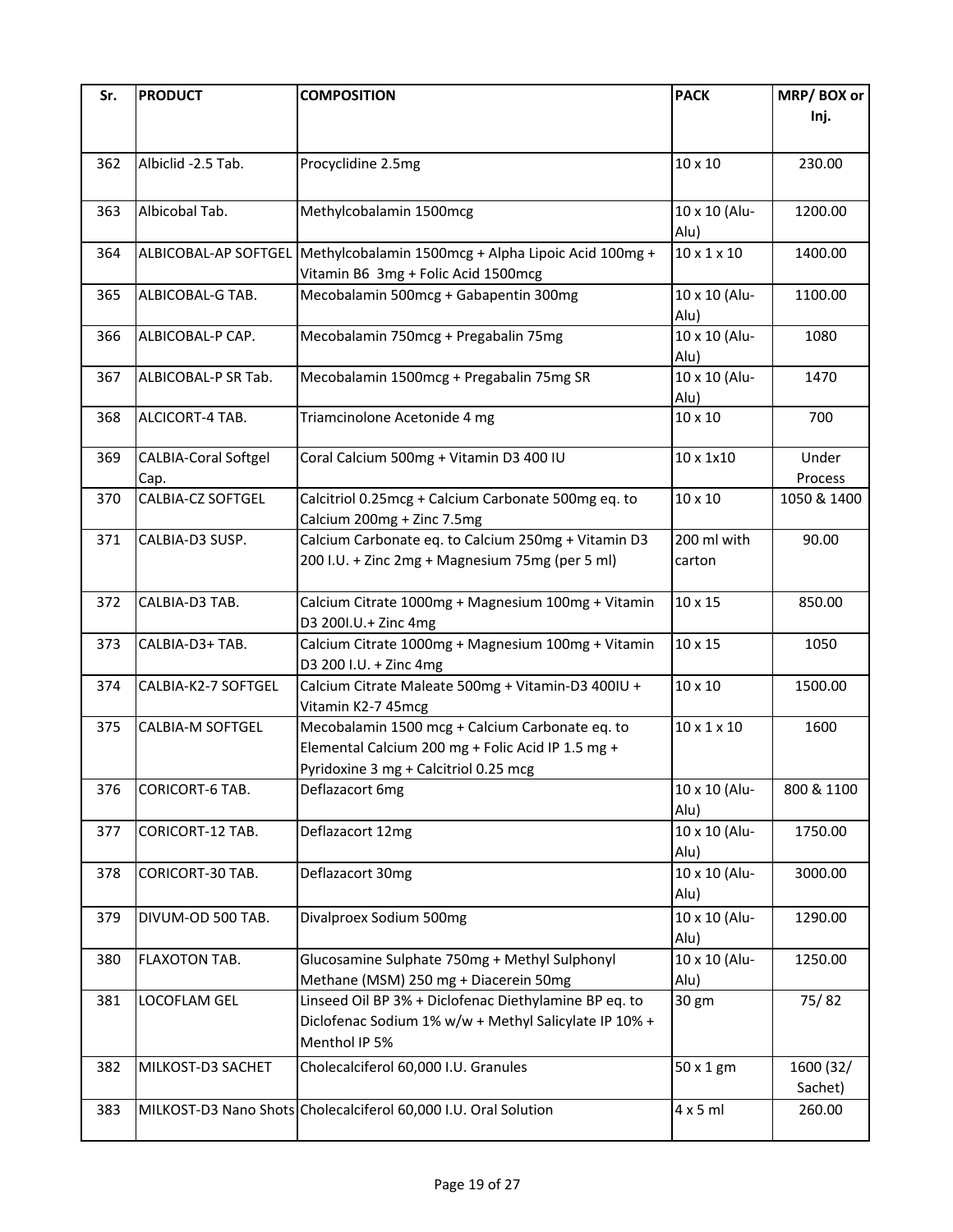| Sr. | <b>PRODUCT</b>           | <b>COMPOSITION</b>                                                 | <b>PACK</b>             | MRP/BOX or  |
|-----|--------------------------|--------------------------------------------------------------------|-------------------------|-------------|
|     |                          |                                                                    |                         | Inj.        |
|     |                          |                                                                    |                         |             |
|     |                          |                                                                    | $10 \times 1 \times 4$  | 1020.00     |
| 384 | MILKOST-D3 SOFTGEL       | Cholecalciferol 60,000 I.U.                                        |                         |             |
| 385 | TABOGAB-NT TAB.          | Pregabalin 75mg + Nortriptyline 10mg                               | 10 x 10 (Alu-           | 1490.00     |
|     |                          |                                                                    | Alu)                    |             |
| 386 | TABOGAB-NT Plus TAB.     | Methylcobalamin 1500mcg + Pregabalin 75mg +                        | 10 x 10 (Alu-           | 2200.00     |
|     |                          | Nortriptyline 10mg                                                 | Alu)                    |             |
| 387 | TENOSHIELD CAP.          | Collagen 40 mg + Rosehip Extract 200mg + Sodium                    | $10 \times 1 \times 10$ | 2200.00     |
|     |                          | Hyaluronate 30 mg + Chondroitin Sulfate 200 mg +                   | (Alu-Alu)               |             |
|     |                          | Vitamin-C 35 mg                                                    |                         |             |
| 388 | <b>TENOSHIELD SACHET</b> | Collagen Peptide 10 mg + Glucosamin Sulphate Potassium 10 x 12 gms |                         | 700.00      |
|     |                          | Chloride 1500 mg + Methylcobalamin 1500 mcg                        |                         |             |
|     |                          |                                                                    |                         |             |
|     |                          | <b>PAEDIATRIC RANGE</b>                                            |                         |             |
| 389 | ALBICET-AM SYP.          | Ambroxol 30mg + Levocetirizine 2.5mg (per 5 ml)                    | 60ml with               | 48.00       |
|     |                          |                                                                    | carton                  |             |
| 390 | ALBICET-M KID TAB.       | Levocetirizine 2.5 mg + Montelukast 5 mg                           | 10 x 10 (Alu-           | 550         |
|     |                          |                                                                    | Alu)                    |             |
|     |                          |                                                                    | 30 ml with              |             |
| 391 | ALBICET-M SYP.           | Levocetirizine 2.5mg + Montelukast 4mg (per 5 ml)                  |                         | 46.00       |
|     |                          |                                                                    | carton                  |             |
| 392 | ALBICET-M SYP.           | Levocetirizine 2.5mg + Montelukast 4mg (per 5 ml)                  | 60 ml with              | 75.00       |
|     |                          |                                                                    | carton                  |             |
| 393 | ALBICLAT Dry Syp.        | Clarithromycin 125mg (per 5 ml) + Water for Syp.                   | 30 ml                   | 125         |
| 394 | <b>ALBICOLD Drops</b>    | Phenylepherine 2.5 mg + Paracetamol 125 mg + CPM 1                 | 15 ml with              | 49.00       |
|     |                          | mg (per ml)                                                        | dropper &               |             |
|     |                          |                                                                    | carton                  |             |
| 395 | ALBICOLD SYP.            | Phenylepherine 5 mg + Paracetamol 125 mg + CPM 0.5                 | 60 ml                   | 40/48       |
|     |                          | mg + Sodium Citrate 60 mg + Menthol 1mg (per 5 ml)                 |                         |             |
|     |                          |                                                                    |                         |             |
| 396 | ALBICOLD-PLUS SUSP.      | Phenylepherine 5 mg + Paracetamol 250 mg + CPM 2 mg                | 60 ml with              | 54.00       |
|     |                          | (per 5 ml)                                                         | carton                  |             |
| 397 | <b>ALBIDYNE-LS Drops</b> | Ambroxol 6mg + Levosalbutamol 0.2mg + Guiphenesin                  | 15 ml with              | 58          |
|     |                          | 10mg (per ml)                                                      | dropper &               |             |
| 398 | ALBIFLAM-P SUSP.         | Aceclofenac 50mg + Paracetamol 125mg (per 5 ml)                    | 60 ml with              | 46/50       |
|     |                          |                                                                    | carton                  |             |
| 399 | ALBIMOL-250 SUSP.        | Paracetamol 250 mg (per 5 ml)                                      | 60 ml                   | 40.60 (DPC) |
|     |                          |                                                                    |                         |             |
| 400 | <b>ALBIMOL DROPS</b>     | Paracetamol 100 mg (per ml)                                        | 15 ml with              | 27.00       |
|     |                          |                                                                    | dropper &               |             |
|     |                          |                                                                    | carton                  |             |
| 401 | ALBIMOL-MF SUSP.         | Paracetamol 125 mg + Mefenamic Acid IP 50 mg (per 5                | 60 ml                   | 40/42       |
|     |                          | ml)                                                                |                         |             |
|     |                          |                                                                    |                         |             |
| 402 | ALBIMOL-MF PLUS          | Paracetamol 250 mg + Mefenamic Acid IP 100 mg (per 5               | 60 ml with              | 56.00       |
|     | SUSP.                    | ml) (with enhanced taste)                                          | carton                  |             |
| 403 | ALBIPENE-Plus SYP.       | Lycopene 6% 6000mcg + Methylcobalamin + Multivitamin 100 ml with   |                         | 60          |
|     |                          | + Multimineral (per 10ml)                                          | carton                  |             |
| 404 | Albofer-XT Drops         | Ferrous Ascorbate10mg + Folic Acid 100mcg (per ml)                 | 30 ml with              | 65          |
|     |                          |                                                                    | dropper                 |             |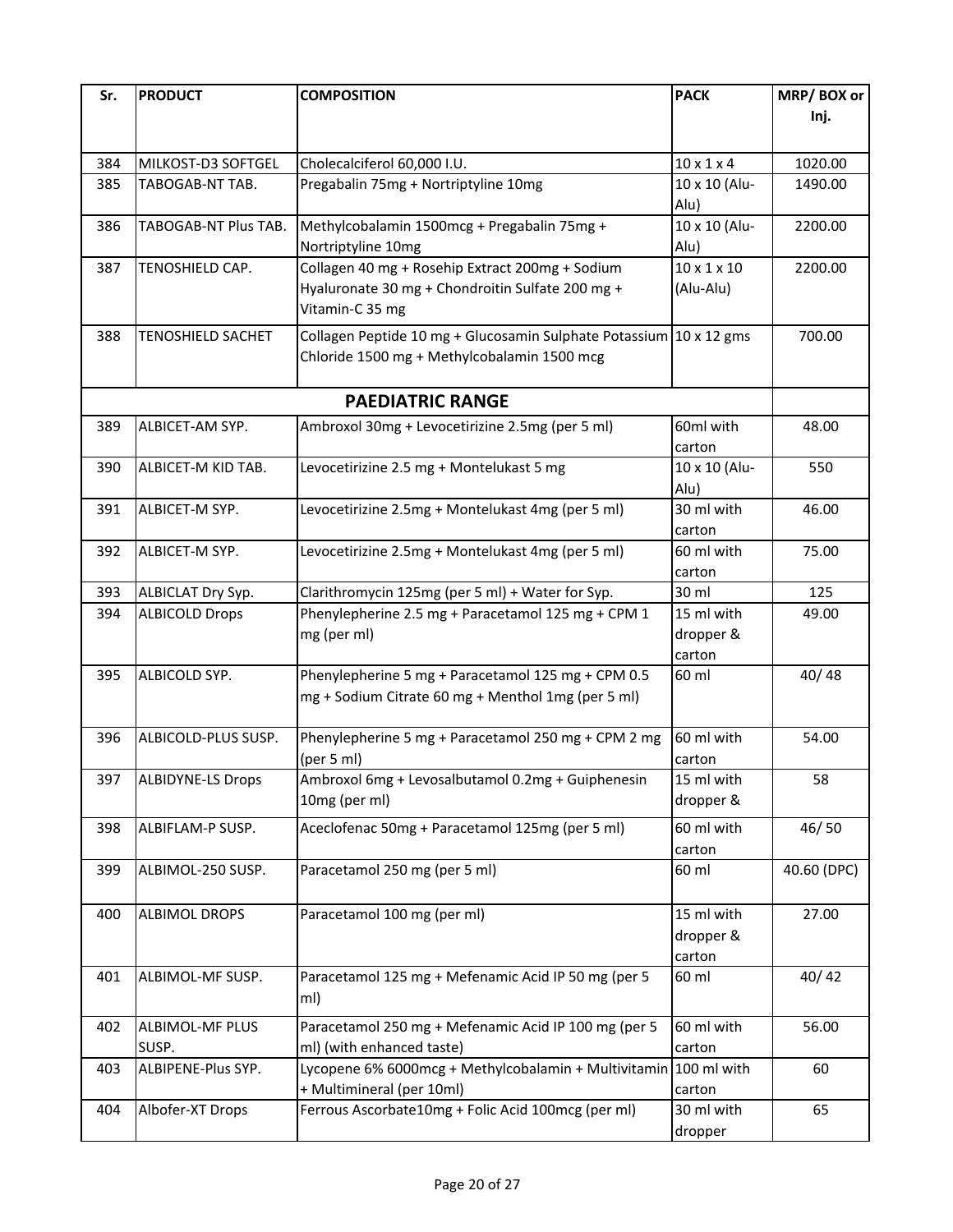| Sr.        | <b>PRODUCT</b>                       | <b>COMPOSITION</b>                                                                        | <b>PACK</b>           | MRP/BOX or      |
|------------|--------------------------------------|-------------------------------------------------------------------------------------------|-----------------------|-----------------|
|            |                                      |                                                                                           |                       | Inj.            |
|            |                                      |                                                                                           |                       |                 |
| 405        | ALWOPIL Susp.                        | Albendazole 200mg + Ivermectin 1.5mg (per 5 ml)                                           | 10 <sub>ml</sub>      | 40.00           |
| 406        | ATOXY SYP.                           | Hydroxyzine Hydrochloride 10mg (per 5ml)                                                  | 100ml with            | Under           |
|            |                                      |                                                                                           | carton                | Process         |
| 407        | AZIPAL-100 SUSP.                     | Azithromycin 100 mg (per 5 ml)                                                            | 30 ml with            | 65/78           |
|            |                                      |                                                                                           | carton                |                 |
| 408        | AZIPAL-200 SUSP.                     | Azithromycin 200 mg (per 5 ml)                                                            | 30 ml                 | 103 (DPC)       |
| 409        | CARIFULL SYP.                        | Carica Papaya 1200mg + Mandukparni 400mg + Aloevera                                       | 200 ml with           | 160             |
|            |                                      | 200mg + Amla 200mg + Haritaki 100mg + Giloy 100mg +                                       | carton                |                 |
|            |                                      | Methi dana 100mg + Kiwi 100mg + Punernava 100mg +                                         |                       |                 |
|            |                                      | Tulsi 100mg + Trikatu 100mg                                                               |                       |                 |
| 410        | CEFURIF Dry Syp.                     | Cefuroxime Axetil 125mg (per 5 ml) + Water for Syp.                                       | 30 ml                 | 125.00          |
| 411        | <b>COMIPLEX DROPS</b>                | Multivitamin Drops with Minerals                                                          | 30 ml                 | 65.00           |
| 412        | <b>CORICORT SUSP.</b>                | Deflazacort 6mg (per 5 ml)                                                                | 30 ml                 | 59.00           |
| 413        | <b>CYRATE DROPS</b>                  | Cyproheptadine 1.5mg+ Tricholine 55mg (per ml)                                            | 30 ml                 | 56              |
| 414        | <b>DICOSPAS DROPS</b>                | Dicyclomine HCl 10mg & Simethicone 40mg (per ml)                                          | 30 ml                 | 50.00           |
|            |                                      |                                                                                           |                       |                 |
| 415        | <b>ENZOVATE DROPS</b>                | Fungal Diastase 20mg + Cinnamon Oil 200mcg + Caraway                                      | 30 ml                 | 60.00           |
|            |                                      | Oil 400mcg + Cardamom Oil 400mcg (per 1 ml)                                               |                       |                 |
|            |                                      |                                                                                           |                       |                 |
| 416        | FINOXADINE SYP.                      | Fexofenadine 30mg per 5 ml                                                                | 60 ml with            | 95.00           |
| 417        | FLOXOMARG-MS SUSP.                   | Ofloxacin 50mg + Metronidazole 120mg + Simethicone                                        | carton<br>60 ml with  | 65              |
|            |                                      | 10mg (per 5 ml)                                                                           | carton                |                 |
|            |                                      |                                                                                           |                       |                 |
| 418        | LANSOBIL-15DT Tab.                   | Lansoprazole 15 mg Dispersible Tablet                                                     | 10 x 10 (Alu-<br>Alu) | 750             |
|            |                                      |                                                                                           |                       |                 |
| 419        | LB-NORM Dry Syp.                     | Zinc Gluconate with Prebiotic & Probiotic                                                 | 60 ml                 | 75              |
| 420        | LEVOBIA-OZ SUSP.                     | Levofloxacin 125mg + Ornidazole 125mg (per 5 ml)                                          | 30 ml<br>30 ml        | 65.00           |
| 421<br>422 | LYNOSET Dry Syp.<br>MILKOST-D3 DROPS | Linezolid 100 mg (per 5 ml) + Water for Syp.<br>Cholecalciferol 800 I.U./ ml (Vitamin D3) | 30 ml                 | 115.00<br>75.00 |
| 423        | PEFTIL DROPS                         | Cefpodoxime 25mg (per 1 ml) Dry Drops + Water for                                         | 10 ml with            | 65/75           |
|            |                                      | Drops                                                                                     | dropper               |                 |
| 424        | PEFTIL Dry Syp.                      | Cefpodoxime 50mg (per 5 ml)                                                               | 30 ml                 | 62.00           |
| 425        | PEFTIL PLUS Dry Syp.                 | Cefpodoxime Proxetil 50mg (per 5 ml) + Water for Syp.                                     | 30 ml                 | 80.00           |
|            |                                      |                                                                                           |                       |                 |
| 426        | PEFTIL-CV PLUS Dry Syp.              | Cefpodoxime Proxetil 50mg + Clavulanic Acid 31.25mg                                       | 30 ml                 | 95              |
|            |                                      | (per 5 ml) + Water for Syp.                                                               |                       |                 |
| 427        | PEFTIL-DS PLUS Dry Syp.              | Cefpodoxime Proxetil 100mg (per 5 ml) + Water for Syp.                                    | 30 ml                 | 115.00          |
| 428        | RACIFIX SUSP.                        | Racecadotril 10mg (per 5ml)                                                               | 60ml with             | 75              |
|            |                                      |                                                                                           | carton                |                 |
| 429        | RIFABIA-100 Susp.                    | Rifaximin 100 mg (per 5 ml)                                                               | 60ml with             | Under           |
|            |                                      |                                                                                           | carton                | Process         |
| 430        | <b>TABOCEF Drops</b>                 | Cefixime 25mg (per 1 ml) Dry Drops + Water for Drops                                      | 10 ml with            | 62              |
|            |                                      |                                                                                           | dropper               |                 |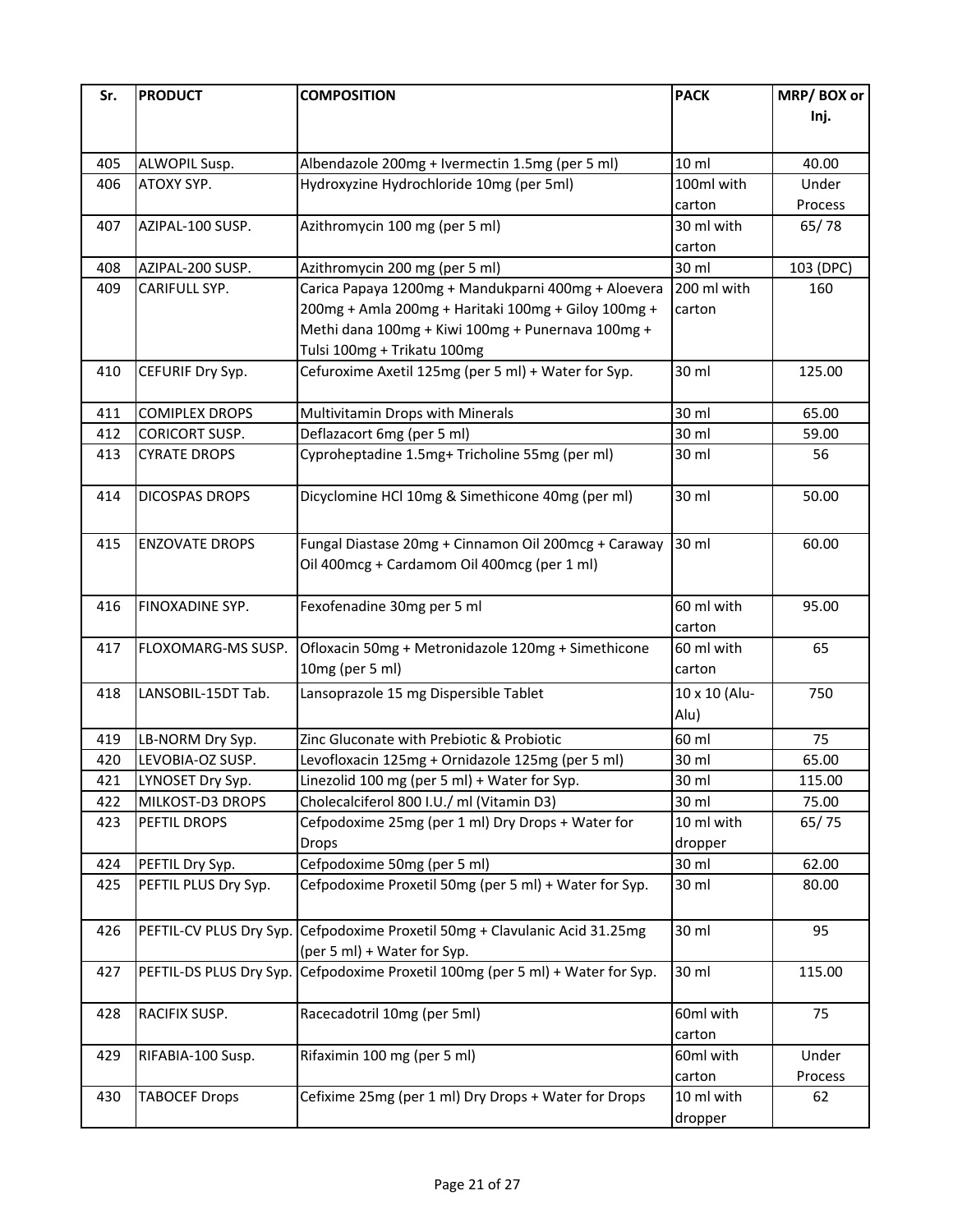| Sr. | <b>PRODUCT</b>            | <b>COMPOSITION</b>                                                           | <b>PACK</b>               | MRP/BOX or  |
|-----|---------------------------|------------------------------------------------------------------------------|---------------------------|-------------|
|     |                           |                                                                              |                           | Inj.        |
|     |                           |                                                                              |                           |             |
| 431 | TABOCEF PLUS Dry Syp.     | Cefixime 50mg (per 5 ml) + Water for Syp.                                    | 30 ml                     | 49.05 (DPC) |
|     |                           |                                                                              |                           |             |
| 432 | TABOCEF-LB Dry Syp.       | Cefixime 50mg (per 5 ml) + Lacto Bacillus + Water for Syp.                   | 30 ml                     | 65.00       |
|     |                           |                                                                              |                           |             |
| 433 | TABOCEF-DS Dry Syp.       | Cefixime 100mg (per 5 ml) + Lacto Bacillus + Water for                       | 30 ml                     | 85          |
|     |                           | Syp.                                                                         |                           |             |
| 434 | TABOCEF-CV PLUS Dry       | Cefixime 50mg + Clavulanic Acid 31.25mg (per 5 ml) +                         | 30 ml                     | 85/95       |
|     | Syp.                      | Water for Syp.                                                               |                           |             |
| 435 | TABOCEF-O Dry Syp.        | Cefixime 50mg + Ofloxacin 50mg (per 5 ml) + Water for                        | 30 ml                     | 90.00       |
|     |                           | Syp.                                                                         |                           |             |
| 436 | TABOCEF-O Kid DT TAB.     | Cefixime 100mg + Ofloxacin 100mg (Dispersible Tablet)                        | 10 x 10 (Alu-             | 995.00      |
|     |                           |                                                                              | Alu)                      |             |
| 437 | TUROM-G SYP.              | Terbutaline Sulphate 1.25 mg + Bromhexine                                    | 60ml with                 | 47.00       |
|     |                           | Hydrochloride 2 mg + Guiphenesin 50mg + Menthol                              | carton                    |             |
| 438 | UCOCIL-CV 375 TAB.        | Amoxycillin 250mg + Clavulanic Acid 125mg                                    | 10 x 6 (Alu-              | 1300        |
|     |                           |                                                                              | Alu)                      |             |
| 439 | <b>UCOCIL-CV PLUS Dry</b> | Amoxycillin 200mg + Clavulanic Acid 28.5mg (per 5 ml) +                      | 30 ml                     | 60.80 (DPC) |
|     | Syp.                      | Water for Syp.                                                               |                           |             |
| 440 | UCOCIL-CV Duo Dry Syp.    | Amoxycillin 400mg + Clavulanic Acid 57mg (per 5 ml) +                        | 30 ml                     | 120/125     |
|     |                           | Water for Syp.                                                               |                           |             |
| 441 | UCOCIL-250DT Tab.         | Amoxycillin 250mg Dispersible Tab.                                           | 10 x 10 (Alu-             | 495         |
|     |                           |                                                                              | Alu)                      |             |
| 442 | <b>UCOCIL-CV Drops</b>    | Amoxycillin 80mg + Clavulanic Acid 11.40 mg (per 1 ml) +                     | 10 ml in glass            | 85          |
|     |                           | Water for Syp.                                                               | bottle with               |             |
|     |                           |                                                                              | dropper                   |             |
| 443 | VOMOT SYP./ DROPS         | Ondansetron 2mg (per 5 ml)                                                   | 30 ml                     | 37.95 (DPC) |
|     |                           |                                                                              |                           |             |
|     |                           | <b>MISCLLANEOUS (Incl. Piles)</b>                                            |                           |             |
| 444 | DOBELIEF CAP.             | Calcium Dobesilate 500mg                                                     | $10 \times 10$            | 1550.00     |
| 445 |                           | DOBELIEF -PLUS CREAM Troxerutin 2.0% + Calcium Dobesilate 0.25% + Lignocaine | $130$ gm                  | 98.00       |
|     |                           | HCl 3.0% + Hydrocortisone Acetate 0.25% + Zinc 5.0% +                        |                           |             |
|     |                           | Phenylephrine HCl 0.1%                                                       |                           |             |
| 446 | <b>Orobet Gargles</b>     | Povidone-Iodine Germicide Gargles 2% w/v (Mint Flavour) 100ml with           |                           | 140.00      |
|     |                           |                                                                              | carton                    |             |
|     |                           | <b>AYURVEDIC (HERBAL RANGE)</b>                                              |                           |             |
| 447 | ALBICISS CAP.             | Cissus Quadrangularis (Hadjod) 400mg + Kukudwatak                            | $10 \times 1 \times 10$   | 750         |
|     |                           | Bhashma 50mg + Withania Somnifera (Ashwagandha)                              |                           |             |
|     |                           | 45 <sub>mg</sub>                                                             |                           |             |
| 448 |                           | ALBILAX-Herbal Laxative Ishabagol 49gm + Senna 19gm + Ajwain 6.5gm + Saunf   | 100 gm with               | 160/200     |
|     | Powder                    | 8.0gm + Triphala 6.5gm + Kala Namak 7.8gm + Mulathi                          | carton                    |             |
|     |                           | 2.0gm + Nimbu 1gm                                                            |                           |             |
| 449 | ALBISTONE SYP.            | Herbal Stone Removing Syrup                                                  | 200 ml with               | 140         |
|     |                           |                                                                              | carton                    |             |
| 450 | ALBISTONE CAP.            | Herbal Stone Removing Cap.                                                   | 30 Caps in<br>bottle with | 230         |
|     |                           |                                                                              |                           |             |
|     |                           |                                                                              | carton                    |             |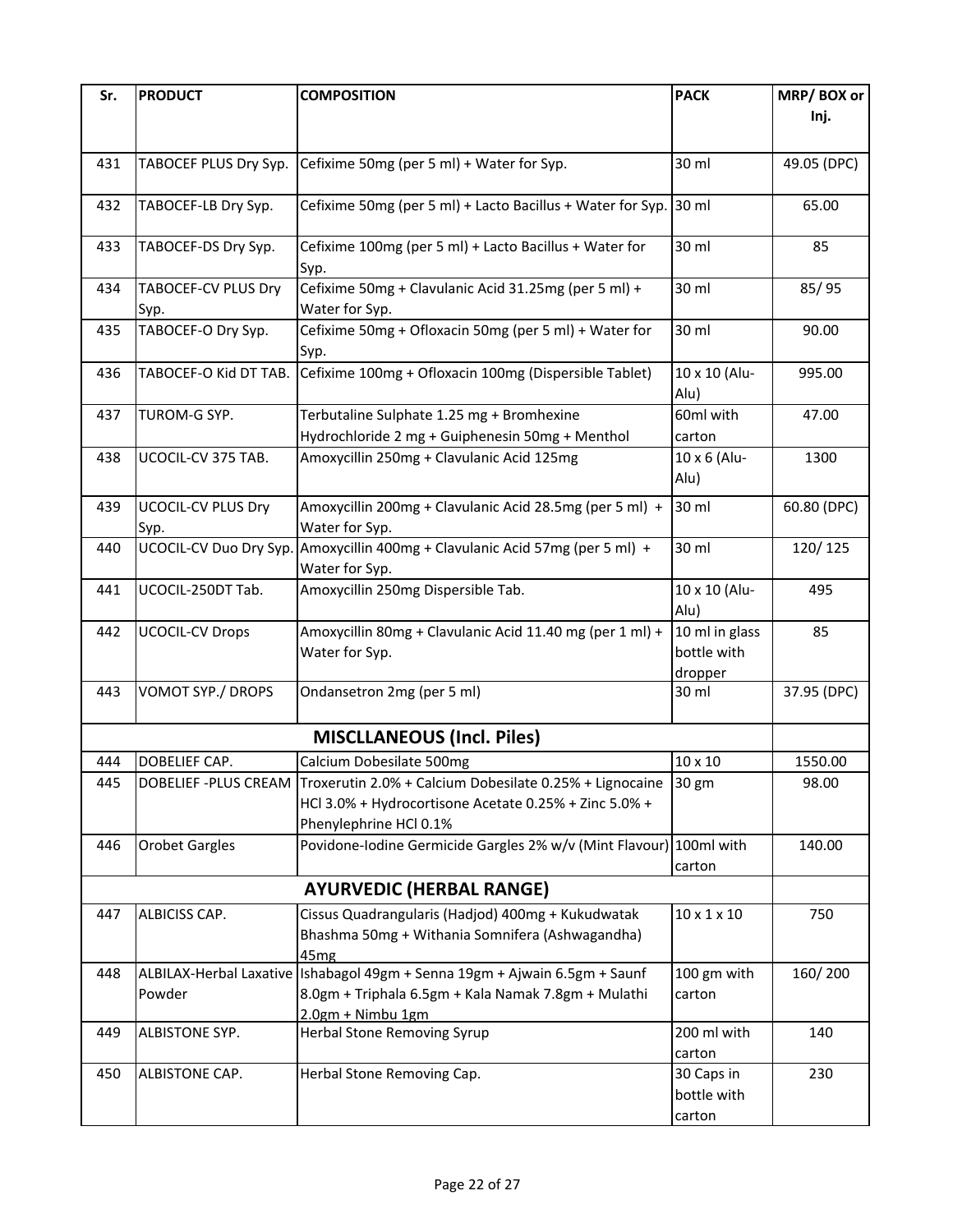| Sr. | <b>PRODUCT</b>      | <b>COMPOSITION</b>                                   | <b>PACK</b>             | MRP/BOX or  |
|-----|---------------------|------------------------------------------------------|-------------------------|-------------|
|     |                     |                                                      |                         | Inj.        |
|     |                     |                                                      |                         |             |
| 451 | ALBI-URAL SYP.      | Herbal Alkliser & Diuretic Syrup                     | 200 ml with             | 130         |
|     |                     |                                                      | carton                  |             |
| 452 | ALBIA HERBO-PACK    | <b>Herbal Tonic Syrup</b>                            | 500 ml with             | 240         |
|     | TONIC SYP.          |                                                      | carton                  |             |
| 453 | CARIFULL CAP.       | Carica Papaya Extract 350 mg + Tinospora Cordifolia  | $10 \times 1 \times 10$ | 1200        |
|     |                     | Extract 150 mg                                       |                         |             |
| 454 | CARIFULL SYP.       | Carica Papaya 1200mg + Mandukparni 400mg + Aloevera  | 200 ml with             | 160         |
|     |                     | 200mg + Amla 200mg + Haritaki 100mg + Giloy 100mg +  | carton                  |             |
|     |                     | Methi dana 100mg + Kiwi 100mg + Punernava 100mg +    |                         |             |
|     |                     | Tulsi 100mg + Trikatu 100mg                          |                         |             |
| 455 | HB-CLEAR SYP.       | Herbal Blood Purifier Syrup                          | 200 ml with             | 120.00      |
|     |                     |                                                      | carton                  |             |
| 456 | LOCOFLAM OIL        | Herbal Pain Oil                                      | 50 ml with flip         | 85.00       |
|     |                     |                                                      | cap & carton            |             |
|     |                     |                                                      |                         |             |
| 457 | E-OXY-3 SOFTGEL     | Vitamin E 20 mg + Omega-3 Fatty Acid 30mg + Wheat    | $10 \times 1 \times 10$ | 1200/1300   |
|     |                     | Germ Oil 100mg                                       |                         |             |
| 458 | ROOH-TUS SYP.       | Herbal Honey Based Cough Syrup                       | 100 ml                  | 65/75       |
| 459 | TENILIV SYP.        | <b>Herbal Liver Tonic</b>                            | 200 ml with             | 82/- & 99/- |
|     |                     |                                                      | carton                  |             |
| 460 | TENILIV-DS SYP.     | Herbal Liver Tonic (Double Strength)                 | 200 ml with             | $120/-$     |
|     |                     |                                                      | carton                  |             |
|     |                     | <b>INJECTIBLES</b>                                   |                         |             |
| 461 | ADNILON-80 Inj.     | Methylprednisolone Acetate 80mg (in 2 ml.)           | Single                  | 118/121     |
| 462 | ALBICOBAL PLUS inj. | Mecobalamin 1000mcg + Nicotinamide 10mg + Vitamin    | Single                  | 70.00       |
|     |                     | B6 100mg (in 2 ml) (with Dispo pack)                 |                         |             |
| 463 | ALBICOBAL-1500 inj. | Mecobalamin 1500 mcg                                 | $5 \times 2$ ml         | 45.00       |
| 464 | ALBICOBAL-2500 inj. | Mecobalamin 2500 mcg (with Dispo Pack)               | Single                  | 65/- & 90/- |
| 465 | ALBOFER inj.        | Iron Sucrose 100mg (5.0ml)                           | Single                  | 255.00      |
| 466 | ALBOZID-1000 inj.   | Ceftazidime 1 gm                                     | Single                  | 229.00      |
| 467 | ALBOZID-250 inj.    | Ceftazidime 250 mg                                   | Single                  | 63.40       |
| 468 | ALCICORT-40 inj.    | Triamcinolone Acetonide 40 mg                        | Single                  | 95.00       |
| 469 | ALKISIN-100 inj.    | Amikacin -100 mg (2 ml)                              | Single                  | 16.77       |
| 470 | ALKISIN-250 inj.    | Amikacin -250 mg (2 ml)                              | Single                  | 31.45       |
| 471 | ALKISIN-500 inj.    | Amikacin-500 mg (2 ml)                               | Single                  | 85.00       |
| 472 | ALMERON inj.        | Meropenem 1 gm + WFI                                 | Single                  | 1300.00     |
| 473 | ALMERON-S 1.5 Inj.  | Meropenem 1 gm + Sulbactum 500mg + WFI               | Single                  | 2350.00     |
| 474 | BINATE-25 inj.      | Nandrolone Decanoate 25 mg with Dispo Syringe (1 ml) | Single                  | 75/95       |
|     |                     |                                                      |                         |             |
| 475 | BINATE-50 inj.      | Nandrolone Decanoate 50 mg with Dispo Syringe (1 ml) | Single                  | 145.00      |
|     |                     |                                                      |                         |             |
| 476 | CEFURIF-1500 inj.   | Cefuroxime Sodium 1.5gm + WFI                        | Single                  | 250/295     |
| 477 | Cortishort-100 Inj. | Hydrocortisone Sodium 100mg                          | Single                  | 40.95 (DPC) |
|     |                     |                                                      |                         |             |
| 478 | DROTON-40 inj.      | Drotaverin 40 mg (in 2ml)                            | $5 \times 2$ ml         | 19.00       |
| 479 | ESOBIA I.V. inj.    | Esomeprazole 40mg + WFI                              | Single                  | 99.00       |
|     |                     |                                                      |                         |             |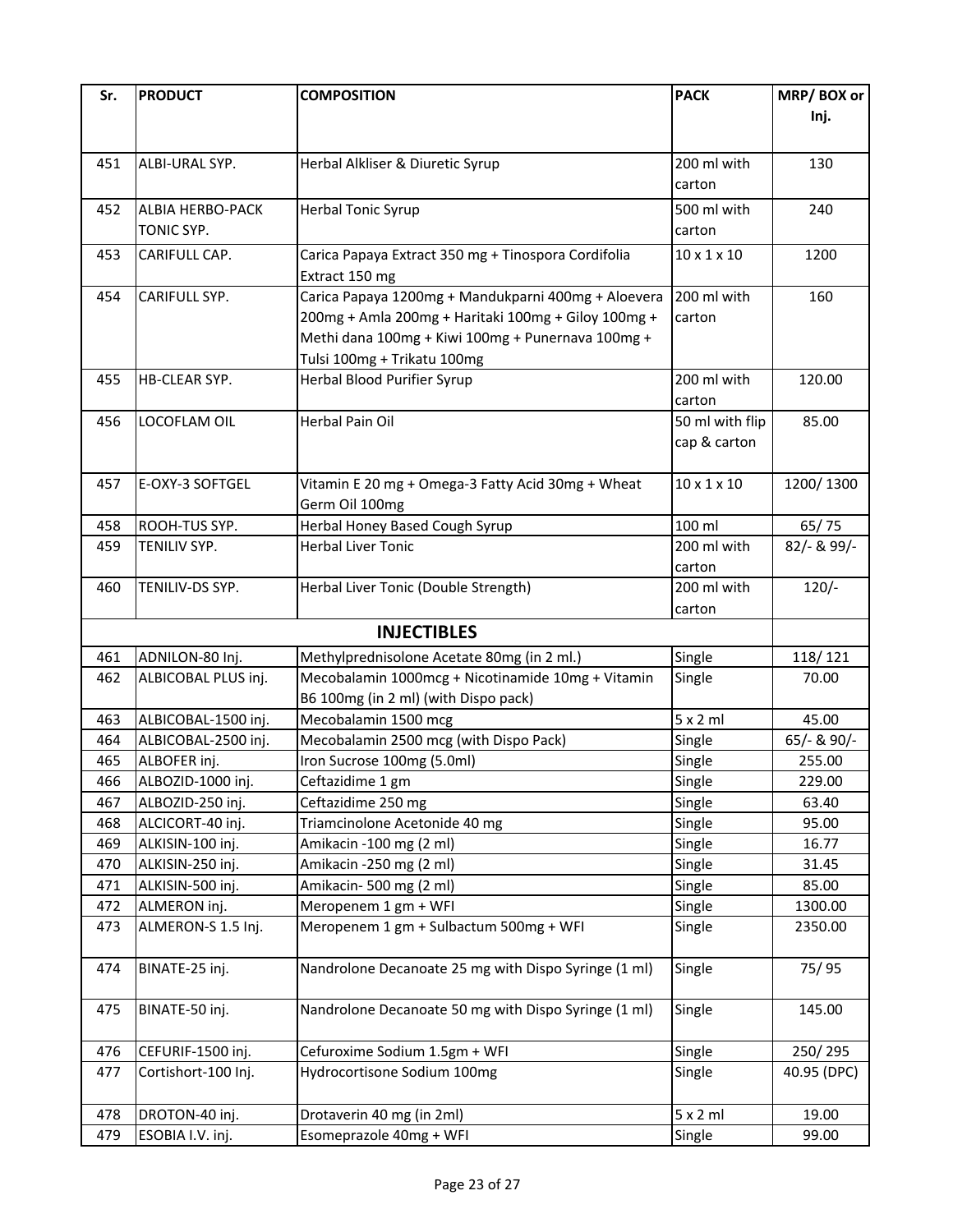| Sr. | <b>PRODUCT</b>           | <b>COMPOSITION</b>                                          | <b>PACK</b>            | MRP/BOX or<br>Inj. |
|-----|--------------------------|-------------------------------------------------------------|------------------------|--------------------|
| 480 | GONICEF-1000 inj.        | Ceftriaxone Sodium 1 gm + WFI                               | Single                 | 60.50 (DPC)        |
| 481 | GONICEF-500 inj.         | Ceftriaxone Sodium 500 mg + WFI                             | Single                 | 50.60 (DPC)        |
| 482 | GONICEF-250 inj.         | Ceftriaxone Sodium 250 mg + WFI                             | Single                 | 27.55 (DPC)        |
| 483 | GONICEF-S 1.5 inj.       | Ceftriaxone 1000 mg + Sulbactum 500 mg + WFI                | Single                 | 125.00             |
| 484 | GONICEF-S 375 inj.       | Ceftriaxone 250 mg + Sulbactum 125 mg + WFI                 | Single                 | 55.00              |
| 485 | GONICEF-S 750 inj.       | Ceftriaxone 500 mg + Sulbactum 250 mg + WFI                 | Single                 | 72/80              |
| 486 | GONICEF-TZ 1.125 inj.    | Ceftriaxone 1000 mg + Tazobactum 125 mg + WFI               | Single                 | 170.00             |
| 487 | GONICEF-TZ 281.25 inj.   | Ceftriaxone 250 mg + Tazobactum 31.25 mg + WFI              | Single                 | 60.00              |
| 488 | GONIZONE-S 1000 inj.     | Cefoperazone 500 mg + Sulbactum 500 mg + WFI                | Single                 | 180.00             |
| 489 | GONIZONE-S 1500 inj.     | Cefoperazone 1000 mg + Sulbactum 500 mg + WFI               | Single                 | 190.00             |
| 490 | IFNOPIME-1000            | Cefepime 1 gm                                               | Single                 | 190.00             |
| 491 | IFNOPIME-250             | Cefepime 250 mg                                             | Single                 | 65.00              |
| 492 | IFNOPIME-TZ 1.125        | Cefepime 1000 mg + Tazobactum 125 mg                        | Single                 | 398                |
| 493 | IFNOPIME-TZ 281.25       | Cefepime 250 mg + Tazobactum 31.25 mg                       | Single                 | 96.00              |
| 494 | LOCOFLAM-AQ              | Diclofenac Sodium 75mg (per ml) (Aqueous Based)             | $10 \times 1$ ml       | 15.00              |
| 495 | MOSONATE-60              | Artesunate 60 mg                                            | Single                 | 204.00             |
| 496 | MOSONATE-120             | Artesunate 120 mg                                           | Single                 | 390.00             |
| 497 | NEXOSPAS Inj.            | Tranexamic Acid 500 mg (in 5 ml)                            | 5x5ml                  | 55.00              |
| 498 | OPTIKET INJ.             | Ketorolac Tromethamine 30mg (In 1 ml)                       | $10 \times 1$ ml       | 30.00              |
| 499 | ORNIPAR INJ.             | L-Ornithine L-Aspartate 5gm (in 10 ml)                      | Mono Pack<br>with Tray | 230/250            |
| 500 | PIPRAZON -TZ 4.5 Inj.    | Piperacillin 4gm + Tazobactum 500mg + WFI                   | Single                 | 493 (DPC)          |
| 501 | PIPRAZON - TZ 1.125 Inj. | Piperacillin 1gm + Tazobactum 125mg + WFI                   | Single                 | 99.20 (DPC)        |
| 502 | RITOTHER INJ.            | Alpha Beta Arteether 150 mg (in 2 ml) (Dispo pack)          | Single                 | 105.00             |
| 503 | TABOPAN-40 Inj.          | Pantoprazole 40 mg + WFI                                    | Single                 | 49.70 (DPC)        |
| 504 | TABORAB I.V.             | Rabeprazole 20mg I.V. Inj.+ WFI                             | Single                 | 80.00              |
| 505 | TORIRON-500 Inj.         | Hydroxyprogesterone Caproate 500mg (in 2ml) (Dispo<br>pack) | Single                 | 198/220            |
| 506 | TRAMIB-100 inj.          | Tramadol HCL 100 mg (in 2 ml)                               | $10 \times 2$ ml       | 21.20              |
| 507 | UCOCIL-CV 1.2 Inj.       | Amoxycillin Sodium 1 gm + Clavulanic Acid 200 mg + WFI      | Single                 | 140 / 141<br>(DPC) |
| 508 | VOMOT inj.               | Ondansetron 4 mg (in 2 ml)                                  | $10 \times 2$ ml       | 12.40              |
| 509 | Ziroxikan Inj.           | Piroxicam 40 mg (in 2 ml)                                   | 5x2ml                  | 25.00              |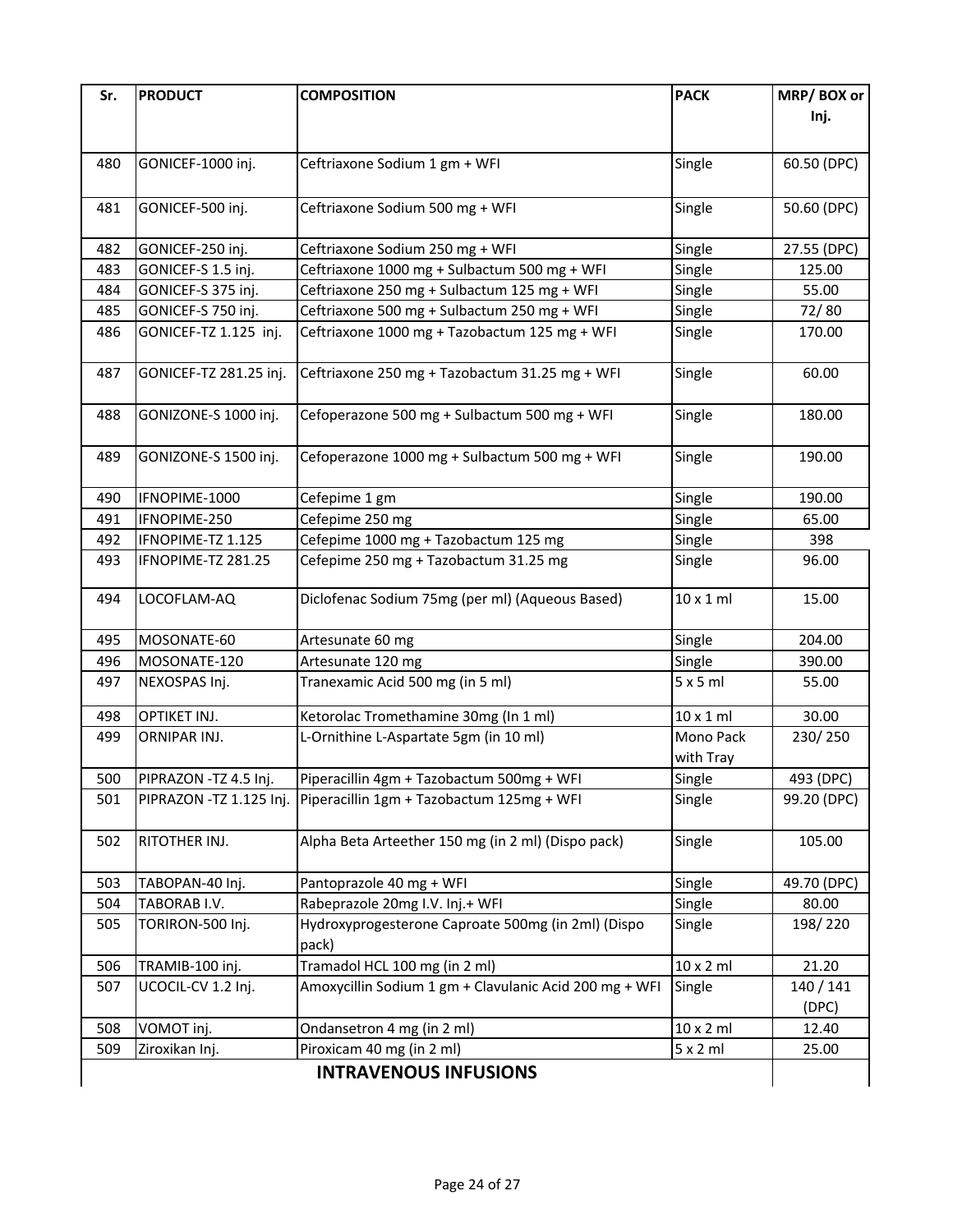| Sr. | <b>PRODUCT</b>      | <b>COMPOSITION</b>                          | <b>PACK</b>         | MRP/BOX or |
|-----|---------------------|---------------------------------------------|---------------------|------------|
|     |                     |                                             |                     | Inj.       |
|     |                     |                                             |                     |            |
|     |                     |                                             |                     |            |
| 510 | Albimol I.V.        | Paracetamol 1000mg I.V. Infusion            | 100 ml              | 290.00     |
|     |                     |                                             |                     |            |
|     |                     |                                             |                     |            |
| 511 | Floxomarg-OZ I.V.   | Ofloxacin 200 mg + Ornidazole 500 mg I.V.   | 100 ml              | Under      |
|     |                     |                                             |                     | Process    |
|     |                     |                                             | 300 ml              |            |
| 512 | Lynoset I.V.        | Linezolid 600mg I.V. Infusion               |                     | Under      |
|     |                     |                                             |                     | Process    |
| 513 | Moxitik I.V.        |                                             |                     |            |
|     |                     | <b>CARDIAC RANGE (Burdock Labs)</b>         |                     |            |
| 514 | AMNIP-5 Tab.        | <b>AMLODIPINE 5mg</b>                       | 10x10               | 290/292    |
| 515 | AMNIP-A Tab.        | AMLODIPINE 5mg + ATENOLOL 50mg              | 10x10 (Alu-         | 435        |
|     |                     |                                             | Alu)                |            |
|     |                     |                                             |                     |            |
| 516 | ATORBIA-10 Tab.     | ATORVASTATIN 10mg                           | 10x10 (Alu-         | 612 (DPC)  |
|     |                     |                                             | Alu)                |            |
| 517 | ATORBIA-ASP 75 Cap. | ATORVASTATIN 10mg + Aspirin 75mg            | 10x10 (Poly         | 650        |
|     |                     |                                             | Strip)              |            |
|     |                     |                                             |                     |            |
| 518 | ATORBIA-20 Tab.     | ATORVASTATIN 20mg                           | 10x10 (Alu-         | 800        |
|     |                     |                                             | Alu)                |            |
| 519 | ATORBIA-40 Tab.     | ATORVASTATIN 40mg                           | 10x10 (Alu-         | Under      |
|     |                     |                                             | Alu)                | Process    |
| 520 | ATORBIA-C Tab.      | ATORVASTATIN 10mg + CLOPIDOGREL 75mg        | 10x10 (Alu-         | 695        |
|     |                     |                                             | Alu)                |            |
| 521 | ATORBIA-F Tab.      | ATORVASTATIN 10mg + FINOFIBRATE 160mg       | 10x10 (Poly         | 1150       |
|     |                     |                                             |                     |            |
|     |                     |                                             | Strip)              |            |
| 522 | CARDINID-5 Tab.     | <b>CILNIDIPINE 5mg</b>                      | 10x10 (Alu-         | 340        |
|     |                     |                                             | Alu)                |            |
| 523 | CARDINID-10 Tab.    | CILNIDIPINE 10mg                            | 10x10 (Alu-         | 800        |
|     |                     |                                             | Alu)                |            |
|     |                     |                                             |                     |            |
| 524 | CARDINID-T Tab.     | CILNIDIPINE 10mg + TELMISARTAN 40mg         | 10x10 (Alu-         | 1100       |
| 525 | OLMEPAL-20 Tab.     | OLMESARTAN MEDOXIMIL 20mg                   | Alu)<br>10x10 (Alu- | 720        |
|     |                     |                                             | Alu)                |            |
| 526 | OLMEPAL-20 H Tab.   | OLMESARTAN MEDOXIMIL 20mg +                 | 10x10 (Alu-         | 840        |
|     |                     | HYDROCHLOROTHIAZIDE 12.5mg                  | Alu)                |            |
| 527 | OLMEPAL-M 25 Tab.   | OLMESARTAN MEDOXIMIL 20mg + METOPROLOL 25mg | 10x10 (Alu-         | 980        |
|     |                     |                                             | Alu)                |            |
|     |                     |                                             |                     |            |
| 528 | OLMEPAL-M 50 Tab.   | OLMESARTAN MEDOXIMIL 20mg + METOPROLOL 50mg | 10x10 (Alu-         | 1200       |
|     |                     |                                             | Alu)                |            |
| 529 | OLMEPAL-40 Tab.     | OLMESARTAN MEDOXIMIL 40mg                   | 10x10 (Alu-         | 1380       |
|     |                     |                                             | Alu)                |            |
|     |                     |                                             |                     |            |
| 530 | OLMEPAL-40 H Tab.   | OLMESARTAN MEDOXIMIL 40mg +                 | 10x10 (Alu-         | 1500       |
|     |                     | HYDROCHLOROTHIAZIDE 12.5mg                  | Alu)                |            |
| 531 | ROSUPAL-5 Tab.      | ROSUVASTATIN CALCIUM 5mg                    | 10x10 (Alu-         | 750        |
|     |                     |                                             | Alu)                |            |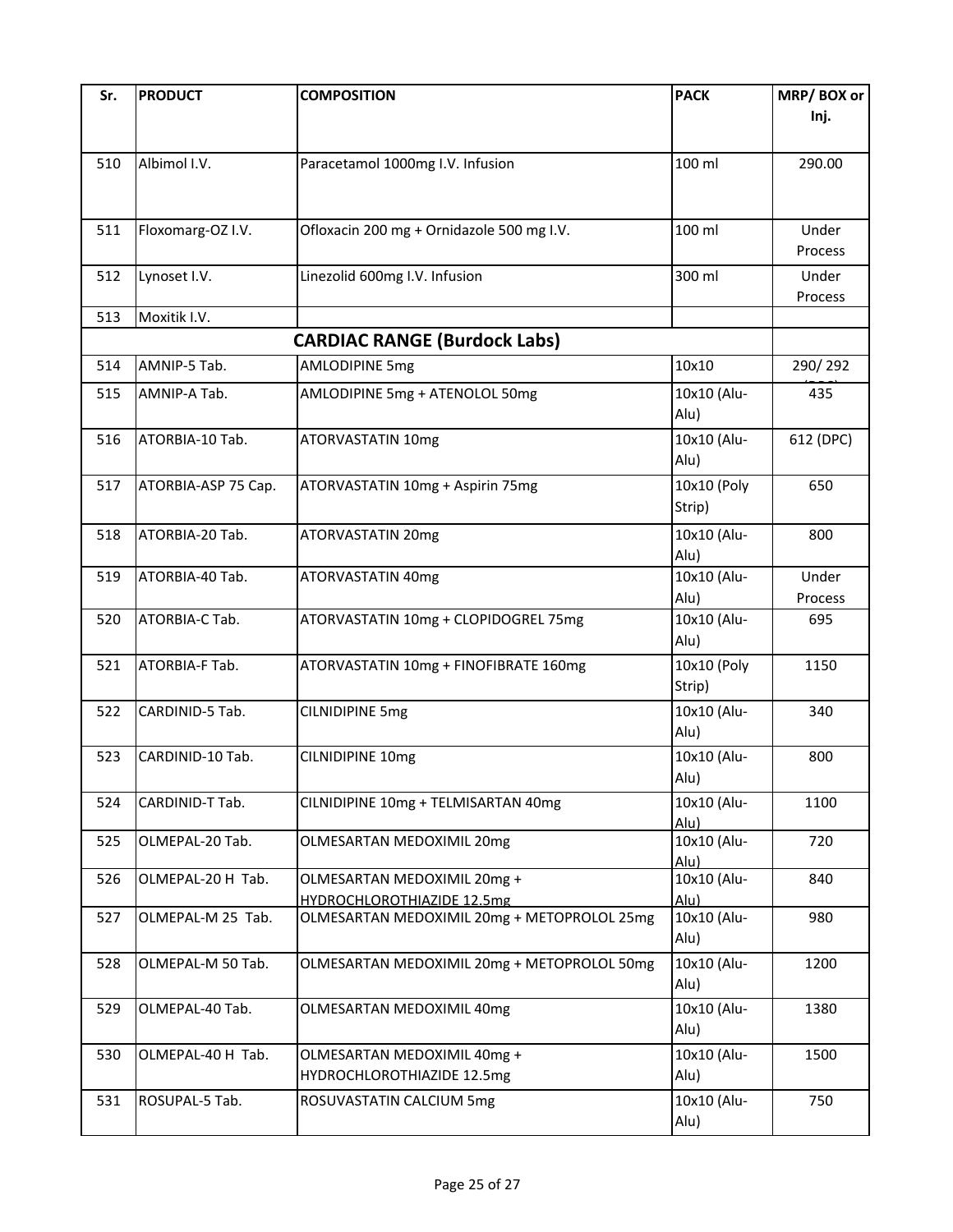| Sr. | <b>PRODUCT</b>       | <b>COMPOSITION</b>                                       | <b>PACK</b>     | MRP/BOX or |
|-----|----------------------|----------------------------------------------------------|-----------------|------------|
|     |                      |                                                          |                 | Inj.       |
|     |                      |                                                          |                 |            |
| 532 | ROSUPAL-10 Tab.      | ROSUVASTATIN CALCIUM 10mg                                | 10x10 (Alu-     | 1300       |
|     |                      |                                                          | Alu)            |            |
|     |                      |                                                          |                 |            |
| 533 | ROSUPAL-ASP 75 Cap.  | ROSUVASTATIN CALCIUM 10mg + Asprin 75mg                  | 10x10 (Alu-     | 750        |
|     |                      |                                                          | Alu)            |            |
| 534 | ROSUPAL-20 Tab.      | ROSUVASTATIN CALCIUM 20mg                                | 10x10 (Alu-     | 1390       |
|     |                      |                                                          | Alu)            |            |
| 535 | ROSUPAL-40 Tab.      | ROSUVASTATIN CALCIUM 40mg                                | 10x10 (Alu-     | 3980       |
|     |                      |                                                          | Alu)            |            |
| 536 | Rosupal Gold Cap.    | Rosuvastatin 10mg + Clopidogrel 75mg + Aspirin 75mg      | 10x10 (Alu-     | 1300       |
|     |                      |                                                          | Alu)            |            |
| 537 | Rosupal Gold 20 Cap. | Rosuvastatin 20mg + Clopidogrel 75mg + Aspirin 75mg      | 10x10 (Alu-     | 2010       |
|     |                      |                                                          | Alu)            |            |
| 538 | ROSUPAL-F Tab.       | ROSUVASTATIN 10mg + FENOFIBRATE 145mg                    | 10x10 (Poly     | 1300       |
|     |                      |                                                          | Strip)          |            |
|     |                      |                                                          |                 |            |
| 539 | TELMERA-40 Tab.      | <b>TELMISARTAN 40mg</b>                                  | 10x10 (Alu-     | 550        |
|     |                      |                                                          | Alu)            |            |
| 540 | TELMERA-AH Tab.      | TELMISARTAN 40mg + AMLODIPINE 5mg +                      | 10x10 (Alu-     | 900        |
|     |                      | HYDROCHLOROTHIAZIDE 12.5mg                               | Alu)            |            |
| 541 | TELMERA-AM Tab.      | TELMISARTAN 40mg + AMLODIPINE 5mg                        | 10x10 (Alu-     | 890        |
|     |                      |                                                          | Alu)            |            |
| 542 | TELMERA-CT Tab.      | TELMISARTAN 40mg + CHLORTHALIDONE 12.5mg                 | 10x10 (Alu-     | 1050       |
|     |                      |                                                          | Alu)            |            |
| 543 | TELMERA-H Tab.       | TELMISARTAN 40mg + HYDROCHLOROTHIAZIDE 12.5mg            | 10x10 (Alu-     | 700        |
|     |                      |                                                          | Alu)            |            |
|     | TELMERA-M Tab.       |                                                          | 10x10 (Alu-     | 1050       |
| 544 |                      | TELMISARTAN 40mg + METOPROLOL 50mg (Extended<br>Release) | Alu)            |            |
|     |                      |                                                          |                 |            |
| 545 | ZUMET-A Tab.         | METOPROLOL (XL) 50mg + AMLODIPINE 5mg (Bilayered         | 10x10 (Alu-     | 750        |
|     |                      | Tab.)                                                    | Alu)            |            |
| 546 | Zumet-XL Tab.        | Metoprolo Succinate (ER) 50mg                            | 10x10 (Alu-     | 590        |
|     |                      |                                                          | Alu)            |            |
| 547 | Zumet-XL 25 Tab.     | Metoprolo Succinate (ER) 25mg                            | 10x10 (Alu-     | 400        |
|     |                      |                                                          | Alu)            |            |
|     |                      | <b>DIABETIC RANGE (Burdock Labs)</b>                     |                 |            |
| 548 | Dapadock-10 Tab.     | Dapagliflozin 10mg                                       | 10x14 (Alu-     | 1820 (13/  |
|     |                      |                                                          | Alu)            | tab.)      |
| 549 | Dapadock-M Tab.      | Dapagliflozin 10mg + Metformin 500mg                     | 10x10 (Alu-     | 2000 (20/  |
|     |                      |                                                          | Alu)            | tab.)      |
| 550 | PROGLIM-1 Tab.       | <b>GLIMEPIRIDE 1mg</b>                                   | 10x10 (Blister) | 360        |
|     |                      |                                                          |                 |            |
| 551 | PROGLIM-2 Tab.       | <b>GLIMEPIRIDE 2mg</b>                                   | 10x10 (Blister) | 520        |
|     |                      |                                                          |                 |            |
| 552 | PROGLIM-M1 Tab.      | GLIMEPIRIDE 1mg + METFORMIN 500 mg (SR) (Bilayered       | 10x10 (Blister) | 460        |
|     |                      | Tablet)                                                  |                 |            |
|     |                      |                                                          |                 |            |